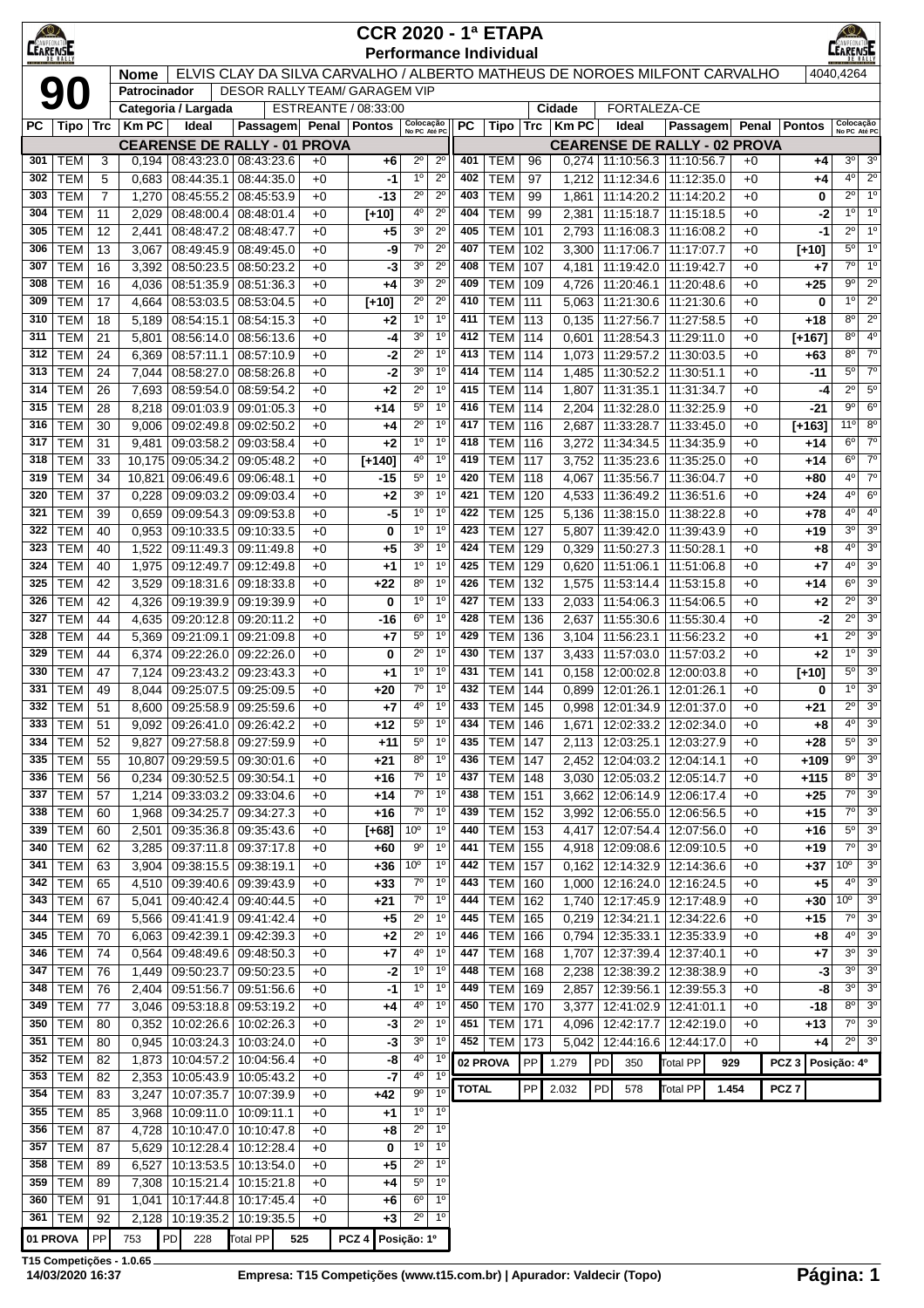|                 |                          |                |                             |                             |                                                                   |              | <b>CCR 2020 - 1ª ETAPA</b>    |                                    |                               |              |                          |            |                |                                 |                                                    |              |                  |              | $\circ$                       |                              |
|-----------------|--------------------------|----------------|-----------------------------|-----------------------------|-------------------------------------------------------------------|--------------|-------------------------------|------------------------------------|-------------------------------|--------------|--------------------------|------------|----------------|---------------------------------|----------------------------------------------------|--------------|------------------|--------------|-------------------------------|------------------------------|
| <b>CEARENSE</b> |                          |                |                             |                             |                                                                   |              | <b>Performance Individual</b> |                                    |                               |              |                          |            |                |                                 |                                                    |              |                  |              | EARENSE                       |                              |
| 9               |                          |                | <b>Nome</b><br>Patrocinador |                             | HELIO FABIO DE ARAUJO LIMA / JOÃO PAULO PLUTARCO NOGUEIRA MACHADO |              |                               |                                    |                               |              |                          |            |                |                                 |                                                    |              |                  | 4177,4066    |                               |                              |
|                 |                          |                |                             | Categoria / Largada         |                                                                   |              | ESTREANTE / 08:35:00          |                                    |                               |              |                          |            | Cidade         | FORTALEZA-CE                    |                                                    |              |                  |              |                               |                              |
| РC              | Tipo                     | Trc            | Km PC                       | Ideal                       | <b>Passagem</b>                                                   |              | Penal   Pontos                | Colocação<br>No PC Até PC          |                               | <b>PC</b>    | Tipo                     | Trc        | $Km$ PC        | Ideal                           | Passagem                                           | Penal        | <b>Pontos</b>    |              | Colocação<br>No PC Até PC     |                              |
|                 |                          |                |                             |                             | <b>CEARENSE DE RALLY - 01 PROVA</b>                               |              |                               |                                    |                               |              |                          |            |                |                                 | <b>CEARENSE DE RALLY - 02 PROVA</b>                |              |                  |              |                               |                              |
| 301<br>302      | <b>TEM</b><br><b>TEM</b> | 3<br>5         | 0,194<br>0,683              | 08:45:23.0<br>08:46:35.1    | 08:45:27.3<br>08:46:43.2                                          | $+0$<br>$+0$ | $+43$<br>+81                  | $7^\circ$<br>$8^{\circ}$           | $7^{\circ}$<br>$8^{\circ}$    | 401<br>402   | TEM<br><b>TEM</b>        | 96<br>97   | 0,274<br>1,212 | 11:14:34.6                      | 11:12:56.3   11:12:53.1<br>11:14:38.9              | $+0$<br>$+0$ | $+43$            | $-32$        | 9º  <br>$9^{\circ}$           | $9^{\circ}$<br>$9^\circ$     |
| 303             | <b>TEM</b>               | $\overline{7}$ | 1,270                       | 08:47:55.2                  | 08:47:57.5                                                        | $+0$         | $+23$                         | 4 <sup>0</sup>                     | $5^{\circ}$                   | 403          | <b>TEM</b>               | 99         | 1,861          | 11:16:20.2                      | 11:16:19.9                                         | $+0$         |                  | -3           | $6^{\circ}$                   | $9^{\circ}$                  |
| 304             | <b>TEM</b>               | 11             | 2,029                       | 08:50:00.4                  | 08:50:08.8                                                        | $+0$         | $+84$                         | $9^{\circ}$                        | $7^\circ$                     | 404          | <b>TEM</b>               | 99         | 2,381          | 11:17:18.7                      | 11:17:21.5                                         | $+0$         | +28              |              | $10^{\circ}$ 10 <sup>°</sup>  |                              |
| 305             | <b>TEM</b>               | 12             | 2,441                       | 08:50:47.2                  | 08:50:53.7                                                        | $+0$         | $+65$                         | 10 <sup>o</sup>                    | $7^{\circ}$                   | 405          | <b>TEM</b>               | 101        | 2,793          |                                 | 11:18:08.3   11:18:17.5                            | $+0$         | +92              |              | $11^{\circ} 10^{\circ}$       |                              |
| 306             | <b>TEM</b>               | 13             | 3,067                       | 08:51:45.9                  | 08:51:52.6                                                        | $+0$         | $+67$                         | 10 <sup>o</sup>                    | $7^{\circ}$                   | 407          | <b>TEM</b>               | 102        | 3,300          | 11:19:06.7                      | 11:19:12.9                                         | $+0$         | +62              |              | $11^{\circ}10^{\circ}$        |                              |
| 307<br>308      | <b>TEM</b><br><b>TEM</b> | 16<br>16       | 3,392<br>4,036              | 08:52:23.5<br>08:53:35.9    | 08:52:32.7<br>08:53:41.7                                          | $+0$<br>$+0$ | +92<br>$+58$                  | 10 <sup>o</sup><br>$8^{\circ}$     | $8^{\circ}$<br>$8^{\circ}$    | 408<br>409   | <b>TEM</b><br><b>TEM</b> | 107<br>109 | 4,181<br>4,726 |                                 | 11:21:42.0   11:21:41.6<br>11:22:46.1 11:22:48.6   | $+0$<br>$+0$ | $+25$            | -4           | $3^{\circ}$ 10 <sup>°</sup>   | $10^{\circ}$ 10 <sup>°</sup> |
| 309             | <b>TEM</b>               | 17             | 4,664                       | 08:55:03.5                  | 08:55:09.8                                                        | $+0$         | $+63$                         | $7^\circ$                          | $8^{\circ}$                   | 410          | <b>TEM</b>               | 111        | 5,063          | 11:23:30.6                      | 11:23:28.4                                         | $+0$         |                  | -22          | $11^{\circ}10^{\circ}$        |                              |
| 310             | <b>TEM</b>               | 18             | 5,189                       | 08:56:15.1                  | 08:56:10.3                                                        | $+0$         | -48                           | $6^{\circ}$                        | $8^{\circ}$                   | 411          | <b>TEM</b>               | 113        | 0,135          | 11:29:56.7                      | 11:29:55.7                                         | $+0$         | $[-10]$          |              | $5^{\circ}10^{\circ}$         |                              |
| 311             | <b>TEM</b>               | 21             | 5,801                       | 08:58:14.0                  | 08:58:11.3                                                        | $+0$         | -27                           | $7^{\circ}$                        | $8^{\circ}$                   | 412          | <b>TEM</b>               | 114        | 0,601          | 11:30:54.3                      | 11:31:13.4                                         | $+0$         | [+191]           |              | 9°10°                         |                              |
| 312             | <b>TEM</b>               | 24             | 6,369                       | 08:59:11.1                  | 08:59:12.8                                                        | $+0$         | $+17$                         | 6 <sup>o</sup>                     | $8^{\circ}$                   | 413          | <b>TEM</b>               | 114        | 1,073          | 11:31:57.2                      | 11:32:06.8                                         | $+0$         | +96              |              | 9º 10º                        |                              |
| 313             | <b>TEM</b>               | 24             | 7,044                       | 09:00:27.0                  | 09:00:26.5                                                        | $+0$         | -5                            | $6^{\circ}$<br>10 <sup>o</sup>     | $8^{\circ}$                   | 414<br>415   | <b>TEM</b>               | 114        | 1,485          | 11:32:52.2                      | 11:32:55.2                                         | $+0$         | +30              |              | $10^{\circ}$ $10^{\circ}$     | $8^{\circ}$ 10 $^{\circ}$    |
| 314<br>315      | <b>TEM</b><br><b>TEM</b> | 26<br>28       | 7,693<br>8,218              | 09:01:54.0<br>09:03:03.9    | 09:01:51.4<br>09:03:14.8                                          | $+0$<br>$+0$ | -26<br>$+109$                 | 10 <sup>o</sup>                    | $8^{\circ}$<br>$8^{\circ}$    | 416          | <b>TEM</b><br><b>TEM</b> | 114<br>114 | 1,807<br>2,204 | 11:33:35.1                      | 11:33:42.4<br>11:34:28.0   11:34:30.1              | $+0$<br>$+0$ | +73<br>$+21$     |              | $8^{\circ}10^{\circ}$         |                              |
| 316             | <b>TEM</b>               | 30             | 9,006                       |                             | 09:04:49.8 09:04:52.1                                             | $+0$         | $+23$                         | 6 <sup>o</sup>                     | 8 <sup>0</sup>                | 417          | <b>TEM</b>               | 116        | 2,687          | 11:35:28.7                      | 11:35:28.0                                         | $+0$         |                  | $-7$         | $5^{\circ}10^{\circ}$         |                              |
| 317             | <b>TEM</b>               | 31             | 9,481                       | 09:05:58.2                  | 09:08:51.8                                                        | $+0$         | $[+1.736]$                    | $11^{\circ}$                       | $9^{\circ}$                   | 418          | <b>TEM</b>               | 116        | 3,272          | 11:36:34.5                      | 11:36:39.8                                         | $+0$         | $+53$            |              |                               | 9°10°                        |
| 318             | <b>TEM</b>               | 33             | 10,175                      | 09:07:34.2                  | 09:10:34.7                                                        | $+0$         | $+1.805$                      | 11º 10°                            |                               | 419          | <b>TEM</b>               | 117        | 3,752          | 11:37:23.6                      | 11:37:32.6                                         | $+0$         | +90              |              |                               | 9°10°                        |
| 319             | <b>TEM</b>               | 34             | 10,821                      | 09:08:49.6                  | 09:11:25.0                                                        | $+0$         | $[+1.554]$                    | 11º 10°                            |                               | 420          | <b>TEM</b>               | 118        | 4,067          | 11:37:56.7                      | 11:38:08.8                                         | $+0$         | +121             |              | $6^{\circ}$                   | $8^{\circ}$                  |
| 320<br>321      | <b>TEM</b><br><b>TEM</b> | 37<br>39       | 0,228<br>0,659              | 09:11:03.2<br>09:11:54.3    | 09:12:56.7<br>09:13:38.9                                          | $+0$<br>$+0$ | $+1.135$<br>$+1.046$          | 11º 10°<br>$9^{\circ} 10^{\circ}$  |                               | 421<br>422   | <b>TEM</b><br><b>TEM</b> | 120<br>125 | 4,533          | 11:38:49.2<br>11:40:15.0        | 11:38:53.5<br>11:40:29.0                           | $+0$<br>$+0$ | $+43$<br>+140    |              | $6^{\circ}$<br>5 <sup>0</sup> | $7^\circ$<br>6 <sup>o</sup>  |
| 322             | <b>TEM</b>               | 40             | 0,953                       | 09:12:33.5                  | 09:14:08.3                                                        | $+0$         | $+948$                        | 9º 10°                             |                               | 423          | <b>TEM</b>               | 127        | 5,136<br>5,807 | 11:41:42.0                      | 11:41:43.0                                         | $+0$         | $[+10]$          |              | $2^{\circ}$                   | 4 <sup>o</sup>               |
| 323             | <b>TEM</b>               | 40             | 1,522                       | 09:13:49.3                  | 09:15:19.3                                                        | $+0$         | +900                          | $10^{\circ}$                       | 10 <sup>o</sup>               | 424          | <b>TEM</b>               | 129        | 0,329          | 11:52:27.3                      | 11:52:24.7                                         | $+0$         |                  | -26          | $9^{\circ}$                   | $4^{\circ}$                  |
| 324             | <b>TEM</b>               | 40             | 1,975                       | 09:14:49.7                  | 09:16:06.4                                                        | $+0$         | $+767$                        | 10 <sup>o</sup>                    | 10 <sup>o</sup>               | 425          | <b>TEM</b>               | 129        | 0,620          | 11:53:06.1                      | 11:53:05.4                                         | $+0$         |                  | -7           | $5^{\circ}$                   | $4^{\circ}$                  |
| 325             | <b>TEM</b>               | 42             | 3,529                       | 09:20:31.6                  | 09:20:29.1                                                        | $+0$         | -25                           | 9°10°                              |                               | 426          | <b>TEM</b>               | 132        | 1,575          |                                 | 11:55:14.4   11:55:31.9                            | $+0$         | [+175]           |              | 11°                           | 5 <sup>o</sup>               |
| 326             | <b>TEM</b>               | 42             | 4,326                       | 09:21:39.9                  | 09:21:47.8                                                        | $+0$         | $+79$                         | 11º 10°                            |                               | 427          | <b>TEM</b>               | 133        | 2,033          |                                 | 11:56:06.3   11:56:18.5                            | $+0$         | +122             |              | 11°                           | $5^{\rm o}$                  |
| 327<br>328      | <b>TEM</b><br><b>TEM</b> | 44<br>44       | 4,635<br>5,369              | 09:23:09.1                  | 09:22:12.8 09:22:22.9<br>09:23:25.0                               | $+0$<br>$+0$ | +101<br>$+159$                | 10 <sup>o</sup><br>9º 10°          | 10 <sup>o</sup>               | 428<br>429   | <b>TEM</b><br><b>TEM</b> | 136<br>136 | 2,637<br>3,104 | 11:57:30.6<br>11:58:23.1        | 11:57:41.5<br>11:58:33.8                           | $+0$<br>$+0$ | +109<br>$+107$   |              | 11°<br>11°                    | $5^{\circ}$<br>$5^{\circ}$   |
| 329             | <b>TEM</b>               | 44             | 6,374                       | 09:24:26.0                  | 09:24:29.3                                                        | $+0$         | $+33$                         | 9º 10°                             |                               | 430          | <b>TEM</b>               | 137        | 3,433          |                                 | 11:59:03.0 11:59:08.6                              | $+0$         | $+56$            |              | 11°                           | 5 <sup>o</sup>               |
| 330             | <b>TEM</b>               | 47             | 7,124                       | 09:25:43.2                  | 09:25:40.7                                                        | $+0$         | $-25$                         | 6º 10°                             |                               | 431          | <b>TEM</b>               | 141        | 0,158          | 12:02:02.8                      | 12:01:58.3                                         | $+0$         |                  | -45          | $9^{\circ}$                   | $5^{\circ}$                  |
| 331             | <b>TEM</b>               | 49             | 8,044                       | 09:27:07.5                  | 09:27:06.9                                                        | $+0$         | -6                            | 1º 10°                             |                               | 432          | <b>TEM</b>               | 144        | 0,899          | 12:03:26.1                      | 12:03:23.4                                         | $+0$         |                  | -27          | $8^{\circ}$                   | $5^{\circ}$                  |
| 332             | <b>TEM</b>               | 51             | 8.600                       | 09:27:58.9                  | 09:27:56.6                                                        | $+0$         | -23                           | $7^\circ$                          | $9^{\circ}$                   | 433          | <b>TEM</b>               | 145        | 0,998          |                                 | 12:03:34.9   12:03:36.7                            | $+0$         | +18              |              | $1^{\circ}$                   | $5^{\circ}$                  |
|                 | 333 TEM                  | 51             |                             | 9,092 09:28:41.0 09:28:41.0 |                                                                   | $+0$         | 0                             | $1^{\circ}$                        | $9^{\circ}$                   | 434          | <b>TEM</b> 146           |            |                | 1,671 12:04:33.2 12:04:30.1     |                                                    | $+0$         |                  | -31          | $7^\circ$<br>$6^{\circ}$      | $5^{\circ}$                  |
| 334<br>335      | <b>TEM</b><br><b>TEM</b> | 52<br>55       | 9,827<br>10,807             |                             | 09:29:58.8 09:29:58.9<br>09:31:59.5 09:31:58.8                    | $+0$<br>$+0$ | +1<br>$-7$                    | $\overline{2^0}$<br>3 <sup>o</sup> | 9 <sup>o</sup><br>$9^{\circ}$ | 435<br>436   | <b>TEM</b><br><b>TEM</b> | 147<br>147 | 2,113<br>2,452 |                                 | 12:05:25.1   12:05:28.5<br>12:06:03.2 12:06:07.9   | $+0$<br>$+0$ | $+34$<br>$+47$   |              | $5^{\circ}$                   | $5^\circ$<br>$5^{\circ}$     |
| 336             | <b>TEM</b>               | 56             | 0,234                       |                             | 09:32:52.5 09:32:53.4                                             | $+0$         | $[+9]$                        | 4º                                 | $9^{\circ}$                   | 437          | <b>TEM</b>               | 148        | 3,030          |                                 | 12:07:03.2   12:07:05.1                            | $+0$         | +19              |              | $4^{\circ}$                   | $5^{\circ}$                  |
| 337             | <b>TEM</b>               | 57             | 1,214                       |                             | 09:35:03.2 09:35:03.5                                             | $+0$         | $+3$                          | 1 <sup>0</sup>                     | $9^{\circ}$                   | 438          | <b>TEM</b>               | 151        | 3,662          |                                 | 12:08:14.9 12:08:14.5                              | $+0$         |                  | $-4$         | $2^{\circ}$                   | $5^{\circ}$                  |
| 338             | <b>TEM</b>               | 60             | 1,968                       | 09:36:25.7                  | 09:36:31.2                                                        | $+0$         | $+55$                         | 11 <sup>0</sup>                    | 9 <sup>o</sup>                | 439          | <b>TEM</b>               | 152        | 3,992          |                                 | 12:08:55.0   12:08:58.1                            | $+0$         | $+31$            |              | $9^{\circ}$                   | $5^\circ$                    |
| 339             | <b>TEM</b>               | 60             | 2,501                       |                             | 09:37:36.8 09:37:41.6                                             | $+0$         | $+48$                         | 7 <sup>o</sup>                     | 9 <sup>o</sup>                | 440          | <b>TEM</b>               | 153        | 4,417          |                                 | 12:09:54.4   12:09:55.9                            | $+0$         | +15              |              | $4^{\circ}$                   | $5^{\circ}$                  |
| 340             | <b>TEM</b>               | 62             | 3,285                       |                             | 09:39:11.8 09:39:25.3                                             | $+0$         | $+135$                        | 11 <sup>0</sup>                    | $9^{\circ}$                   | 441          | <b>TEM</b>               | 155        |                | 4,918   12:11:08.6   12:11:12.1 |                                                    | $+0$         | $+35$            |              | $8^{\circ}$<br>$9^{\circ}$    | $5^{\circ}$<br>$5^{\circ}$   |
| 341<br>342      | <b>TEM</b><br><b>TEM</b> | 63<br>65       | 3,904<br>4,510              |                             | 09:40:15.5 09:40:16.5<br>09:41:40.6 09:41:46.1                    | $+0$<br>$+0$ | $[+10]$<br>$+55$              | $5^{\circ}$<br>10 <sup>o</sup>     | 90<br>9 <sup>o</sup>          | 442<br>443   | <b>TEM</b><br><b>TEM</b> | 157<br>160 | 0,162<br>1,000 |                                 | 12:16:32.9   12:16:30.3<br>12:18:24.0   12:18:19.6 | $+0$<br>$+0$ |                  | -26<br>-44   | 110                           | $5^{\circ}$                  |
| 343             | <b>TEM</b>               | 67             | 5,041                       |                             | 09:42:42.4 09:42:48.2                                             | $+0$         | $+58$                         | $11^{\circ}$                       | $9^{\circ}$                   | 444          | <b>TEM</b>               | 162        | 1,740          |                                 | 12:19:45.9 12:19:46.0                              | $+0$         |                  | $+1$         | 1 <sup>0</sup>                | $5^{\circ}$                  |
| 344             | <b>TEM</b>               | 69             | 5,566                       |                             | 09:43:41.9 09:43:48.2                                             | $+0$         | $+63$                         | 11 <sup>0</sup>                    | $9^{\circ}$                   | 445          | TEM                      | 165        |                |                                 | 0,219   12:36:21.1   12:36:19.3                    | $+0$         |                  | -18          | $9^{\circ}$                   | $5^{\circ}$                  |
| 345             | <b>TEM</b>               | 70             | 6,063                       |                             | 09:44:39.1 09:44:48.2                                             | $+0$         | +91                           | 10 <sup>o</sup>                    | 90                            | 446          | <b>TEM</b>               | 166        | 0,794          |                                 | 12:37:33.1   12:37:30.5                            | $+0$         |                  | -26          | $8^{\circ}$                   | 5 <sup>o</sup>               |
| 346             | <b>TEM</b>               | 74             | 0,564                       |                             | 09:50:49.6 09:50:51.7                                             | $+0$         | +21                           | 90                                 | 9 <sup>o</sup>                | 447          | <b>TEM</b>               | 168        | 1,707          |                                 | 12:39:39.4   12:39:35.6                            | $+0$         |                  | -38          | 11°                           | $5^{\circ}$                  |
| 347<br>348      | <b>TEM</b><br><b>TEM</b> | 76<br>76       | 1,449                       |                             | 09:52:23.7 09:52:23.1<br>09:53:55.1                               | $+0$<br>$+0$ | -6<br>$-16$                   | $7^\circ$<br>$9^{\circ}$           | $9^{\circ}$<br>9 <sup>o</sup> | 448<br>449   | <b>TEM</b><br><b>TEM</b> | 168<br>169 | 2,238          |                                 | 12:40:39.2   12:40:38.0                            | $+0$<br>$+0$ |                  | $-12$<br>-39 | $5^{\circ}$<br>$8^{\circ}$    | $5^{\circ}$<br>$5^{\circ}$   |
| 349             | <b>TEM</b>               | 77             | 2,404<br>3,046              | 09:53:56.7                  | 09:55:18.8 09:55:18.0                                             | $+0$         | -8                            | 6 <sup>o</sup>                     | $9^{\circ}$                   | 450          | <b>TEM</b>               | 170        | 2,857<br>3,377 |                                 | 12:41:56.1   12:41:52.2<br>12:43:02.9   12:43:02.6 | $+0$         |                  | -3           | $4^{\circ}$                   | $5^{\circ}$                  |
| 350             | <b>TEM</b>               | 80             | 0,352                       | 10:04:26.6                  | 10:04:24.9                                                        | $+0$         | -17                           | 10 <sup>o</sup>                    | $9^{\circ}$                   | 451          | <b>TEM</b>               | 171        | 4,096          | 12:44:17.7                      | 12:44:16.5                                         | $+0$         |                  | -12          | $5^{\circ}$                   | $5^{\circ}$                  |
| 351             | <b>TEM</b>               | 80             | 0,945                       | 10:05:24.3                  | 10:05:24.8                                                        | $+0$         | $+5$                          | $5^{\circ}$                        | $9^{\circ}$                   | 452          | <b>TEM</b>               | 173        | 5,042          |                                 | 12:46:16.6   12:46:13.1                            | $+0$         |                  | -35          | 9º                            | $5^{\circ}$                  |
| 352             | <b>TEM</b>               | 82             | 1,873                       | 10:06:57.2                  | 10:06:57.2                                                        | $+0$         | 0                             | $2^{\circ}$                        | $9^{\circ}$                   | 02 PROVA     |                          | PP         | 2.358          | PD<br>386                       | Total PP                                           | 1.972        | PCZ <sub>0</sub> | Posição: 6º  |                               |                              |
| 353             | <b>TEM</b>               | 82             | 2,353                       | 10:07:43.9                  | 10:07:44.7                                                        | $+0$         | +8                            | $5^{\circ}$                        | $9^{\circ}$                   | <b>TOTAL</b> |                          | PP         | 14.266         | PD<br>3.695                     | Total PP                                           | 10.571       | PCZ <sub>2</sub> |              |                               |                              |
| 354<br>355      | <b>TEM</b><br><b>TEM</b> | 83<br>85       | 3,247<br>3,968              | 10:11:11.0                  | 10:09:35.7 10:09:40.2<br>10:11:10.5                               | $+0$<br>$+0$ | $+45$<br>-5                   | 10 <sup>o</sup><br>3 <sup>o</sup>  | $9^{\circ}$<br>$9^{\circ}$    |              |                          |            |                |                                 |                                                    |              |                  |              |                               |                              |
| 356             | <b>TEM</b>               | 87             | 4,728                       | 10:12:47.0                  | 10:12:46.6                                                        | $+0$         | -4                            | $1^{\circ}$                        | $9^{\circ}$                   |              |                          |            |                |                                 |                                                    |              |                  |              |                               |                              |
| 357             | <b>TEM</b>               | 87             | 5,629                       | 10:14:28.4                  | 10:14:27.2                                                        | $+0$         | $-12$                         | 3 <sup>o</sup>                     | 9 <sup>o</sup>                |              |                          |            |                |                                 |                                                    |              |                  |              |                               |                              |
| 358             | <b>TEM</b>               | 89             | 6,527                       | 10:15:53.5                  | 10:15:52.2                                                        | $+0$         | $-13$                         | $5^{\circ}$                        | $9^{\circ}$                   |              |                          |            |                |                                 |                                                    |              |                  |              |                               |                              |
| 359             | <b>TEM</b>               | 89             | 7,308                       | 10:17:21.4                  | 10:17:24.6                                                        | $+0$         | $+32$                         | 10 <sup>o</sup>                    | $9^{\circ}$                   |              |                          |            |                |                                 |                                                    |              |                  |              |                               |                              |
| 360             | <b>TEM</b>               | 91             | 1,041                       | 10:19:44.8                  | 10:19:44.3                                                        | $+0$         | -5<br>-3                      | $5^{\circ}$<br>3 <sup>o</sup>      | $9^{\circ}$<br>$9^{\circ}$    |              |                          |            |                |                                 |                                                    |              |                  |              |                               |                              |
| 361<br>01 PROVA | <b>TEM</b>               | 92<br>PP       | 2,128<br>11.908             | 10:21:35.2<br>PD 3.309      | 10:21:34.9<br>Total PP                                            | $+0$         |                               | Posição: 9º                        |                               |              |                          |            |                |                                 |                                                    |              |                  |              |                               |                              |
|                 |                          |                |                             |                             |                                                                   | 8.599        | PCZ <sub>2</sub>              |                                    |                               |              |                          |            |                |                                 |                                                    |              |                  |              |                               |                              |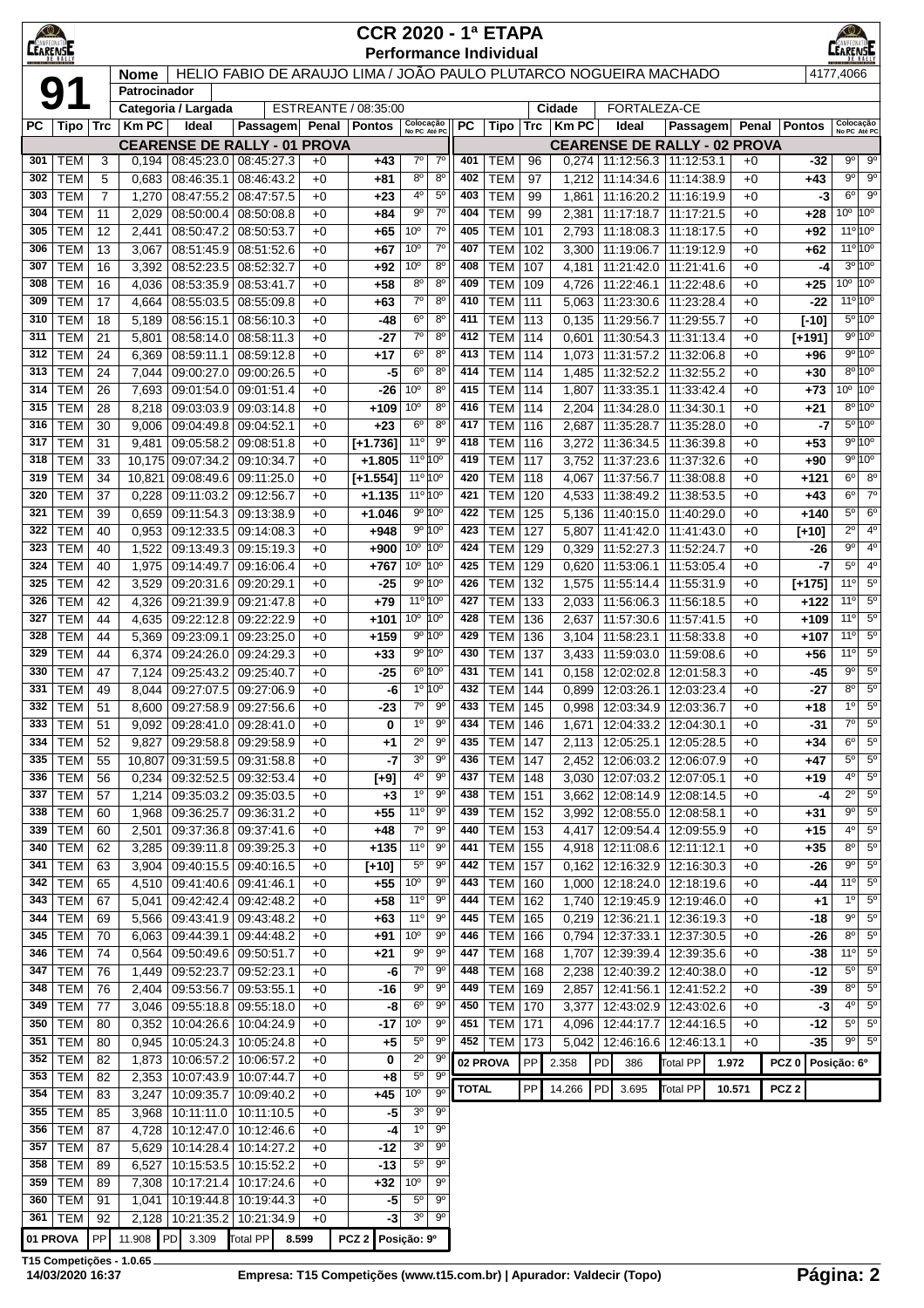| CAMPEONA<br><b>LEARENSE</b> |                          |                |                |                                 |                                                   |              | <b>CCR 2020 - 1ª ETAPA</b>           |                                    |                                  |              |                          |            |                 |                                                                    |                                                                      |              |                        |                                    |                                                                    |
|-----------------------------|--------------------------|----------------|----------------|---------------------------------|---------------------------------------------------|--------------|--------------------------------------|------------------------------------|----------------------------------|--------------|--------------------------|------------|-----------------|--------------------------------------------------------------------|----------------------------------------------------------------------|--------------|------------------------|------------------------------------|--------------------------------------------------------------------|
|                             |                          |                | <b>Nome</b>    |                                 | JOSÉ ARLINDO REBOUÇAS / REBEKA GUIMARAES REBOUCAS |              | <b>Performance Individual</b>        |                                    |                                  |              |                          |            |                 |                                                                    |                                                                      |              |                        | 4515,4199                          |                                                                    |
|                             | 92                       |                | Patrocinador   |                                 |                                                   |              |                                      |                                    |                                  |              |                          |            |                 |                                                                    |                                                                      |              |                        |                                    |                                                                    |
| PС                          | Tipo   Trc               |                | <b>KmPC</b>    | Categoria / Largada<br>Ideal    | Passagem                                          |              | ESTREANTE / 08:36:00<br>Penal Pontos | Colocação<br>No PC Até PC          |                                  | РC           | Tipo                     | Trc        | Cidade<br>Km PC | FORTALEZA-CE<br>Ideal                                              | Passagem                                                             | Penal        | <b>Pontos</b>          |                                    | Colocação<br>No PC Até PC                                          |
|                             |                          |                |                |                                 | <b>CEARENSE DE RALLY - 01 PROVA</b>               |              |                                      |                                    |                                  |              |                          |            |                 |                                                                    | <b>CEARENSE DE RALLY - 02 PROVA</b>                                  |              |                        |                                    |                                                                    |
| 301                         | <b>TEM</b>               | 3              | 0,194          | 08:46:23.0                      | 08:46:34.0                                        | $+0$         | $+110$                               | $9^{\circ}$                        | $9^{\circ}$                      | 401          | TEM                      | 96         |                 | $0,274$   11:13:56.3   11:14:00.5                                  |                                                                      | $+0$         | $+42$                  |                                    | 11 <sup>o</sup> 11 <sup>o</sup>                                    |
| 302                         | <b>TEM</b>               | 5              | 0,683          | 08:47:35.1                      | 08:48:05.6                                        | $+0$         | $[+305]$                             | $9^{\circ}$                        | $9^{\circ}$                      | 402          | <b>TEM</b>               | 97         | 1,212           | 11:15:34.6                                                         | 11:15:44.2                                                           | $+0$         | $+96$                  |                                    | 11 <sup>o</sup> 11 <sup>o</sup>                                    |
| 303                         | <b>TEM</b>               | $\overline{7}$ | 1,270          | 08:48:55.2                      | 08:49:14.0                                        | $+0$         | $+188$                               | $8^{\circ}$<br>$7^\circ$           | 90<br>$9^{\circ}$                | 403          | <b>TEM</b>               | 99         | 1,861           | 11:17:20.2                                                         | 11:17:16.2                                                           | $+0$         | -40                    |                                    | 11 <sup>o</sup> 11 <sup>o</sup><br>11 <sup>o</sup> 11 <sup>o</sup> |
| 304<br>305                  | <b>TEM</b><br><b>TEM</b> | 11<br>12       | 2,029<br>2,441 | 08:51:00.4<br>08:51:47.2        | 08:51:06.2<br>08:51:48.1                          | $+0$<br>$+0$ | $+58$<br>+9                          | 80                                 | 90                               | 404<br>405   | <b>TEM</b><br>TEM        | 99<br>101  | 2,381<br>2,793  | 11:18:18.7                                                         | 11:18:22.9<br>11:19:08.3 11:19:12.7                                  | $+0$<br>$+0$ | $+42$<br>$+44$         | 10 <sup>o</sup>                    | $11^{\circ}$                                                       |
| 306                         | <b>TEM</b>               | 13             | 3,067          | 08:52:45.9                      | 08:52:39.7                                        | $+0$         | -62                                  | $9^{\circ}$                        | $9^{\circ}$                      | 407          | <b>TEM</b>               | 102        | 3,300           | 11:20:06.7                                                         | 11:20:12.3                                                           | $+0$         | $+56$                  | 10 <sup>o</sup>                    | 11 <sup>0</sup>                                                    |
| 307                         | <b>TEM</b>               | 16             | 3,392          | 08:53:23.5                      | 08:53:17.9                                        | $+0$         | $-56$                                | $9^{\circ}$                        | $9^{\circ}$                      | 408          | <b>TEM</b>               | 107        | 4,181           | 11:22:42.0                                                         | 11:22:47.6                                                           | $+0$         | $+56$                  |                                    | 11 <sup>o</sup> 11 <sup>o</sup>                                    |
| 308                         | <b>TEM</b>               | 16             | 4,036          | 08:54:35.9                      | 08:54:29.3                                        | $+0$         | -66                                  | 10 <sup>o</sup>                    | $9^{\circ}$                      | 409          | TEM                      | 109        | 4,726           | 11:23:46.1                                                         | 11:23:53.3                                                           | $+0$         | $+72$                  |                                    | 11 <sup>o</sup> 11 <sup>o</sup>                                    |
| 309                         | <b>TEM</b>               | 17             | 4,664          | 08:56:03.5                      | 08:56:16.3                                        | $+0$         | $+128$                               | $9^{\circ}$                        | $9^{\circ}$                      | 410          | <b>TEM</b>               | 111        | 5,063           | 11:24:30.6   11:24:31.9                                            |                                                                      | $+0$         | $+13$                  |                                    | $8^{\circ}$ 11 <sup>°</sup>                                        |
| 310<br>311                  | <b>TEM</b><br><b>TEM</b> | 18<br>21       | 5,189<br>5,801 | 08:57:15.1<br>08:59:14.0        | 08:57:52.7<br>08:59:08.4                          | $+0$<br>$+0$ | $[+376]$<br>$-56$                    | 9°<br>$9^{\circ}$                  | 90<br>90                         | 411<br>412   | <b>TEM</b><br><b>TEM</b> | 113<br>114 | 0,135<br>0.601  | 11:30:56.7<br>11:31:54.3                                           | 11:31:04.8<br>11:32:29.5                                             | $+0$<br>+0   | $+81$<br>$+352$        |                                    | 11 <sup>o</sup> 11 <sup>o</sup><br>11 <sup>o</sup> 11 <sup>o</sup> |
| 312                         | <b>TEM</b>               | 24             | 6,369          | 09:00:11.1                      | 09:00:20.6                                        | $+0$         | +95                                  | 10 <sup>o</sup>                    | $9^{\circ}$                      | 413          | <b>TEM</b>               | 114        | 1,073           | 11:32:57.2                                                         | 11:33:24.0                                                           | +0           | $+268$                 |                                    | $11°$ 11 <sup>°</sup>                                              |
| 313                         | <b>TEM</b>               | 24             | 7,044          | 09:01:27.0                      | 09:01:27.1                                        | $+0$         | $^{+1}$                              | $2^{\circ}$                        | $9^{\circ}$                      | 414          | <b>TEM</b>               | 114        | 1,485           | 11:33:52.2                                                         | 11:34:15.1                                                           | $+0$         | $+229$                 |                                    | $11^{\circ}$ 11 <sup>°</sup>                                       |
| 314                         | <b>TEM</b>               | 26             | 7,693          | 09:02:54.0                      | 09:02:54.2                                        | $+0$         | +2                                   | 1 <sup>0</sup>                     | $9^{\circ}$                      | 415          | <b>TEM</b>               | 114        | 1,807           | 11:34:35.1                                                         | 11:34:54.0                                                           | $+0$         | +189                   |                                    | $11^{\circ}$ 11 <sup>°</sup>                                       |
| 315                         | <b>TEM</b>               | 28             | 8,218          | 09:04:03.9                      | 09:04:09.0                                        | $+0$         | $+51$                                | $9^{\circ}$                        | 90                               | 416          | <b>TEM</b>               | 114        | 2,204           | 11:35:28.0                                                         | 11:35:49.6                                                           | $+0$         | +216                   |                                    | 11 <sup>o</sup> 11 <sup>o</sup>                                    |
| 316                         | <b>TEM</b>               | 30             | 9,006          | 09:05:49.8<br>09:06:58.2        | 09:05:53.3                                        | $+0$         | $+35$                                | $9^{\circ}$<br>8 <sup>o</sup>      | $9^{\circ}$<br>$8^{\circ}$       | 417<br>418   | <b>TEM</b><br><b>TEM</b> | 116<br>116 | 2,687           | 11:36:28.7                                                         | 11:36:39.6                                                           | +0           | +109                   | 10 <sup>o</sup><br>10 <sup>o</sup> | 11 <sup>o</sup><br>110                                             |
| 317<br>318                  | <b>TEM</b><br><b>TEM</b> | 31<br>33       | 9,481          | 10,175 09:08:34.2               | 09:07:03.1<br>09:08:59.4                          | $+0$<br>$+0$ | +49<br>+252                          | 10 <sup>o</sup>                    | 80                               | 419          | <b>TEM</b>               | 117        | 3,272           | 11:37:34.5<br>3,752   11:38:23.6                                   | 11:37:40.4<br>11:38:37.0                                             | $+0$<br>$+0$ | +59<br>+134            |                                    | $11°$ 11°                                                          |
| 319                         | <b>TEM</b>               | 34             | 10,821         | 09:09:49.6                      | 09:09:55.2                                        | $+0$         | $+56$                                | 90                                 | $8^{\circ}$                      | 420          | <b>TEM</b>               | 118        | 4,067           | 11:38:56.7                                                         | 11:39:20.9                                                           | $+0$         | $+242$                 |                                    | $8^{\circ}$ 10 <sup>°</sup>                                        |
| 320                         | <b>TEM</b>               | 37             | 0,228          | 09:12:03.2                      | 09:12:00.8                                        | $+0$         | $-24$                                | $9^{\circ}$                        | $8^{\circ}$                      | 421          | <b>TEM</b>               | 120        | 4,533           | 11:39:49.2                                                         | 11:40:30.1                                                           | $+0$         | +409                   | 8°                                 | $9^{\circ}$                                                        |
| 321                         | <b>TEM</b>               | 39             | 0,659          | 09:12:54.3                      | 09:12:53.3                                        | $+0$         | $[-10]$                              | 3 <sup>o</sup>                     | $7^\circ$                        | 422          | <b>TEM</b>               | 125        | 5,136           | 11:41:15.0                                                         | 11:41:54.4                                                           | +0           | +394                   | $6^{\circ}$                        | 9 <sup>o</sup>                                                     |
| 322                         | <b>TEM</b>               | 40             | 0,953          | 09:13:33.5                      | 09:13:37.8                                        | $+0$         | $+43$                                | $7^\circ$                          | $7^\circ$                        | 423          | TEM                      | 127        | 5,807           | 11:42:42.0                                                         | 11:43:09.3                                                           | $+0$         | +273                   | $8^{\circ}$                        | 9 <sup>o</sup>                                                     |
| 323<br>324                  | <b>TEM</b><br><b>TEM</b> | 40<br>40       | 1,522<br>1,975 | 09:14:49.3<br>09:15:49.7        | 09:14:55.4<br>09:15:41.8                          | $+0$<br>$+0$ | +61<br>$-79$                         | $7^\circ$<br>80                    | $7^\circ$<br>$7^\circ$           | 424<br>425   | <b>TEM</b><br><b>TEM</b> | 129<br>129 | 0,329<br>0,620  | 11:54:06.1                                                         | 11:53:27.3   11:53:27.7<br>11:54:08.8                                | $+0$<br>$+0$ | $[+4]$<br>$+27$        | $3^{\circ}$<br>10 <sup>o</sup>     | $9^{\circ}$<br>$9^{\circ}$                                         |
| 325                         | <b>TEM</b>               | 42             | 3,529          | 09:21:31.6                      | 09:21:34.8                                        | $+0$         | +32                                  | 10°                                | $7^\circ$                        | 426          | <b>TEM</b>               | 132        | 1,575           |                                                                    | 11:56:14.4   11:56:17.4                                              | $+0$         | $+30$                  | 9º                                 | $9^{\circ}$                                                        |
| 326                         | <b>TEM</b>               | 42             | 4,326          | 09:22:39.9                      | 09:22:39.8                                        | $+0$         | -1                                   | 4°                                 | $7^{\circ}$                      | 427          | <b>TEM</b>               | 133        | 2,033           | 11:57:06.3                                                         | 11:57:09.0                                                           | $+0$         | $+27$                  | $9^{\circ}$                        | $\overline{9^0}$                                                   |
| 327                         | <b>TEM</b>               | 44             | 4,635          | 09:23:12.8                      | 09:23:13.7                                        | $+0$         | +9                                   | 3 <sup>o</sup>                     | 6 <sup>o</sup>                   | 428          | <b>TEM</b>               | 136        | 2,637           | 11:58:30.6                                                         | 11:58:33.3                                                           | $+0$         | $+27$                  | $8^{\circ}$                        | $9^{\circ}$                                                        |
| 328                         | <b>TEM</b>               | 44             | 5,369          | 09:24:09.1                      | 09:24:12.7                                        | $+0$         | +36                                  | 80                                 | $6^{\circ}$                      | 429          | <b>TEM</b>               | 136        | 3,104           | 11:59:23.1                                                         | 11:59:23.8                                                           | +0           | $[+7]$                 | $3^{\circ}$                        | $9^{\circ}$                                                        |
| 329                         | <b>TEM</b>               | 44             | 6,374          | 09:25:26.0                      | 09:25:29.3                                        | $+0$         | $+33$                                | $8^{\circ}$                        | $6^{\circ}$                      | 430          | <b>TEM</b>               | 137        | 3,433           | 12:00:03.0                                                         | 12:00:01.6                                                           | $+0$         | $-14$                  | $7^\circ$                          | 9 <sup>o</sup>                                                     |
| 330<br>331                  | <b>TEM</b><br><b>TEM</b> | 47<br>49       | 7,124<br>8,044 | 09:26:43.2<br>09:28:07.5        | 09:26:43.9<br>09:28:14.2                          | $+0$<br>$+0$ | $+7$<br>+67                          | 3 <sup>o</sup><br>$9^{\circ}$      | $6^{\circ}$<br>6 <sup>o</sup>    | 431<br>432   | <b>TEM</b><br>TEM        | 141<br>144 | 0,158<br>0,899  | 12:03:02.8<br>12:04:26.1                                           | 12:05:49.9<br>12:06:59.4                                             | +0<br>$+0$   | $[+1.671]$<br>$+1.533$ | 11°<br>11°                         | $9^{\circ}$<br>$9^{\circ}$                                         |
| 332                         | <b>TEM</b>               | 51             | 8,600          | 09:28:58.9 09:29:07.1           |                                                   | $+0$         | +82                                  | $8^{\circ}$                        | 6 <sup>o</sup>                   | 433          | <b>TEM</b>               | 145        | 0,998           |                                                                    | 12:04:34.9   12:07:12.3                                              | $+0$         | $[+1.574]$             | $11^{\circ}$                       | $9^{\circ}$                                                        |
| 333                         | TEM                      | 51             |                | 9,092   09:29:41.0   09:29:52.6 |                                                   | $+0$         | +116                                 | 9 <sup>o</sup>                     | 6 <sup>c</sup>                   | 434          | TEM   146                |            |                 | 1,671   12:05:33.2   12:07:54.7                                    |                                                                      | $+0$         | $+1.415$               |                                    | 11º 10º                                                            |
| 334                         | <b>TEM</b>               | 52             | 9,827          | 09:30:58.8                      | 09:31:06.6                                        | $+0$         | $+78$                                | 10 <sup>o</sup>                    | 6 <sup>o</sup>                   | 435          | <b>TEM</b>               | 147        | 2,113           |                                                                    | 12:06:25.1   12:08:40.9                                              | $+0$         | $+1.358$               |                                    | $11^{\circ} 10^{\circ}$                                            |
| 335                         | <b>TEM</b>               | 55             | 10,807         | 09:32:59.5 09:32:48.9           |                                                   | $+0$         | $-106$                               | 10 <sup>o</sup>                    | 6 <sup>o</sup>                   | 436          | TEM                      | 147        |                 | 2,452   12:07:03.2   12:09:23.1                                    |                                                                      | $+0$         | $+1.399$               |                                    | $11^{\circ} 10^{\circ}$                                            |
| 336<br>337                  | <b>TEM</b><br><b>TEM</b> | 56             | 0,234          |                                 | 09:33:52.5   09:33:51.3<br>09:36:03.2 09:36:05.7  | $+0$         | $-12$<br>$+25$                       | $6^{\circ}$<br>90                  | 6 <sup>o</sup><br>6 <sup>o</sup> | 437          | <b>TEM</b><br><b>TEM</b> | 148<br>151 |                 |                                                                    | 3,030   12:08:03.2   12:10:28.6                                      | $+0$         | $+1.454$               |                                    | $11^{\circ} 10^{\circ}$<br>$11^{\circ}$ 11 <sup>°</sup>            |
| 338                         | <b>TEM</b>               | 57<br>60       | 1,214<br>1,968 | 09:37:25.7                      | 09:37:29.1                                        | $+0$<br>$+0$ | +34                                  | $10^{\circ}$                       | $6^{\circ}$                      | 438<br>439   | <b>TEM</b>               | 152        |                 | 3,662   12:09:14.9   12:11:31.7<br>3,992   12:09:55.0   12:12:07.7 |                                                                      | $+0$<br>$+0$ | $+1.368$<br>$+1.327$   |                                    | $11°$ 11°                                                          |
| 339                         | <b>TEM</b>               | 60             | 2,501          |                                 | 09:38:36.8 09:38:43.4                             | $+0$         | +66                                  | 90                                 | $6^{\circ}$                      | 440          | <b>TEM</b>               | 153        |                 |                                                                    | 4,417   12:10:54.4   12:12:57.9                                      | $+0$         | $+1.235$               |                                    | 11° 11°                                                            |
| 340                         | <b>TEM</b>               | 62             | 3,285          |                                 | 09:40:11.8   09:40:20.1                           | $+0$         | $+83$                                | 10 <sup>o</sup>                    | 6 <sup>o</sup>                   | 441          | <b>TEM</b>               | 155        |                 |                                                                    | 4,918   12:12:08.6   12:14:09.5                                      | $+0$         | $+1.209$               |                                    | $11°$ 11°                                                          |
| 341                         | <b>TEM</b>               | 63             | 3,904          |                                 | 09:41:15.5 09:41:13.0                             | $+0$         | $-25$                                | 90                                 | 6 <sup>o</sup>                   | 442          | <b>TEM</b>               | 157        |                 |                                                                    | 0,162 12:17:32.9 12:17:37.4                                          | $+0$         | +45                    |                                    | $11°$ 11°                                                          |
| 342                         | <b>TEM</b>               | 65             | 4,510          |                                 | 09:42:40.6   09:42:47.5                           | $+0$         | +69                                  | $11^{\circ}$                       | $6^{\circ}$                      | 443          | <b>TEM</b>               | 160        |                 |                                                                    | 1,000   12:19:24.0   12:19:26.3                                      | $+0$         | $+23$                  |                                    | 7° 11°                                                             |
| 343<br>344                  | <b>TEM</b><br><b>TEM</b> | 67<br>69       | 5,041<br>5,566 | 09:43:42.4                      | 09:43:47.6<br>09:44:41.9 09:44:47.0               | $+0$<br>$+0$ | $+52$<br>$+51$                       | 10 <sup>o</sup><br>10 <sup>o</sup> | 6 <sup>o</sup><br>6 <sup>o</sup> | 444<br>445   | <b>TEM</b><br><b>TEM</b> | 162<br>165 |                 |                                                                    | 1,740   12:20:45.9   12:20:38.8<br>$0,219$   12:37:21.1   12:37:22.4 | $+0$<br>$+0$ | -71<br>+13             |                                    | $11°$ 11°<br>$6^{\circ}$ 11 <sup>°</sup>                           |
| 345                         | <b>TEM</b>               | 70             | 6,063          |                                 | 09:45:39.1 09:45:57.8                             | $+0$         | +187                                 | 11 <sup>0</sup>                    | $6^{\circ}$                      | 446          | <b>TEM</b>               | 166        |                 |                                                                    | 0,794   12:38:33.1   12:38:17.4                                      | $+0$         | -157                   |                                    | $11°$ 11°                                                          |
| 346                         | <b>TEM</b>               | 74             | 0,564          |                                 | 09:51:49.6 09:51:59.5                             | $+0$         | $+99$                                | $11^{\circ}$                       | $6^{\circ}$                      | 447          | TEM                      | 168        |                 |                                                                    | 1,707   12:40:39.4   12:40:42.3                                      | $+0$         | $+29$                  |                                    | $10^{\circ}$   11°                                                 |
| 347                         | <b>TEM</b>               | 76             | 1,449          | 09:53:23.7                      | 09:53:36.4                                        | $+0$         | +127                                 | 11 <sup>°</sup>                    | $6^{\circ}$                      | 448          | <b>TEM</b>               | 168        |                 |                                                                    | 2,238   12:41:39.2   12:41:38.9                                      | $+0$         | -3                     |                                    | 4 <sup>o</sup> 11 <sup>o</sup>                                     |
| 348                         | <b>TEM</b>               | 76             | 2,404          |                                 | 09:54:56.7 09:55:04.0                             | $+0$         | $+73$                                | 11 <sup>0</sup>                    | $6^{\circ}$                      | 449          | <b>TEM</b>               | 169        |                 |                                                                    | 2,857   12:42:56.1   12:43:07.4                                      | $+0$         | $+113$                 |                                    | $11°$ 11 <sup>o</sup>                                              |
| 349<br>350                  | <b>TEM</b><br><b>TEM</b> | 77             | 3,046          |                                 | 09:56:18.8 09:56:12.4                             | $+0$<br>$+0$ | -64<br>$+24$                         | 11 <sup>0</sup><br>11 <sup>0</sup> | $6^{\circ}$<br>6 <sup>o</sup>    | 450<br>451   | <b>TEM</b><br><b>TEM</b> | 170<br>171 |                 |                                                                    | 3,377   12:44:02.9   12:44:09.0                                      | $+0$         | +61<br>-69             |                                    | $10^{\circ}$   11 <sup>°</sup><br>$11^{\circ}$ 11 <sup>°</sup>     |
| 351                         | <b>TEM</b>               | 80<br>80       | 0,352<br>0,945 |                                 | 10:05:26.6   10:05:29.0<br>10:06:24.3 10:06:25.3  | $+0$         | $[+10]$                              | $8^{\circ}$                        | 6 <sup>o</sup>                   | 452          | <b>TEM</b>               | 173        |                 |                                                                    | 4,096   12:45:17.7   12:45:10.8<br>5,042   12:47:16.6   12:47:01.7   | $+0$<br>$+0$ | -149                   |                                    | 11 <sup>o</sup> 11 <sup>o</sup>                                    |
| 352                         | <b>TEM</b>               | 82             | 1,873          |                                 | 10:07:57.2 10:07:53.9                             | $+0$         | $-33$                                | 10 <sup>o</sup>                    | $6^{\circ}$                      | 02 PROVA     |                          | PP         | 19.828          | PD 3.256                                                           | Total PP                                                             | 16.572       | PCZ0                   | Posição: 11º                       |                                                                    |
| 353                         | <b>TEM</b>               | 82             | 2,353          |                                 | 10:08:43.9 10:08:45.2                             | $+0$         | +13                                  | $7^\circ$                          | 6 <sup>o</sup>                   |              |                          |            |                 |                                                                    |                                                                      |              |                        |                                    |                                                                    |
| 354                         | <b>TEM</b>               | 83             | 3,247          | 10:10:35.7                      | 10:10:43.8                                        | $+0$         | $+81$                                | 11 <sup>o</sup>                    | 6 <sup>o</sup>                   | <b>TOTAL</b> |                          | PP         | 24.175          | PD 3.957                                                           | <b>Total PP</b>                                                      | 20.218       | PCZ <sub>0</sub>       |                                    |                                                                    |
| 355                         | <b>TEM</b>               | 85             | 3,968          |                                 | 10:12:11.0   10:12:35.3                           | $+0$         | $+243$                               | 11 <sup>0</sup>                    | $6^{\circ}$                      |              |                          |            |                 |                                                                    |                                                                      |              |                        |                                    |                                                                    |
| 356<br>357                  | <b>TEM</b><br><b>TEM</b> | 87<br>87       | 4,728<br>5,629 | 10:13:47.0<br>10:15:28.4        | 10:13:54.3<br>10:15:21.1                          | $+0$<br>$+0$ | +73 <br>$-73$                        | 10 <sup>o</sup><br>10 <sup>o</sup> | $6^{\circ}$<br>$6^{\circ}$       |              |                          |            |                 |                                                                    |                                                                      |              |                        |                                    |                                                                    |
| 358                         | <b>TEM</b>               | 89             | 6,527          | 10:16:53.5                      | 10:16:59.4                                        | $+0$         | +59                                  | 10 <sup>o</sup>                    | 6 <sup>o</sup>                   |              |                          |            |                 |                                                                    |                                                                      |              |                        |                                    |                                                                    |
| 359                         | <b>TEM</b>               | 89             | 7,308          | 10:18:21.4                      | 10:18:22.9                                        | $+0$         | $+15$                                | $9^{\circ}$                        | $6^{\circ}$                      |              |                          |            |                 |                                                                    |                                                                      |              |                        |                                    |                                                                    |
| 360                         | <b>TEM</b>               | 91             | 1,041          | 10:20:44.8                      | 10:20:43.9                                        | $+0$         | -9                                   | $7^{\circ}$                        | 6 <sup>o</sup>                   |              |                          |            |                 |                                                                    |                                                                      |              |                        |                                    |                                                                    |
| 361                         | <b>TEM</b>               | 92             | 2,128          |                                 | 10:22:35.2 10:22:34.4                             | $+0$         | -8                                   | $6^{\circ}$                        | $6^{\circ}$                      |              |                          |            |                 |                                                                    |                                                                      |              |                        |                                    |                                                                    |
| 01 PROVA                    |                          | PP             | 4.347 PD 701   |                                 | Total PP 3.646                                    |              | PCZ 0 Posição: 7º                    |                                    |                                  |              |                          |            |                 |                                                                    |                                                                      |              |                        |                                    |                                                                    |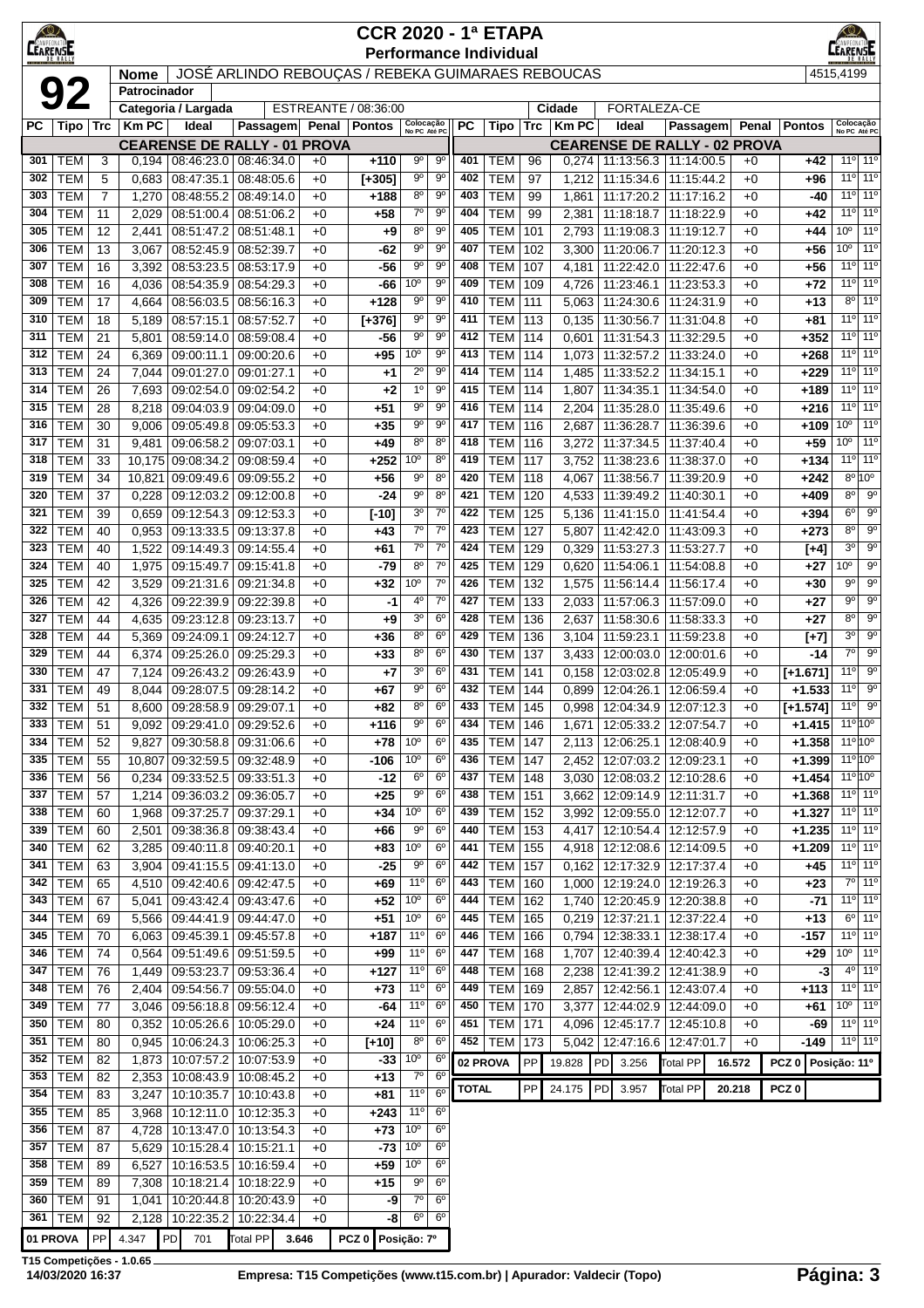| <b>CEARENSE</b> |                          |                |                 |                          |                                                   |              | <b>CCR 2020 - 1ª ETAPA</b>    |                                    |                                                          |              |                               |            |                |    |                                                                |                          |                                             |                    |               | $\bigcirc$<br>LEARENSE                                               |
|-----------------|--------------------------|----------------|-----------------|--------------------------|---------------------------------------------------|--------------|-------------------------------|------------------------------------|----------------------------------------------------------|--------------|-------------------------------|------------|----------------|----|----------------------------------------------------------------|--------------------------|---------------------------------------------|--------------------|---------------|----------------------------------------------------------------------|
|                 |                          |                | <b>Nome</b>     |                          | OTON COSTA DA PONTE / SAMUEL GOMES PINHEIRO       |              | <b>Performance Individual</b> |                                    |                                                          |              |                               |            |                |    |                                                                |                          |                                             |                    | 4375,4092     |                                                                      |
|                 | 93                       |                | Patrocinador    |                          | RALLY AUTO CENTER / RENEGADOS OFF ROAD            |              |                               |                                    |                                                          |              |                               |            |                |    |                                                                |                          |                                             |                    |               |                                                                      |
|                 |                          |                |                 | Categoria / Largada      |                                                   |              | ESTREANTE / 08:31:00          |                                    |                                                          |              |                               |            | Cidade         |    | FORTALEZA-CE                                                   |                          |                                             |                    |               |                                                                      |
|                 | $PC$   Tipo   Trc        |                | <b>Km PC</b>    | Ideal                    | <b>Passagem</b>                                   |              | Penal   Pontos                | Colocação<br>No PC Até PC          |                                                          | <b>PC</b>    | Tipo                          | Trc        | <b>Km PC</b>   |    | Ideal                                                          | Passagem                 | Penal                                       | <b>Pontos</b>      |               | Colocação<br>No PC Até PC                                            |
| 301             | <b>TEM</b>               | 3              | 0,194           | 08:41:23.0               | <b>CEARENSE DE RALLY - 01 PROVA</b><br>08:41:23.2 | $+0$         | $+2$                          | $1^{\circ}$                        | $1^{\circ}$                                              | 401          | TEM                           | 96         | 0,274          |    | 11:08:56.3   11:08:54.9                                        |                          | <b>CEARENSE DE RALLY - 02 PROVA</b><br>$+0$ |                    | -14           | $8^{\circ}$<br>$8^{\circ}$                                           |
| 302             | <b>TEM</b>               | 5              | 0,683           | 08:42:35.1               | 08:42:34.8                                        | $+0$         | -3                            | 3 <sup>o</sup>                     | 1 <sup>0</sup>                                           | 402          | <b>TEM</b>                    | 97         | 1,212          |    | 11:10:34.6                                                     | 11:10:34.6               | $+0$                                        |                    | 0             | 1 <sup>0</sup><br>3 <sup>o</sup>                                     |
| 303             | <b>TEM</b>               | $\overline{7}$ | 1,270           | 08:43:55.2               | 08:43:54.1                                        | $+0$         | -11                           | $1^{\circ}$                        | $1^{\circ}$                                              | 403          | <b>TEM</b>                    | 99         | 1,861          |    | 11:12:20.2 11:12:20.5                                          |                          | $+0$                                        |                    | +3            | $5^{\circ}$<br>3 <sup>o</sup>                                        |
| 304             | <b>TEM</b>               | 11             | 2,029           | 08:46:00.4               | 08:46:00.0                                        | $+0$         | -4                            | $2^{\circ}$                        | 1 <sup>0</sup>                                           | 404          | <b>TEM</b>                    | 99         | 2,381          |    | 11:13:18.7                                                     | 11:13:18.5               | $+0$                                        |                    | -2            | $2^{\circ}$<br>$2^{\circ}$                                           |
| 305             | <b>TEM</b>               | 12             | 2,441           | 08:46:47.2               | 08:46:46.5                                        | $+0$         | -7                            | $7^\circ$                          | 1 <sup>0</sup>                                           | 405          | <b>TEM</b>                    | 101        | 2,793          |    | 11:14:08.3 11:14:08.4                                          |                          | $+0$                                        |                    | +1            | $2^{\circ}$<br>1 <sup>0</sup>                                        |
| 306<br>307      | <b>TEM</b><br><b>TEM</b> | 13<br>16       | 3,067<br>3,392  | 08:47:45.9<br>08:48:23.5 | 08:47:45.0<br>08:48:23.5                          | $+0$<br>$+0$ | $[-9]$<br>0                   | $5^{\circ}$<br>$2^{\circ}$         | 1 <sup>0</sup><br>1 <sup>0</sup>                         | 407<br>408   | TEM<br><b>TEM</b>             | 102<br>107 | 3,300<br>4,181 |    | 11:15:06.7   11:15:07.6<br>11:17:42.0   11:17:41.5             |                          | $+0$<br>$+0$                                |                    | +9<br>-5      | $4^{\circ}$<br>$2^{\circ}$<br>$4^{\circ}$<br>$2^{\circ}$             |
| 308             | <b>TEM</b>               | 16             | 4,036           | 08:49:35.9               | 08:49:35.9                                        | $+0$         | 0                             | 1 <sup>0</sup>                     | 1 <sup>0</sup>                                           | 409          | <b>TEM</b>                    | 109        | 4,726          |    | 11:18:46.1                                                     | 11:18:47.4               | $+0$                                        | +13                |               | $8^{\circ}$<br>1 <sup>0</sup>                                        |
| 309             | <b>TEM</b>               | 17             | 4,664           | 08:51:03.5               | 08:51:01.2                                        | $+0$         | $-23$                         | $5^{\circ}$                        | 1 <sup>0</sup>                                           | 410          | <b>TEM</b>                    | 111        | 5,063          |    | 11:19:30.6                                                     | 11:19:30.1               | $+0$                                        |                    | -5            | 1 <sup>0</sup><br>$5^\circ$                                          |
| 310             | <b>TEM</b>               | 18             | 5,189           | 08:52:15.1               | 08:52:19.6                                        | $+0$         | $+45$                         | $5^{\circ}$                        | $2^{\circ}$                                              | 411          | <b>TEM</b>                    | 113        | 0,135          |    | 11:25:56.7                                                     | 11:25:55.4               | $+0$                                        |                    | -13           | $6^{\circ}$<br>1 <sup>0</sup>                                        |
| 311             | <b>TEM</b>               | 21             | 5,801           | 08:54:14.0               | 08:54:13.7                                        | $+0$         | -3                            | $2^{\circ}$                        | $2^{\circ}$                                              | 412          | <b>TEM</b>                    | 114        | 0,601          |    | 11:26:54.3                                                     | 11:26:54.8               | $+0$                                        |                    | $+5$          | 1 <sup>0</sup><br>1 <sup>0</sup>                                     |
| 312<br>313      | <b>TEM</b><br><b>TEM</b> | 24<br>24       | 6,369<br>7,044  | 08:55:11.1<br>08:56:27.0 | 08:55:11.0<br>08:56:27.4                          | $+0$<br>$+0$ | -1<br>+4                      | 1 <sup>0</sup><br>$5^{\circ}$      | $2^{\circ}$<br>$2^{\circ}$                               | 413<br>414   | <b>TEM</b><br><b>TEM</b>      | 114<br>114 | 1,073<br>1,485 |    | 11:27:57.2<br>11:28:52.2                                       | 11:27:56.8<br>11:28:52.1 | $+0$<br>$+0$                                |                    | $-4$<br>-1    | 1 <sup>0</sup><br>1 <sup>0</sup><br>1 <sup>0</sup><br>1 <sup>0</sup> |
| 314             | <b>TEM</b>               | 26             | 7,693           | 08:57:54.0               | 08:57:52.4                                        | $+0$         | -16                           | $7^\circ$                          | $2^{\circ}$                                              | 415          | <b>TEM</b>                    | 114        | 1,807          |    | 11:29:35.1                                                     | 11:29:34.8               | $+0$                                        |                    | -3            | $1^{\circ}$<br>1 <sup>0</sup>                                        |
| 315             | <b>TEM</b>               | 28             | 8,218           | 08:59:03.9               | 08:59:02.5                                        | $+0$         | -14                           | $6^{\circ}$                        | $2^{\circ}$                                              | 416          | <b>TEM</b>                    | 114        | 2,204          |    | 11:30:28.0                                                     | 11:30:27.9               | $+0$                                        |                    | $-1$          | 10 <sup>1</sup><br>1 <sup>0</sup>                                    |
| 316             | <b>TEM</b>               | 30             | 9,006           | 09:00:49.8               | 09:00:48.5                                        | $+0$         | $-13$                         | $5^{\circ}$                        | $2^{\circ}$                                              | 417          | <b>TEM</b>                    | 116        | 2,687          |    | 11:31:28.7   11:31:28.7                                        |                          | $+0$                                        |                    | 0             | $1^{\circ}$<br>1 <sup>0</sup>                                        |
| 317             | <b>TEM</b>               | 31             | 9,481           | 09:01:58.2               | 09:01:57.4                                        | $+0$         | -8                            | $2^{\circ}$                        | $2^{\circ}$                                              | 418          | <b>TEM</b>                    | 116        | 3,272          |    | 11:32:34.5                                                     | 11:32:34.7               | $+0$                                        |                    | +2            | 1 <sup>0</sup><br>1 <sup>0</sup>                                     |
| 318             | <b>TEM</b>               | 33             | 10,175          | 09:03:34.2               | 09:03:46.1                                        | $+0$         | $+119$                        | 1 <sup>0</sup>                     | $2^{\circ}$                                              | 419          | <b>TEM</b>                    | 117        | 3,752          |    | 11:33:23.6                                                     | 11:33:24.0               | $+0$                                        |                    | +4            | $2^{\circ}$<br>1 <sup>0</sup>                                        |
| 319<br>320      | <b>TEM</b><br><b>TEM</b> | 34<br>37       | 10,821<br>0,228 | 09:04:49.6<br>09:07:03.2 | 09:04:49.3<br>09:07:01.9                          | $+0$<br>$+0$ | -3<br>-13                     | 3 <sup>o</sup><br>$6^{\circ}$      | $2^{\circ}$<br>$2^{\circ}$                               | 420<br>421   | <b>TEM</b><br>TEM             | 118<br>120 | 4,067<br>4,533 |    | 11:33:56.7<br>11:34:49.2                                       | 11:34:21.9<br>00:00:00.0 | $+0$<br>$+0$                                | $[+252]$<br>*6.000 |               | $2^{\circ}$<br>$9^{\circ}$<br>$0^{\circ}$<br>$0^{\circ}$             |
| 321             | <b>TEM</b>               | 39             | 0,659           | 09:07:54.3               | 09:07:54.9                                        | $+0$         | +6                            | $2^{\circ}$                        | $2^{\circ}$                                              | 422          | <b>TEM</b>                    | 125        | 5,136          |    | 11:36:15.0                                                     | 11:39:22.5               | $+0$                                        | $+1.875$           |               | 11°10°                                                               |
| 322             | <b>TEM</b>               | 40             | 0,953           | 09:08:33.5               | 09:08:31.9                                        | $+0$         | -16                           | 3 <sup>o</sup>                     | $2^{\circ}$                                              | 423          | <b>TEM</b>                    | 127        | 5,807          |    | 11:37:42.0                                                     | 11:36:08.5               | $+0$                                        | -935               |               | $10^{\circ}$ $10^{\circ}$                                            |
| 323             | <b>TEM</b>               | 40             | 1,522           | 09:09:49.3               | 09:09:48.2                                        | $+0$         | -11                           | 4°                                 | $2^{\circ}$                                              | 424          | <b>TEM</b>                    | 129        | 0,329          |    | 11:48:27.3                                                     | 11:48:26.3               | $+0$                                        |                    | -10           | $5^{\circ}10^{\circ}$                                                |
| 324             | <b>TEM</b>               | 40             | 1,975           | 09:10:49.7               | 09:10:48.4                                        | $+0$         | -13                           | 4°                                 | $2^{\circ}$                                              | 425          | <b>TEM</b>                    | 129        | 0,620          |    | 11:49:06.1                                                     | 11:49:05.2               | $+0$                                        |                    | -9            | 6°10°                                                                |
| 325             | <b>TEM</b>               | 42             | 3,529           | 09:16:31.6               | 09:16:31.6                                        | $+0$         | 0                             | $1^{\circ}$                        | $2^{\circ}$                                              | 426          | <b>TEM</b>                    | 132        | 1,575          |    | 11:51:14.4 11:51:13.6                                          |                          | $+0$                                        |                    | -8            | $4^{\circ}10^{\circ}$<br>1°10°                                       |
| 326<br>327      | <b>TEM</b><br><b>TEM</b> | 42<br>44       | 4,326<br>4,635  | 09:17:39.9<br>09:18:12.8 | 09:17:37.6<br>09:22:29.9                          | $+0$<br>$+0$ | -23<br>$+2.571$               | $9^{\circ}$<br>$11^{\circ}$        | $2^{\circ}$<br>$7^\circ$                                 | 427<br>428   | <b>TEM</b><br><b>TEM</b>      | 133<br>136 | 2,033<br>2,637 |    | 11:52:06.3<br>11:53:30.6                                       | 11:52:06.3<br>11:53:30.7 | $+0$<br>$+0$                                |                    | 0<br>+1       | $10^{10}$                                                            |
| 328             | <b>TEM</b>               | 44             | 5,369           | 09:19:09.1               | 09:23:05.1                                        | $+0$         | $+2.360$                      | $11^{\circ}$                       | $8^{\circ}$                                              | 429          | <b>TEM</b>                    | 136        | 3,104          |    | 11:54:23.1                                                     | 11:54:23.1               | $+0$                                        |                    | 0             | 1°10°                                                                |
| 329             | <b>TEM</b>               | 44             | 6,374           | 09:20:26.0               | 09:23:49.2                                        | $+0$         | $+2.032$                      | $11^{\circ}$                       | $8^{\circ}$                                              | 430          | TEM                           | 137        | 3,433          |    | 11:55:03.0                                                     | 11:55:01.9               | $+0$                                        | -11                |               | 5º 10°                                                               |
| 330             | <b>TEM</b>               | 47             | 7,124           | 09:21:43.2               | 09:25:09.7                                        | $+0$         | $+2.065$                      | 11°                                | 90                                                       | 431          | <b>TEM</b>                    | 141        | 0,158          |    | 11:58:02.8                                                     | 11:58:03.2               | $+0$                                        |                    | +4            | 2º 10º                                                               |
| 331             | <b>TEM</b>               | 49             | 8,044           | 09:23:07.5               | 09:25:54.4                                        | $+0$         | $[+1.669]$                    | 11 <sup>°</sup>                    | $9^{\circ}$                                              | 432          | <b>TEM</b>                    | 144        | 0,899          |    | 11:59:26.1                                                     | 11:59:25.7               | $+0$                                        |                    | -4            | $3^{\circ}10^{\circ}$                                                |
| 332             | <b>TEM</b><br>333 TEM    | 51<br>51       | 8,600           | 09:23:58.9               | 09:26:27.6<br>9,092 09:24:41.0 09:26:55.5         | $+0$<br>$+0$ | $[+1.487]$<br>$+1.345$        | 11º 10º<br>$11^{\circ} 10^{\circ}$ |                                                          | 433          | <b>TEM 145</b><br>434 TEM 146 |            |                |    | 0,998   11:59:34.9   11:59:37.4<br>1,671 12:00:33.2 12:00:32.8 |                          | $+0$<br>$+0$                                | $[+25]$            |               | $3^{\circ}10^{\circ}$<br>$2^0$ $9^0$                                 |
| 334             | <b>TEM</b>               | 52             | 9,827           | 09:25:58.8               | 09:27:48.4                                        | $+0$         | $+1.096$                      | 11 <sup>o</sup> 10 <sup>o</sup>    |                                                          | 435          | <b>TEM 147</b>                |            | 2,113          |    | 12:01:25.1   12:01:24.0                                        |                          | $+0$                                        |                    | $-4$<br>$-11$ | $2^{\circ}$<br>9 <sup>o</sup>                                        |
| 335             | <b>TEM</b>               | 55             | 10,807          | 09:27:59.5               | 09:28:52.5                                        | $+0$         | $+530$                        | 11 <sup>o</sup> 10 <sup>o</sup>    |                                                          | 436          | TEM                           | 147        | 2,452          |    | 12:02:03.2 12:02:03.1                                          |                          | $+0$                                        |                    | $-1$          | 10<br>$9^{\circ}$                                                    |
| 336             | <b>TEM</b>               | 56             | 0,234           | 09:28:52.5               | 09:29:17.6                                        | $+0$         | $+251$                        | $11^{\circ} 10^{\circ}$            |                                                          | 437          | TEM                           | 148        | 3,030          |    | 12:03:03.2   12:03:02.2                                        |                          | $+0$                                        | $[-10]$            |               | $2^{\circ}$<br>$9^{\circ}$                                           |
| 337             | <b>TEM</b>               | 57             | 1,214           | 09:31:03.2               | 09:31:02.4                                        | $+0$         | -8                            |                                    | 4º 10º                                                   | 438          | <b>TEM</b>                    | 151        | 3,662          |    | 12:04:14.9 12:04:13.9                                          |                          | $+0$                                        |                    | -10           | $3^{\circ}$<br>$9^{\circ}$                                           |
| 338             | <b>TEM</b>               | 60             | 1,968           | 09:32:25.7               | 09:32:25.2                                        | $+0$         | $-5$                          |                                    | 3º 10°                                                   | 439          | TEM                           | 152        | 3,992          |    | 12:04:55.0                                                     | 12:04:54.0               | $+0$                                        | $[-10]$            |               | 4 <sup>0</sup><br>$9^{\circ}$                                        |
| 339<br>340      | <b>TEM</b><br><b>TEM</b> | 60<br>62       | 2,501<br>3,285  | 09:33:36.8<br>09:35:11.8 | 09:33:34.7<br>09:35:11.8                          | $+0$<br>$+0$ | $-21$<br>0                    |                                    | 5º 10°<br>1º 10°                                         | 440<br>441   | TEM<br>TEM                    | 153<br>155 | 4,417<br>4,918 |    | 12:05:54.4<br>12:07:08.6                                       | 12:05:53.4<br>12:07:08.1 | $+0$<br>$+0$                                |                    | -10<br>-5     | $3^{\circ}$<br>$8^{\circ}$<br>$2^{\circ}$<br>$8^{\circ}$             |
| 341             | <b>TEM</b>               | 63             | 3,904           | 09:36:15.5               | 09:36:13.6                                        | $+0$         | $-19$                         |                                    | 6º 10°                                                   | 442          | <b>TEM</b>                    | 157        | 0,162          |    | 12:12:32.9                                                     | 12:12:31.2               | $+0$                                        |                    | -17           | $8^{\circ}$<br>8 <sup>o</sup>                                        |
| 342             | <b>TEM</b>               | 65             | 4,510           | 09:37:40.6               | 09:37:39.8                                        | $+0$         | -8                            |                                    | 4 <sup>o</sup> 10 <sup>o</sup>                           | 443          | TEM                           | 160        | 1,000          |    | 12:14:24.0                                                     | 12:14:22.6               | $+0$                                        |                    | -14           | $5^{\circ}$<br>8 <sup>o</sup>                                        |
| 343             | <b>TEM</b>               | 67             | 5,041           | 09:38:42.4               | 09:38:43.0                                        | $+0$         | +6                            |                                    | 3º 10º                                                   | 444          | TEM                           | 162        | 1,740          |    | 12:15:45.9   12:15:46.8                                        |                          | $+0$                                        |                    | $+9$          | $6^{\circ}$<br>$8^{\circ}$                                           |
| 344             | <b>TEM</b>               | 69             | 5,566           | 09:39:41.9               | 09:39:42.1                                        | $+0$         | $+2$                          |                                    | 1º 10°                                                   | 445          | TEM                           | 165        | 0,219          |    | 12:32:21.1 12:32:20.1                                          |                          | $+0$                                        |                    | -10           | $5^{\circ}$<br>$8^{\circ}$                                           |
| 345<br>346      | <b>TEM</b><br><b>TEM</b> | 70<br>74       | 6,063<br>0,564  | 09:40:39.1<br>09:46:49.6 | 09:40:37.9<br>09:46:49.2                          | $+0$<br>$+0$ | $-12$<br>-4                   |                                    | 4 <sup>o</sup> 10 <sup>o</sup><br>$2^{\circ} 10^{\circ}$ | 446<br>447   | <b>TEM</b><br><b>TEM</b>      | 166<br>168 | 0,794<br>1,707 |    | 12:33:33.1   12:33:31.8<br>12:35:39.4                          | 12:35:38.6               | $+0$<br>$+0$                                |                    | -13<br>-8     | $5^{\circ}$<br>$8^{\circ}$<br>4 <sup>o</sup><br>8 <sup>o</sup>       |
| 347             | <b>TEM</b>               | 76             | 1,449           | 09:48:23.7               | 09:48:24.5                                        | $+0$         | +8                            |                                    | 8º 10°                                                   | 448          | <b>TEM</b>                    | 168        | 2,238          |    | 12:36:39.2                                                     | 12:36:37.7               | $+0$                                        |                    | $-15$         | $7^{\circ}$<br>$8^{\circ}$                                           |
| 348             | <b>TEM</b>               | 76             | 2,404           | 09:49:56.7               | 09:49:57.9                                        | $+0$         | $+12$                         |                                    | 7º 10°                                                   | 449          | TEM                           | 169        | 2,857          |    | 12:37:56.1                                                     | 12:37:53.5               | $+0$                                        |                    | $-26$         | $6^{\circ}$<br>$8^{\circ}$                                           |
| 349             | <b>TEM</b>               | 77             | 3,046           | 09:51:18.8               | 09:51:17.1                                        | $+0$         | $-17$                         |                                    | 9º 10°                                                   | 450          | <b>TEM</b>                    | 170        | 3,377          |    | 12:39:02.9                                                     | 12:39:03.1               | $+0$                                        |                    | +2            | $3^{\circ}$<br>$8^{\circ}$                                           |
| 350             | <b>TEM</b>               | 80             | 0,352           | 10:00:26.6               | 10:00:26.9                                        | $+0$         | $+3$                          |                                    | 3º 10º                                                   | 451          | TEM                           | 171        | 4,096          |    | 12:40:17.7                                                     | 12:40:17.7               | $+0$                                        |                    | 0             | 1 <sup>0</sup><br>$8^{\circ}$                                        |
| 351             | <b>TEM</b>               | 80             | 0,945           | 10:01:24.3               | 10:01:25.3                                        | $+0$         | $[+10]$                       |                                    | $7°$ 10 $°$                                              | 452          | <b>TEM 173</b>                |            | 5,042          |    | 12:42:16.6 12:42:15.9                                          |                          | $+0$                                        |                    | $-7$          | $4^{\circ}$ 8 <sup>°</sup>                                           |
| 352<br>353      | <b>TEM</b><br><b>TEM</b> | 82<br>82       | 1,873<br>2,353  | 10:02:57.2<br>10:03:43.9 | 10:02:55.6<br>10:03:42.6                          | $+0$<br>$+0$ | $-16$<br>$-13$                |                                    | $6^{\circ} 10^{\circ}$<br>8º 10°                         |              | 02 PROVA                      | PP         | 9.401          | PD | 297                                                            | <b>Total PP</b>          | 9.104                                       | PCZ <sub>5</sub>   | Posição: 8º   |                                                                      |
| 354             | <b>TEM</b>               | 83             | 3,247           | 10:05:35.7               | 10:05:35.7                                        | $+0$         | 0                             |                                    | 1°10°                                                    | <b>TOTAL</b> |                               | PP         | 25.389         | PD | 3.472                                                          | <b>Total PP</b>          | 21.917                                      | <b>PCZ 10</b>      |               |                                                                      |
| 355             | <b>TEM</b>               | 85             | 3,968           | 10:07:11.0               | 10:07:11.2                                        | $+0$         | $+2$                          |                                    | $2^{\circ} 10^{\circ}$                                   |              |                               |            |                |    |                                                                |                          |                                             |                    |               |                                                                      |
| 356             | <b>TEM</b>               | 87             | 4,728           | 10:08:47.0               | 10:08:45.8                                        | $+0$         | $-12$                         |                                    | 4 <sup>o</sup> 10 <sup>o</sup>                           |              |                               |            |                |    |                                                                |                          |                                             |                    |               |                                                                      |
| 357             | <b>TEM</b>               | 87             | 5,629           | 10:10:28.4               | 10:10:26.3                                        | $+0$         | $-21$                         |                                    | 7º 10°                                                   |              |                               |            |                |    |                                                                |                          |                                             |                    |               |                                                                      |
| 358<br>359      | <b>TEM</b><br><b>TEM</b> | 89<br>89       | 6,527<br>7,308  | 10:11:53.5<br>10:13:21.4 | 10:11:53.4<br>10:13:21.5                          | $+0$<br>$+0$ | -1<br>$+1$                    |                                    | 1°10°<br>$1°$ $10°$                                      |              |                               |            |                |    |                                                                |                          |                                             |                    |               |                                                                      |
| 360             | <b>TEM</b>               | 91             | 1,041           | 10:15:44.8               | 10:15:43.5                                        | $+0$         | $-13$                         |                                    | 9º 10°                                                   |              |                               |            |                |    |                                                                |                          |                                             |                    |               |                                                                      |
| 361             | <b>TEM</b>               | 92             | 2,128           | 10:17:35.2               | 10:17:35.1                                        | $+0$         | -1                            |                                    | 1º 10°                                                   |              |                               |            |                |    |                                                                |                          |                                             |                    |               |                                                                      |
| 01 PROVA        |                          | PP             |                 | 15.988 PD 3.175          | Total PP                                          | 12.813       | PCZ 5 Posição: 10°            |                                    |                                                          |              |                               |            |                |    |                                                                |                          |                                             |                    |               |                                                                      |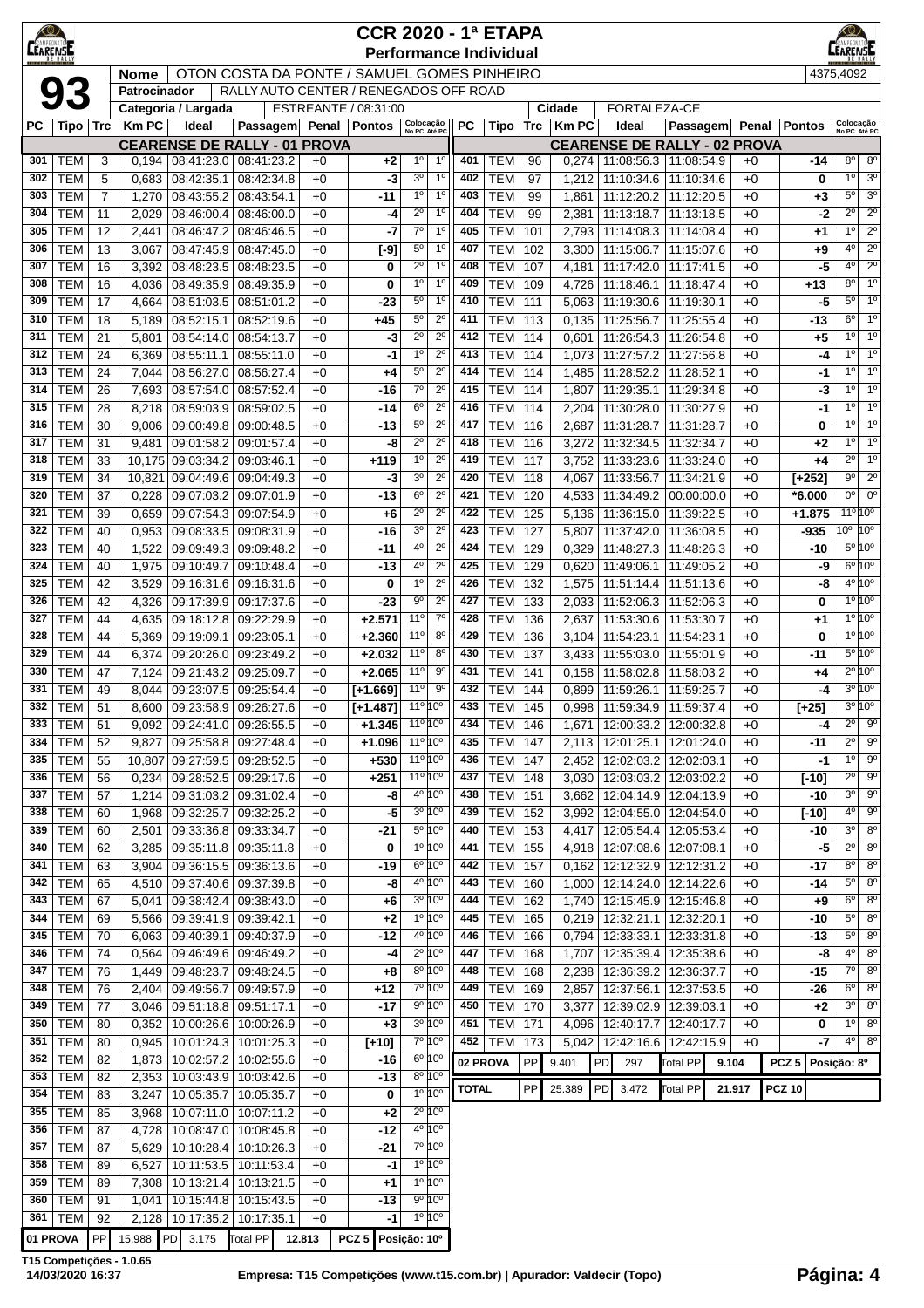| $\bigcirc$<br>AMPEON |                          |                |                             |                                       |                                                                |              | <b>CCR 2020 - 1ª ETAPA</b> |                               |                                  |              |                                  |            |                |                                 |                                                                    |              |                  |                                    |                               |
|----------------------|--------------------------|----------------|-----------------------------|---------------------------------------|----------------------------------------------------------------|--------------|----------------------------|-------------------------------|----------------------------------|--------------|----------------------------------|------------|----------------|---------------------------------|--------------------------------------------------------------------|--------------|------------------|------------------------------------|-------------------------------|
| <b>LEARENS</b>       |                          |                |                             |                                       | MARTONIO CAVALCANTE SABOIA JUNIOR / LINA MARIA MARTINS BEZERRA |              |                            |                               |                                  |              | <b>Performance Individual</b>    |            |                |                                 |                                                                    |              |                  | 4014,4026                          |                               |
|                      |                          |                | <b>Nome</b><br>Patrocinador |                                       |                                                                |              |                            |                               |                                  |              |                                  |            |                |                                 |                                                                    |              |                  |                                    |                               |
|                      |                          |                |                             | Categoria / Largada                   |                                                                |              | ESTREANTE / 08:37:00       |                               |                                  |              |                                  |            | Cidade         | FORTALEZA-CE                    |                                                                    |              |                  |                                    |                               |
| PС                   | Tipo   Trc               |                | <b>Km PC</b>                | Ideal                                 | <b>Passagem</b><br><b>CEARENSE DE RALLY - 01 PROVA</b>         |              | Penal   Pontos             | Colocação<br>No PC Até PC     |                                  | РC           | Tipo                             | Trc        | <b>Km PC</b>   | Ideal                           | Passagem<br><b>CEARENSE DE RALLY - 02 PROVA</b>                    | Penal        | <b>Pontos</b>    | Colocação<br>No PC Até PC          |                               |
| 301                  | <b>TEM</b>               | 3              | 0,194                       |                                       | 08:47:23.0 08:47:32.6                                          | $+0$         | +96                        | $8^{\circ}$                   | $8^{\circ}$                      | 401          | TEM                              | 96         | 0,274          |                                 | 11:14:56.3 11:14:55.6                                              | $+0$         | -7               | $5^{\circ}$                        | $5^{\circ}$                   |
| 302                  | <b>TEM</b>               | 5              | 0,683                       | 08:48:35.1                            | 08:48:33.5                                                     | $+0$         | $-16$                      | $5^{\circ}$                   | $7^\circ$                        | 402          | TEM                              | 97         | 1,212          | 11:16:34.6 11:16:35.3           |                                                                    | $+0$         | $+7$             | $5^{\circ}$                        | $4^{\circ}$                   |
| 303                  | <b>TEM</b>               | $\overline{7}$ | 1,270                       | 08:49:55.2                            | 08:49:49.9                                                     | $+0$         | $-53$                      | $5^{\circ}$                   | $7^{\circ}$                      | 403          | <b>TEM</b>                       | 99         | 1,861          |                                 | 11:18:20.2 11:18:19.6                                              | $+0$         | -6               | $9^{\circ}$                        | $5^{\circ}$                   |
| 304<br>305           | <b>TEM</b><br><b>TEM</b> | 11<br>12       | 2,029<br>2,441              | 08:52:00.4<br>08:52:47.2              | 08:51:58.6<br>08:52:45.3                                       | $+0$<br>$+0$ | $-18$<br>-19               | $5^{\circ}$<br>$9^{\circ}$    | 6 <sup>o</sup><br>6 <sup>o</sup> | 404<br>405   | <b>TEM</b><br>TEM                | 99<br>101  | 2,381<br>2,793 | 11:19:18.7                      | 11:19:16.0<br>11:20:08.3   11:20:10.2                              | $+0$<br>$+0$ | -27<br>$+19$     | 9º<br>9º                           | 6 <sup>o</sup><br>$7^\circ$   |
| 306                  | <b>TEM</b>               | 13             | 3,067                       | 08:53:45.9                            | 08:53:46.8                                                     | $+0$         | +9                         | $6^{\circ}$                   | $6^{\circ}$                      | 407          | <b>TEM</b>                       | 102        | 3,300          |                                 | 11:21:06.7   11:21:07.5                                            | $+0$         | $[+8]$           | $3^{\circ}$                        | 6 <sup>o</sup>                |
| 307                  | <b>TEM</b>               | 16             | 3,392                       | 08:54:23.5                            | 08:54:22.5                                                     | $+0$         | $[-10]$                    | $6^{\circ}$                   | 6 <sup>o</sup>                   | 408          | <b>TEM</b>                       | 107        | 4,181          | 11:23:42.0                      | 11:23:40.6                                                         | $+0$         | -14              | $8^{\circ}$                        | $5^{\circ}$                   |
| 308                  | <b>TEM</b>               | 16             | 4,036                       | 08:55:35.9                            | 08:55:30.5                                                     | $+0$         | -54                        | $7^\circ$<br>8 <sup>o</sup>   | 6 <sup>o</sup>                   | 409          | <b>TEM</b>                       | 109        | 4,726          | 11:24:46.1                      | 11:24:45.8                                                         | $+0$         | -3               | $2^{\circ}$<br>$9^{\circ}$         | $5^{\circ}$<br>6 <sup>o</sup> |
| 309<br>310           | <b>TEM</b><br><b>TEM</b> | 17<br>18       | 4,664<br>5,189              | 08:57:03.5<br>08:58:15.1              | 08:56:55.6<br>08:58:08.0                                       | $+0$<br>$+0$ | $-79$<br>$-71$             | $7^\circ$                     | 6 <sup>o</sup><br>6 <sup>o</sup> | 410<br>411   | TEM<br><b>TEM</b>                | 111<br>113 | 5,063<br>0,135 | 11:31:56.7                      | 11:25:30.6 11:25:29.0<br>11:31:57.7                                | $+0$<br>$+0$ | -16<br>$[+10]$   | 3 <sup>o</sup>                     | 6 <sup>o</sup>                |
| 311                  | <b>TEM</b>               | 21             | 5,801                       | 09:00:14.0                            | 09:00:12.6                                                     | $+0$         | -14                        | $5^{\circ}$                   | $6^{\circ}$                      | 412          | <b>TEM</b>                       | 114        | 0.601          | 11:32:54.3                      | 11:33:17.3                                                         | $+0$         | $+230$           | 10 <sup>o</sup>                    | $9^{\circ}$                   |
| 312                  | <b>TEM</b>               | 24             | 6,369                       | 09:01:11.1                            | 09:01:14.2                                                     | $+0$         | +31                        | $8^{\circ}$                   | 6 <sup>o</sup>                   | 413          | <b>TEM</b>                       | 114        | 1,073          | 11:33:57.2                      | 11:34:07.9                                                         | +0           | +107             | 10 <sup>o</sup>                    | $9^{\circ}$                   |
| 313                  | <b>TEM</b>               | 24             | 7,044                       | 09:02:27.0                            | 09:02:26.9                                                     | $+0$         | -1                         | 1 <sup>0</sup>                | 6 <sup>o</sup>                   | 414          | <b>TEM</b>                       | 114        | 1,485          | 11:34:52.2                      | 11:34:57.7                                                         | $+0$         | $+55$            | 10 <sup>o</sup>                    | $9^{\circ}$                   |
| 314<br>315           | <b>TEM</b><br><b>TEM</b> | 26<br>28       | 7,693<br>8,218              | 09:03:54.0<br>09:05:03.9              | 09:03:51.6<br>09:05:04.6                                       | $+0$<br>$+0$ | -24<br>$+7$                | $9^{\circ}$<br>$2^{\circ}$    | 6 <sup>o</sup><br>6 <sup>o</sup> | 415<br>416   | <b>TEM</b><br><b>TEM</b>         | 114<br>114 | 1,807<br>2,204 | 11:35:35.1<br>11:36:28.0        | 11:35:39.1<br>11:36:29.2                                           | $+0$<br>$+0$ | $+40$<br>+12     | 90<br>$5^{\circ}$                  | $9^{\circ}$<br>$9^{\circ}$    |
| 316                  | <b>TEM</b>               | 30             | 9,006                       | 09:06:49.8                            | 09:06:49.6                                                     | $+0$         | -2                         | 1 <sup>0</sup>                | $6^{\circ}$                      | 417          | <b>TEM</b>                       | 116        | 2,687          | 11:37:28.7                      | 11:37:26.6                                                         | $+0$         | -21              | $8^{\circ}$                        | $9^{\circ}$                   |
| 317                  | <b>TEM</b>               | 31             | 9,481                       | 09:07:58.2                            | 09:07:59.5                                                     | $+0$         | +13                        | 4 <sup>0</sup>                | 6 <sup>o</sup>                   | 418          | <b>TEM</b>                       | 116        | 3,272          |                                 | 11:38:34.5   11:38:37.5                                            | $+0$         | $+30$            | $8^{\circ}$                        | $9^{\circ}$                   |
| 318                  | <b>TEM</b>               | 33             | 10,175                      | 09:09:34.2                            | 09:09:51.4                                                     | $+0$         | $[+172]$                   | $8^{\circ}$                   | 6 <sup>o</sup>                   | 419          | <b>TEM</b>                       | 117        | 3,752          | 11:39:23.6                      | 11:39:35.3                                                         | $+0$         | +117             | 10 <sup>o</sup>                    | 9 <sup>o</sup>                |
| 319                  | <b>TEM</b>               | 34             | 10,821                      | 09:10:49.6                            | 09:10:47.0                                                     | $+0$         | -26                        | 6 <sup>o</sup>                | 6 <sup>o</sup>                   | 420          | <b>TEM</b>                       | 118        | 4,067          | 11:39:56.7                      | 11:40:39.3                                                         | $+0$         | $[+426]$         | 10 <sup>o</sup>                    | $9^{\circ}$                   |
| 320<br>321           | <b>TEM</b><br><b>TEM</b> | 37<br>39       | 0,228<br>0,659              | 09:13:03.2<br>09:13:54.3              | 09:13:02.1<br>09:13:50.7                                       | $+0$<br>$+0$ | -11<br>-36                 | 4°<br>$7^\circ$               | $6^{\circ}$<br>6 <sup>o</sup>    | 421<br>422   | <b>TEM</b><br><b>TEM</b>         | 120<br>125 | 4,533<br>5,136 | 11:42:15.0                      | 11:40:49.2 11:41:33.1<br>11:42:54.9                                | $+0$<br>$+0$ | $[+439]$<br>+399 | $9^{\circ}$<br>$7^\circ$           | 8 <sup>o</sup><br>$8^{\circ}$ |
| 322                  | <b>TEM</b>               | 40             | 0,953                       | 09:14:33.5                            | 09:14:31.0                                                     | $+0$         | $-25$                      | 6 <sup>o</sup>                | 6 <sup>o</sup>                   | 423          | <b>TEM</b>                       | 127        | 5,807          | 11:43:42.0                      | 11:44:01.9                                                         | $+0$         | $+199$           | $6^{\circ}$                        | 7 <sup>0</sup>                |
| 323                  | <b>TEM</b>               | 40             | 1,522                       | 09:15:49.3                            | 09:15:49.5                                                     | $+0$         | +2                         | 1 <sup>0</sup>                | 6 <sup>o</sup>                   | 424          | TEM                              | 129        | 0,329          |                                 | 11:54:27.3   11:54:23.9                                            | $+0$         | -34              | 10 <sup>o</sup>                    | $7^\circ$                     |
| 324                  | <b>TEM</b>               | 40             | 1,975                       | 09:16:49.7                            | 09:16:45.7                                                     | $+0$         | -40                        | $6^{\circ}$                   | $6^{\circ}$                      | 425          | <b>TEM</b>                       | 129        | 0,620          |                                 | 11:55:06.1   11:55:06.5                                            | $+0$         | +4               | $3^{\circ}$                        | $7^\circ$                     |
| 325                  | <b>TEM</b>               | 42             | 3,529                       | 09:22:31.6                            | 09:22:32.2                                                     | $+0$         | +6                         | $5^{\circ}$                   | 6 <sup>o</sup>                   | 426          | <b>TEM</b>                       | 132        | 1,575          |                                 | 11:57:14.4   11:57:12.3                                            | $+0$         | -21              | $8^{\circ}$                        | 7 <sup>0</sup>                |
| 326<br>327           | <b>TEM</b>               | 42             | 4,326                       | 09:23:39.9                            | 09:23:38.0                                                     | $+0$         | -19                        | $8^{\circ}$<br>$7^{\circ}$    | 6 <sup>o</sup><br>$5^{\circ}$    | 427<br>428   | <b>TEM</b><br><b>TEM</b>         | 133        | 2,033          | 11:58:06.3                      | 11:58:05.5                                                         | $+0$         | -8               | $6^{\circ}$<br>$7^\circ$           | $7^{\circ}$<br>$7^\circ$      |
| 328                  | <b>TEM</b><br><b>TEM</b> | 44<br>44       | 4,635<br>5,369              | 09:24:12.8<br>09:25:09.1              | 09:24:15.2<br>09:25:08.2                                       | $+0$<br>$+0$ | +24<br>-9                  | 6 <sup>o</sup>                | $5^{\circ}$                      | 429          | TEM                              | 136<br>136 | 2,637<br>3,104 |                                 | 11:59:30.6   11:59:28.2<br>12:00:23.1   12:00:21.1                 | $+0$<br>$+0$ | -24<br>-20       | 9º                                 | $7^{\circ}$                   |
| 329                  | <b>TEM</b>               | 44             | 6,374                       | 09:26:26.0                            | 09:26:24.5                                                     | $+0$         | $-15$                      | $7^\circ$                     | $5^{\circ}$                      | 430          | TEM                              | 137        | 3,433          |                                 | 12:01:03.0   12:00:57.7                                            | $+0$         | -53              | 10 <sup>o</sup>                    | $7^\circ$                     |
| 330                  | <b>TEM</b>               | 47             | 7,124                       | 09:27:43.2                            | 09:28:20.7                                                     | $+0$         | $[+375]$                   | 10 <sup>o</sup>               | $5^{\circ}$                      | 431          | <b>TEM</b>                       | 141        | 0,158          |                                 | 12:04:02.8   12:02:25.2                                            | $+0$         | -976             | 10 <sup>o</sup>                    | $8^{\circ}$                   |
| 331                  | <b>TEM</b>               | 49             | 8,044                       | 09:29:07.5                            | 09:29:23.3                                                     | $+0$         | $+158$                     | 10 <sup>o</sup>               | $5^{\circ}$                      | 432          | <b>TEM</b>                       | 144        | 0,899          | 12:05:26.1                      | 12:03:42.5                                                         | +0           | $-1.036$         | 10 <sup>o</sup>                    | 8 <sup>o</sup>                |
| 332                  | TEM                      | 51             | 8,600                       |                                       | 09:29:58.9 09:30:15.7                                          | $+0$         | $+168 10^{\circ}$          |                               | 5 <sup>0</sup>                   | 433          | <b>TEM</b>                       | 145        | 0.998          |                                 | 12:05:34.9   12:03:56.9                                            | $+0$         | -980             | 10 <sup>o</sup>                    | 8 <sup>0</sup>                |
| 333  <br>334         | TEM<br><b>TEM</b>        | 51<br>52       | 9,827                       | $9,092$   09:30:41.0   09:30:51.9     | 09:31:58.8 09:32:01.2                                          | $+0$<br>$+0$ | $+109$<br>+24              | $8^{\circ}$<br>$7^\circ$      | $5^{\circ}$<br>$5^{\circ}$       | 434<br>435   | <b>TEM 146</b><br>TEM            | 147        | 2,113          |                                 | 1,671   12:06:33.2   12:05:01.6<br>12:07:25.1   12:06:01.6         | +0<br>$+0$   | -916<br>-835     | 10 <sup>o</sup><br>10 <sup>o</sup> | $8^{\circ}$<br>$8^{\circ}$    |
| 335                  | <b>TEM</b>               | 55             | 10,807                      |                                       | 09:33:59.5 09:33:59.4                                          | $+0$         | -1                         | 1 <sup>0</sup>                | $5^{\circ}$                      | 436          | <b>TEM</b>                       | 147        | 2,452          |                                 | 12:08:03.2   12:06:49.7                                            | $+0$         | $-735$           | 10 <sup>o</sup>                    | $8^{\circ}$                   |
| 336                  | <b>TEM</b>               | 56             | 0,234                       |                                       | 09:34:52.5 09:34:50.3                                          | $+0$         | $-22$                      | $8^{\circ}$                   | $5^{\circ}$                      | 437          | <b>TEM 148</b>                   |            | 3,030          |                                 | 12:09:03.2   12:08:14.3                                            | $+0$         | -489             | 10 <sup>o</sup>                    | $8^{\circ}$                   |
| 337                  | <b>TEM</b>               | 57             | 1,214                       |                                       | 09:37:03.2 09:37:00.4                                          | $+0$         | $-28$                      | 10 <sup>o</sup>               | $5^{\circ}$                      | 438          | <b>TEM 151</b>                   |            |                |                                 | 3,662   12:10:14.9   12:09:33.2                                    | $+0$         | -417             | 10 <sup>o</sup>                    | $8^{\circ}$                   |
| 338                  | <b>TEM</b>               | 60             | 1,968                       |                                       | 09:38:25.7 09:38:28.7                                          | $+0$         | $+30$                      | 90                            | $5^{\circ}$                      | 439          | <b>TEM 152</b>                   |            |                | 3,992   12:10:55.0   12:10:16.1 |                                                                    | $+0$         | -389             | $10^{\circ}$                       | $8^{\circ}$<br>$9^{\circ}$    |
| 339<br>340           | <b>TEM</b><br><b>TEM</b> | 60<br>62       | 2,501<br>3,285              |                                       | 09:39:36.8 09:39:36.6<br>09:41:11.8 09:41:12.4                 | $+0$<br>$+0$ | -2<br>$+6$                 | $1^{\circ}$<br>$4^{\circ}$    | $5^{\circ}$<br>$5^{\rm o}$       | 440<br>441   | <b>TEM</b><br><b>TEM</b>         | 153<br>155 | 4,417<br>4,918 | 12:11:54.4   12:11:12.0         | 12:13:08.6   12:12:40.7                                            | $+0$<br>$+0$ | -424<br>-279     | $10^{\circ}$<br>$10^{\circ}$       | 9 <sup>o</sup>                |
| 341                  | <b>TEM</b>               | 63             | 3,904                       | $\vert$ 09:42:15.5 $\vert$ 09:42:14.6 |                                                                | $+0$         | -9                         | $4^{\circ}$                   | $5^{\circ}$                      | 442          | <b>TEM 157</b>                   |            |                |                                 | $0,162$   12:18:32.9   12:18:34.0                                  | $+0$         | $+11$            | $6^{\circ}$                        | $9^{\circ}$                   |
| 342                  | <b>TEM</b>               | 65             | 4,510                       |                                       | 09:43:40.6 09:43:41.0                                          | $+0$         | +4                         | $2^{\circ}$                   | 5 <sup>0</sup>                   | 443          | TEM                              | 160        |                |                                 | 1,000   12:20:24.0   12:20:20.9                                    | +0           | -31              | $10^{\circ}$                       | $9^{\circ}$                   |
| 343                  | <b>TEM</b>               | 67             | 5,041                       |                                       | 09:44:42.4 09:44:42.6                                          | $+0$         | +2                         | $2^{\circ}$                   | $5^{\circ}$                      | 444          | TEM                              | 162        | 1,740          | 12:21:45.9 12:21:44.1           |                                                                    | $+0$         | -18              | $9^{\circ}$                        | $9^{\circ}$                   |
| 344                  | <b>TEM</b>               | 69             | 5,566                       |                                       | 09:45:41.9 09:45:40.9                                          | $+0$         | $[-10]$                    | $5^{\circ}$<br>3 <sup>o</sup> | $5^{\circ}$<br>5 <sup>o</sup>    | 445          | TEM                              | 165        |                |                                 | 0,219   12:38:21.1   12:38:20.4                                    | $+0$         | -7               | $3^{\circ}$<br>$9^{\circ}$         | $9^{\circ}$<br>9 <sup>o</sup> |
| 345<br>346           | <b>TEM</b><br><b>TEM</b> | 70<br>74       | 6,063<br>0,564              |                                       | 09:46:39.1 09:46:38.7<br>09:52:49.6   09:52:52.0               | $+0$<br>$+0$ | -4<br>+24                  | 10 <sup>o</sup>               | 5 <sup>0</sup>                   | 446<br>447   | <b>TEM 166</b><br><b>TEM 168</b> |            |                |                                 | 0,794   12:39:33.1   12:39:29.6<br>1,707   12:41:39.4   12:41:37.2 | +0<br>+0     | -35<br>-22       | $9^{\circ}$                        | $9^{\circ}$                   |
| 347                  | <b>TEM</b>               | 76             | 1,449                       | 09:54:23.7 09:54:24.0                 |                                                                | $+0$         | $+3$                       | $4^{\circ}$                   | $5^{\circ}$                      | 448          | <b>TEM 168</b>                   |            |                |                                 | 2,238   12:42:39.2   12:42:33.6                                    | $+0$         | -56              | 11°                                | $9^{\circ}$                   |
| 348                  | <b>TEM</b>               | 76             | 2,404                       |                                       | 09:55:56.7 09:55:55.6                                          | $+0$         | $-11$                      | 6 <sup>o</sup>                | $5^{\circ}$                      | 449          | $TEM$ 169                        |            |                |                                 | 2,857   12:43:56.1   12:43:46.9                                    | $+0$         | -92              | 10 <sup>o</sup>                    | $9^{\circ}$                   |
| 349                  | <b>TEM</b>               | 77             | 3,046                       |                                       | 09:57:18.8 09:57:19.0                                          | $+0$         | $+2$                       | $2^{\circ}$                   | $5^{\circ}$                      | 450          | <b>TEM 170</b>                   |            | 3,377          |                                 | 12:45:02.9   12:44:55.1                                            | $+0$         | -78              | 11°                                | $9^{\circ}$                   |
| 350                  | <b>TEM</b>               | 80             | 0,352                       | 10:06:26.6                            | 10:06:27.8                                                     | $+0$         | $+12$                      | $9^{\circ}$                   | $5^{\circ}$                      | 451          | <b>TEM 171</b>                   |            | 4,096          |                                 | 12:46:17.7   12:46:14.9                                            | $+0$         | -28              | 10 <sup>o</sup>                    | $9^{\circ}$                   |
| 351<br>352           | <b>TEM</b><br><b>TEM</b> | 80<br>82       | 0,945<br>1,873              | 10:07:24.3                            | 10:07:25.7<br>10:08:57.2   10:08:56.9                          | $+0$<br>$+0$ | +14<br>-3                  | $9^{\circ}$<br>3 <sup>o</sup> | $5^{\circ}$<br>$5^{\circ}$       | 452          | <b>TEM</b>                       | 173        |                |                                 | 5,042   12:48:16.6   12:48:10.2                                    | $+0$         |                  | $-64 10^{\circ}$                   | $9^{\circ}$                   |
| 353                  | <b>TEM</b>               | 82             | 2,353                       |                                       | 10:09:43.9 10:09:43.4                                          | $+0$         | $-5$                       | $2^{\circ}$                   | 5 <sup>0</sup>                   | 02 PROVA     |                                  | PP         | 10.274 PD      | 883                             | <b>Total PP</b>                                                    | 9.391        | PCZ <sub>0</sub> | Posição: 9º                        |                               |
| 354                  | <b>TEM</b>               | 83             | 3,247                       | 10:11:35.7                            | 10:11:35.3                                                     | $+0$         | $-4$                       | 4 <sup>0</sup>                | $\overline{5^0}$                 | <b>TOTAL</b> |                                  | PP         | 12.402         | PD<br>1.450                     | <b>Total PP</b>                                                    | 10.952       | PCZ <sub>0</sub> |                                    |                               |
| 355                  | <b>TEM</b>               | 85             | 3,968                       | 10:13:11.0                            | 10:13:08.0                                                     | $+0$         | $-30$                      | $7^{\circ}$                   | $5^{\circ}$                      |              |                                  |            |                |                                 |                                                                    |              |                  |                                    |                               |
| 356                  | <b>TEM</b>               | 87             | 4,728                       |                                       | 10:14:47.0 10:14:42.6                                          | $+0$         | -44                        | $9^{\circ}$                   | $5^{\circ}$                      |              |                                  |            |                |                                 |                                                                    |              |                  |                                    |                               |
| 357<br>358           | <b>TEM</b><br><b>TEM</b> | 87<br>89       | 5,629<br>6,527              | 10:16:28.4<br>10:17:53.5              | 10:16:25.7<br>10:17:49.9                                       | $+0$<br>$+0$ | -27<br>$-36$               | $9^{\circ}$<br>$9^{\circ}$    | $5^{\circ}$<br>$5^{\circ}$       |              |                                  |            |                |                                 |                                                                    |              |                  |                                    |                               |
| 359                  | <b>TEM</b>               | 89             | 7,308                       | 10:19:21.4                            | 10:19:21.0                                                     | $+0$         | -4                         | 6 <sup>o</sup>                | $5^{\circ}$                      |              |                                  |            |                |                                 |                                                                    |              |                  |                                    |                               |
| 360                  | <b>TEM</b>               | 91             | 1,041                       | 10:21:44.8                            | 10:21:42.0                                                     | $+0$         |                            | $-28$ 10 <sup>°</sup>         | $5^{\circ}$                      |              |                                  |            |                |                                 |                                                                    |              |                  |                                    |                               |
| 361                  | <b>TEM</b>               | 92             | 2,128                       | 10:23:35.2                            | 10:23:32.5                                                     | $+0$         |                            | $-27$ 10 <sup>o</sup>         | $5^{\circ}$                      |              |                                  |            |                |                                 |                                                                    |              |                  |                                    |                               |
| 01 PROVA             |                          | PP             | 2.128                       | P <sub>D</sub>  <br>567               | Total PP 1.561                                                 |              | PCZ 0 Posição: 5°          |                               |                                  |              |                                  |            |                |                                 |                                                                    |              |                  |                                    |                               |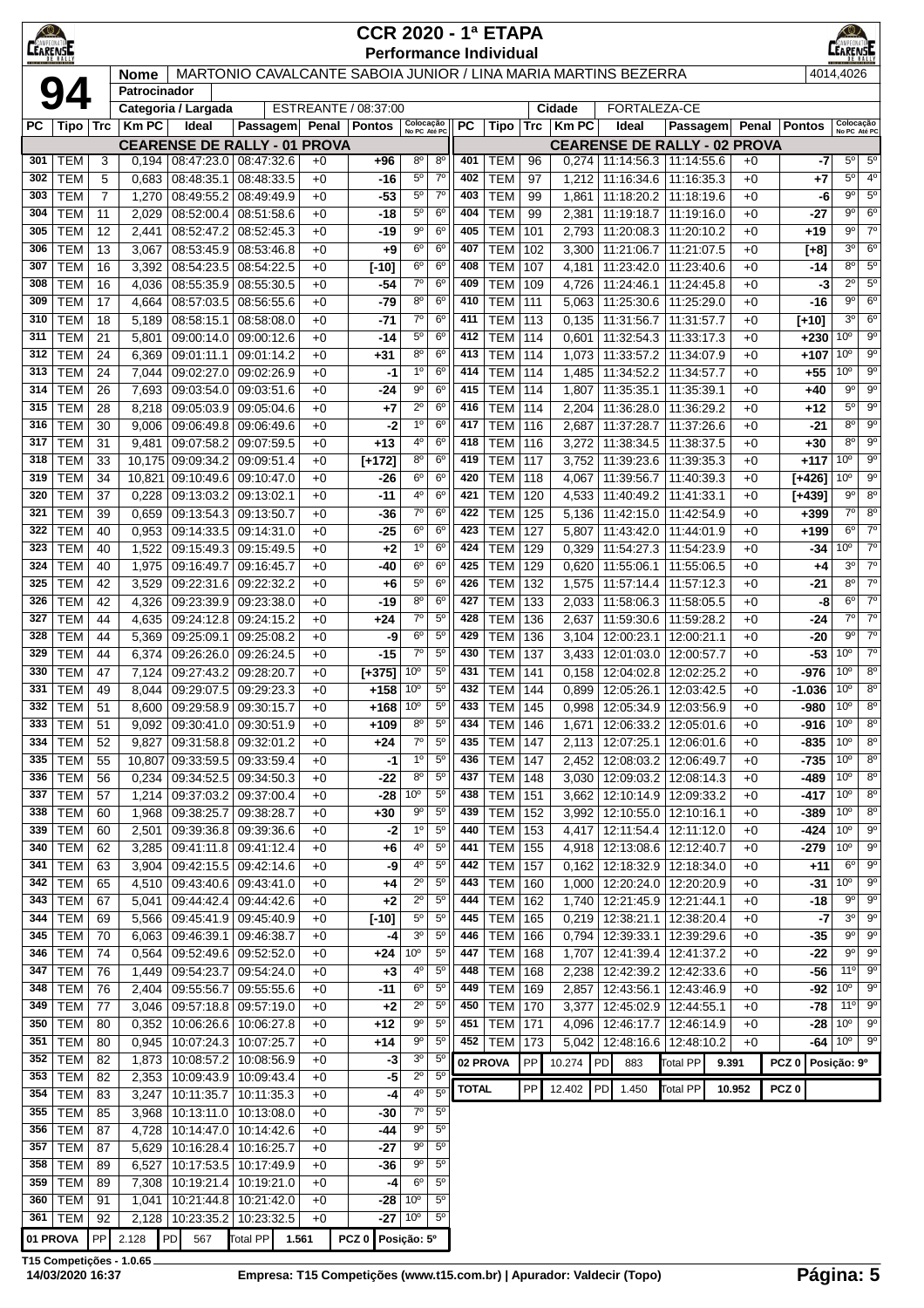| $\bigcirc$      |                          |                |                |                                 |                                                        |              | <b>CCR 2020 - 1ª ETAPA</b> |                                   |                                  |              |                               |            |                        |                          |                                                    |              |                          | $\circledcirc$                |                               |
|-----------------|--------------------------|----------------|----------------|---------------------------------|--------------------------------------------------------|--------------|----------------------------|-----------------------------------|----------------------------------|--------------|-------------------------------|------------|------------------------|--------------------------|----------------------------------------------------|--------------|--------------------------|-------------------------------|-------------------------------|
| <b>CEARENSE</b> |                          |                |                |                                 |                                                        |              |                            |                                   |                                  |              | <b>Performance Individual</b> |            |                        |                          |                                                    |              |                          | EARENSE                       |                               |
|                 |                          |                | <b>Nome</b>    |                                 | EDUARDO ARRUDA FIGUEIRÊDO / SÍLVIA CARLA GOMES TARGINO |              |                            |                                   |                                  |              |                               |            |                        |                          |                                                    |              |                          | 4299,4110                     |                               |
|                 | 95                       |                | Patrocinador   |                                 | ADVOCACIA FIGUEIRÊDO                                   |              |                            |                                   |                                  |              |                               |            |                        |                          |                                                    |              |                          |                               |                               |
| РC              | Tipo                     | <b>Trc</b>     | <b>Km PC</b>   | Categoria / Largada<br>Ideal    | Passagem Penal Pontos                                  |              | ESTREANTE / 08:34:00       | Colocação<br>No PC Até PC         |                                  | РC           | <b>Tipo</b>                   | Trc        | Cidade<br><b>Km PC</b> | Ideal                    | <b>CAMPINA GRANDE-PB</b><br>Passagem Penal         |              | <b>Pontos</b>            | Colocação<br>No PC Até PC     |                               |
|                 |                          |                |                |                                 | <b>CEARENSE DE RALLY - 01 PROVA</b>                    |              |                            |                                   |                                  |              |                               |            |                        |                          | <b>CEARENSE DE RALLY - 02 PROVA</b>                |              |                          |                               |                               |
| 301             | TEM                      | 3              | 0.194          |                                 | 08:44:23.0   08:44:21.3                                | $+0$         | -17                        | 4°                                | $4^{\circ}$                      | 401          | TEM                           | 96         | 0,274                  |                          | 11:11:56.3   11:11:57.1                            | $+0$         | +8                       | $6^{\circ}$                   | $6^{\circ}$                   |
| 302             | <b>TEM</b>               | 5              | 0,683          | 08:45:35.1                      | 08:45:35.3                                             | $+0$         | $+2$                       | $2^{\circ}$                       | 4 <sup>0</sup>                   | 402          | <b>TEM</b>                    | 97         | 1,212                  |                          | 11:13:34.6   11:13:37.1                            | $+0$         | $+25$                    | $7^\circ$                     | $7^\circ$                     |
| 303             | <b>TEM</b>               | $\overline{7}$ | 1,270          |                                 | 08:46:55.2 08:46:53.2                                  | $+0$         | -20                        | 3 <sup>o</sup>                    | 3 <sup>o</sup>                   | 403          | <b>TEM</b>                    | 99         | 1,861                  |                          | 11:15:20.2   11:15:20.2                            | $+0$         | 0                        | 1 <sup>0</sup>                | $7^\circ$                     |
| 304             | <b>TEM</b>               | 11             | 2,029          |                                 | 08:49:00.4   08:49:00.4                                | $+0$         | 0                          | 1 <sup>0</sup>                    | 3 <sup>o</sup>                   | 404          | <b>TEM</b>                    | 99         | 2,381                  |                          | 11:16:18.7   11:16:20.5                            | $+0$         | +18                      | $8^{\circ}$                   | $7^\circ$                     |
| 305             | <b>TEM</b>               | 12             | 2,441          | 08:49:47.2                      | 08:49:47.2                                             | $+0$         | 0                          | 1 <sup>0</sup>                    | 3 <sup>o</sup>                   | 405          | <b>TEM</b>                    | 101        | 2,793                  | 11:17:08.3               | 11:17:09.2                                         | $+0$         | +9                       | $6^{\circ}$                   | $6^{\circ}$                   |
| 306<br>307      | <b>TEM</b><br><b>TEM</b> | 13<br>16       | 3,067<br>3,392 | 08:50:45.9<br>08:51:23.5        | 08:50:45.2<br>08:51:22.0                               | $+0$<br>$+0$ | -7<br>$-15$                | 3 <sup>o</sup><br>$7^\circ$       | 3 <sup>o</sup><br>3 <sup>o</sup> | 407<br>408   | <b>TEM</b><br><b>TEM</b>      | 102<br>107 | 3,300                  | 11:18:06.7<br>11:20:42.0 | 11:18:09.0<br>11:20:44.0                           | $+0$<br>$+0$ | $+23$<br>+20             | 7°<br>$9^{\circ}$             | $7^\circ$<br>$8^{\circ}$      |
| 308             | <b>TEM</b>               | 16             | 4,036          | 08:52:35.9                      | 08:52:35.9                                             | $+0$         | 0                          | 2º                                | 3 <sup>o</sup>                   | 409          | <b>TEM</b>                    | 109        | 4,181<br>4,726         | 11:21:46.1               | 11:21:46.8                                         | $+0$         | +7                       | $6^{\circ}$                   | $8^{\circ}$                   |
| 309             | <b>TEM</b>               | 17             | 4,664          | 08:54:03.5                      | 08:54:06.7                                             | +0           | $+32$                      | $6^{\circ}$                       | 3 <sup>o</sup>                   | 410          | <b>TEM</b>                    | 111        | 5,063                  | 11:22:30.6               | 11:22:30.3                                         | $+0$         | -3                       | $4^{\circ}$                   | $7^\circ$                     |
| 310             | <b>TEM</b>               | 18             | 5,189          | 08:55:15.1                      | 08:55:25.3                                             | +0           | +102                       | $8^{\circ}$                       | 3 <sup>o</sup>                   | 411          | <b>TEM</b>                    | 113        | 0,135                  | 11:28:56.7               | 11:28:58.5                                         | $+0$         | +18                      | $9^{\circ}$                   | $8^{\circ}$                   |
| 311             | <b>TEM</b>               | 21             | 5,801          |                                 | 08:57:14.0 08:57:14.5                                  | $+0$         | $+5$                       | $4^{\circ}$                       | 3 <sup>o</sup>                   | 412          | <b>TEM</b>                    | 114        | 0,601                  |                          | 11:29:54.3   11:30:07.8                            | $+0$         | $[+135]$                 | $5^{\circ}$                   | $6^{\circ}$                   |
| 312             | <b>TEM</b>               | 24             | 6,369          | 08:58:11.1                      | 08:58:11.9                                             | $+0$         | $+8$                       | 4º                                | 3 <sup>o</sup>                   | 413          | <b>TEM</b>                    | 114        | 1,073                  |                          | 11:30:57.2 11:30:56.2                              | $+0$         | $[-10]$                  | 3 <sup>o</sup>                | $4^{\circ}$                   |
| 313             | <b>TEM</b>               | 24             | 7,044          | 08:59:27.0                      | 08:59:26.3                                             | $+0$         | -7                         | $7^\circ$                         | 3 <sup>o</sup>                   | 414          | <b>TEM</b>                    | 114        | 1,485                  |                          | 11:31:52.2 11:31:51.1                              | $+0$         | -11                      | 6 <sup>o</sup>                | $4^{\circ}$                   |
| 314             | <b>TEM</b>               | 26             | 7,693          | 09:00:54.0                      | 09:00:54.6                                             | $+0$         | $+6$                       | 3 <sup>o</sup>                    | 3 <sup>o</sup>                   | 415          | <b>TEM</b>                    | 114        | 1,807                  | 11:32:35.1               | 11:32:33.7                                         | $+0$         | -14                      | 3 <sup>o</sup>                | 4°                            |
| 315<br>316      | <b>TEM</b><br><b>TEM</b> | 28<br>30       | 8,218<br>9,006 | 09:02:03.9<br>09:03:49.8        | 09:02:04.5<br>09:03:55.4                               | $+0$<br>$+0$ | $+6$<br>$+56$              | 1 <sup>0</sup><br>10 <sup>o</sup> | 3 <sup>o</sup><br>3 <sup>o</sup> | 416<br>417   | <b>TEM</b><br><b>TEM</b>      | 114<br>116 | 2,204<br>2,687         | 11:33:28.0<br>11:34:28.7 | 11:33:27.6<br>11:34:29.2                           | $+0$<br>$+0$ | -4<br>+5                 | $2^{\circ}$<br>$4^{\circ}$    | $4^{\circ}$<br>4º             |
| 317             | <b>TEM</b>               | 31             | 9,481          | 09:04:58.2                      | 09:05:02.9                                             | $+0$         | $+47$                      | $7^{\circ}$                       | 3 <sup>o</sup>                   | 418          | <b>TEM</b>                    | 116        | 3,272                  | 11:35:34.5               | 11:35:34.7                                         | $+0$         | +2                       | $2^{\circ}$                   | $4^{\circ}$                   |
| 318             | <b>TEM</b>               | 33             |                | 10,175 09:06:34.2               | 09:06:49.5                                             | +0           | $[+153]$                   | $5^{\circ}$                       | 3 <sup>o</sup>                   | 419          | <b>TEM</b>                    | 117        | 3,752                  | 11:36:23.6               | 11:36:24.1                                         | $+0$         | +5                       | $3^{\circ}$                   | 4 <sup>o</sup>                |
| 319             | <b>TEM</b>               | 34             | 10,821         | 09:07:49.6                      | 09:07:49.8                                             | $+0$         | $+2$                       | $2^{\circ}$                       | 3 <sup>o</sup>                   | 420          | <b>TEM</b>                    | 118        | 4,067                  | 11:36:56.7               | 11:37:01.7                                         | $+0$         | +50                      | $2^{\circ}$                   | $4^{\circ}$                   |
| 320             | <b>TEM</b>               | 37             | 0,228          | 09:10:03.2                      | 09:10:04.5                                             | $+0$         | $+13$                      | $5^{\circ}$                       | 3 <sup>o</sup>                   | 421          | <b>TEM</b>                    | 120        | 4,533                  |                          | 11:37:49.2   11:37:50.4                            | $+0$         | +12                      | $1^{\circ}$                   | $2^{\circ}$                   |
| 321             | <b>TEM</b>               | 39             | 0,659          |                                 | 09:10:54.3 09:10:55.5                                  | $+0$         | $+12$                      | 4°                                | 3 <sup>o</sup>                   | 422          | <b>TEM</b>                    | 125        | 5,136                  |                          | 11:39:15.0   11:39:07.4                            | $+0$         | $-76$                    | $3^{\circ}$                   | $2^{\circ}$                   |
| 322             | <b>TEM</b>               | 40             | 0,953          | 09:11:33.5                      | 09:11:35.2                                             | $+0$         | $+17$                      | 4º                                | 3 <sup>o</sup>                   | 423          | <b>TEM</b>                    | 127        | 5,807                  |                          | 11:40:42.0   11:44:30.6                            | $+0$         | $+2.286$                 | 11°                           | $8^{\circ}$                   |
| 323             | <b>TEM</b>               | 40             | 1,522          | 09:12:49.3                      | 09:12:50.6                                             | $+0$         | $+13$                      | $5^{\circ}$                       | 3 <sup>o</sup>                   | 424          | <b>TEM</b>                    | 129        | 0,329                  | 11:51:27.3               | 11:51:25.2                                         | $+0$         | -21                      | $7^\circ$<br>$7^{\circ}$      | $8^{\circ}$                   |
| 324<br>325      | <b>TEM</b><br><b>TEM</b> | 40<br>42       | 1,975          | 09:13:49.7<br>09:19:31.6        | 09:13:50.2<br>09:19:32.0                               | $+0$<br>$+0$ | $+5$<br>$+4$               | 3 <sup>o</sup><br>4°              | 3 <sup>o</sup><br>3 <sup>o</sup> | 425<br>426   | <b>TEM</b><br><b>TEM</b>      | 129<br>132 | 0,620                  | 11:52:06.1<br>11:54:14.4 | 11:52:07.2<br>11:54:15.0                           | $+0$<br>$+0$ | $+11$<br>$+6$            | $2^{\circ}$                   | $8^{\circ}$<br>8 <sup>o</sup> |
| 326             | <b>TEM</b>               | 42             | 3,529<br>4,326 | 09:20:39.9                      | 09:20:39.9                                             | $+0$         | 0                          | 30                                | 3 <sup>o</sup>                   | 427          | <b>TEM</b>                    | 133        | 1,575<br>2,033         | 11:55:06.3               | 11:55:06.8                                         | $+0$         | +5                       | $4^{\circ}$                   | $8^{\circ}$                   |
| 327             | <b>TEM</b>               | 44             | 4,635          | 09:21:12.8                      | 09:21:15.2                                             | $+0$         | $+24$                      | $8^{\circ}$                       | $2^{\circ}$                      | 428          | <b>TEM</b>                    | 136        | 2,637                  | 11:56:30.6               | 11:56:32.4                                         | $+0$         | +18                      | $5^{\circ}$                   | $8^{\circ}$                   |
| 328             | <b>TEM</b>               | 44             | 5,369          | 09:22:09.1                      | 09:22:09.2                                             | +0           | $+1$                       | 1 <sup>0</sup>                    | $2^{\circ}$                      | 429          | <b>TEM</b>                    | 136        | 3,104                  | 11:57:23.1               | 11:57:25.1                                         | $+0$         | +20                      | $8^{\circ}$                   | $8^{\circ}$                   |
| 329             | <b>TEM</b>               | 44             | 6,374          | 09:23:26.0                      | 09:23:25.9                                             | $+0$         | -1                         | 3 <sup>o</sup>                    | $2^{\circ}$                      | 430          | <b>TEM</b>                    | 137        | 3,433                  |                          | 11:58:03.0   11:58:02.8                            | $+0$         | -2                       | $2^{\circ}$                   | $8^{\circ}$                   |
| 330             | <b>TEM</b>               | 47             | 7,124          | 09:24:43.2                      | 09:25:15.5                                             | $+0$         | $[+323]$                   | $9^{\circ}$                       | 4 <sup>0</sup>                   | 431          | <b>TEM</b>                    | 141        | 0,158                  |                          | 12:01:02.8   12:01:03.8                            | $+0$         | $[+10]$                  | $4^{\circ}$                   | $7^\circ$                     |
| 331             | <b>TEM</b>               | 49             | 8,044          | 09:26:07.5                      | 09:26:08.5                                             | $+0$         | $[+10]$                    | 30                                | $4^{\circ}$                      | 432          | <b>TEM</b>                    | 144        | 0,899                  | 12:02:26.1               | 12:02:28.6                                         | $+0$         | $+25$                    | 7°                            | $7^\circ$                     |
| 332             | <b>TEM</b>               | 51             | 8,600          |                                 | 09:26:58.9 09:26:57.7                                  | $+0$         | $-12$                      | $5^{\circ}$                       | $4^{\circ}$                      | 433          | <b>TEM</b>                    | 145        | 0,998                  |                          | 12:02:34.9   12:02:41.0                            | $+0$         | $+61$                    | $8^{\circ}$                   | $7^\circ$                     |
| 333<br>334      | TEM  <br><b>TEM</b>      | 51<br>52       | 9,827          | 9,092 09:27:41.0 09:27:40.5     | 09:28:58.8 09:29:02.0                                  | $+0$<br>$+0$ | -5<br>$+32$                | 4°<br>8 <sup>o</sup>              | 4°<br>4 <sup>0</sup>             | 434<br>435   | <b>TEM   146</b><br>TEM       | 147        | 1,671<br>2,113         |                          | 12:03:33.2   12:03:35.3<br>12:04:25.1   12:04:31.4 | +0<br>+0     | +21<br>$[+63]$           | $5^{\circ}$<br>$8^{\circ}$    | $7^\circ$<br>$7^\circ$        |
| 335             | <b>TEM</b>               | 55             |                |                                 | 10,807 09:30:59.5 09:31:00.5                           | $+0$         | $[+10]$                    | 4°                                | $4^{\circ}$                      | 436          | <b>TEM</b>                    | 147        |                        |                          | 2,452   12:05:03.2   12:05:08.6                    | $+0$         | +54                      | $6^{\circ}$                   | $7^\circ$                     |
| 336             | <b>TEM</b>               | 56             | 0,234          |                                 | 09:31:52.5 09:31:53.2                                  | $+0$         | +7                         | 3 <sup>o</sup>                    | $4^{\circ}$                      | 437          | <b>TEM</b>                    | 148        | 3,030                  |                          | 12:06:03.2   12:06:03.4                            | $+0$         | $+2$                     | 1 <sup>0</sup>                | $6^{\circ}$                   |
| 337             | <b>TEM</b>               | 57             | 1,214          |                                 | 09:34:03.2 09:34:02.8                                  | +0           | -4                         | 3 <sup>o</sup>                    | $4^{\circ}$                      | 438          | <b>TEM</b>                    | 151        | 3,662                  |                          | 12:07:14.9   12:07:16.1                            | $+0$         | +12                      | $4^{\circ}$                   | $6^{\circ}$                   |
| 338             | <b>TEM</b>               | 60             | 1,968          |                                 | 09:35:25.7 09:35:26.4                                  | +0           | $+7$                       | $5^{\circ}$                       | $4^{\circ}$                      | 439          | <b>TEM</b>                    | 152        | 3,992                  |                          | 12:07:55.0   12:07:57.5                            | $+0$         | +25                      | $8^{\circ}$                   | $6^{\circ}$                   |
| 339             | <b>TEM</b>               | 60             | 2,501          |                                 | 09:36:36.8 09:36:36.4                                  | $+0$         | -4                         | $2^{\circ}$                       | $4^{\circ}$                      | 440          | <b>TEM</b>                    | 153        | 4,417                  |                          | 12:08:54.4   12:08:56.8                            | $+0$         | $+24$                    | $8^{\circ}$                   | $6^{\circ}$                   |
| 340             | <b>TEM</b>               | 62             | 3,285          |                                 | 09:38:11.8 09:38:13.8                                  | $+0$         | $+20$                      | $6^{\circ}$                       | $4^{\circ}$                      | 441          | <b>TEM</b>                    | 155        |                        |                          | 4,918   12:10:08.6   12:10:09.8                    | $+0$         | +12                      | $4^{\circ}$                   | $6^{\circ}$                   |
| 341<br>342      | <b>TEM</b><br><b>TEM</b> | 63<br>65       | 3,904<br>4,510 |                                 | $09:39:15.5$ 09:39:15.3<br>09:40:40.6 09:40:41.1       | $+0$         | -2<br>$+5$                 | $2^{\circ}$<br>$3o$               | $4^{\circ}$<br>4 <sup>0</sup>    | 442<br>443   | <b>TEM</b><br><b>TEM</b>      | 157<br>160 | 0,162                  |                          | 12:15:32.9 12:15:33.5<br>12:17:24.0   12:17:23.7   | $+0$<br>+0   | +6<br>$-3$               | $2^{\circ}$<br>3 <sup>0</sup> | $6^{\circ}$<br>$6^{\circ}$    |
| 343             | <b>TEM</b>               | 67             | 5,041          |                                 | 09:41:42.4 09:41:44.5                                  | $+0$<br>$+0$ | +21                        | $8^{\circ}$                       | $4^{\circ}$                      | 444          | TEM                           | 162        | 1,000<br>1,740         |                          | 12:18:45.9   12:18:46.3                            | +0           | +4                       | $5^{\circ}$                   | $6^{\circ}$                   |
| 344             | <b>TEM</b>               | 69             |                |                                 | 5,566   09:42:41.9   09:42:42.9                        | $+0$         | $+10$                      | 4°                                | $4^{\circ}$                      | 445          | <b>TEM</b>                    | 165        |                        |                          | $0,219$   12:35:21.1   12:35:20.4                  | $+0$         | $-7$                     | $2^{\circ}$                   | $6^{\circ}$                   |
| 345             | <b>TEM</b>               | 70             | 6,063          |                                 | 09:43:39.1   09:43:39.2                                | $+0$         | +1                         | $1^{\circ}$                       | 4 <sup>0</sup>                   | 446          | TEM                           | 166        | 0,794                  |                          | 12:36:33.1   12:36:33.1                            | +0           | 0                        | $1^{\circ}$                   | 6 <sup>o</sup>                |
| 346             | <b>TEM</b>               | 74             | 0.564          |                                 | 09:49:49.6 09:49:49.7                                  | +0           | $+1$                       | 1 <sup>0</sup>                    | $4^{\circ}$                      | 447          | <b>TEM</b>                    | 168        | 1,707                  |                          | 12:38:39.4   12:38:38.9                            | $+0$         | $-5$                     | $2^{\circ}$                   | $6^{\circ}$                   |
| 347             | <b>TEM</b>               | 76             | 1,449          |                                 | 09:51:23.7 09:51:24.0                                  | +0           | $+3$                       | 3 <sup>o</sup>                    | $4^{\circ}$                      | 448          | <b>TEM</b>                    | 168        | 2,238                  |                          | 12:39:39.2   12:39:37.3                            | +0           | -19                      | 9°                            | $6^{\circ}$                   |
| 348             | <b>TEM</b>               | 76             | 2,404          |                                 | 09:52:56.7 09:52:56.6                                  | $+0$         | -1                         | $2^{\circ}$                       | $4^{\circ}$                      | 449          | <b>TEM</b>                    | 169        | 2,857                  |                          | 12:40:56.1   12:40:57.4                            | $+0$         | $+13$                    | $4^{\circ}$                   | $6^{\circ}$                   |
| 349             | <b>TEM</b>               | 77             | 3,046          |                                 | 09:54:18.8 09:54:17.3                                  | $+0$         | $-15$                      | 80                                | $4^{\circ}$                      | 450          | <b>TEM</b>                    | 170        | 3,377                  |                          | 12:42:02.9   12:42:03.0                            | $+0$         | $+1$                     | $1^{\circ}$<br>$9^{\circ}$    | $6^{\circ}$                   |
| 350<br>351      | <b>TEM</b>               | 80             | 0,352          |                                 | 10:03:26.6   10:03:26.9                                | $+0$         | $+3$                       | $4^{\circ}$<br>$2^{\circ}$        | 4 <sup>0</sup><br>$4^{\circ}$    | 451          | <b>TEM</b><br><b>452 TEM</b>  | 171        | 4,096                  |                          | 12:43:17.7   12:43:19.3                            | $+0$         | $+16$                    | $6^{\circ}$                   | $6^{\circ}$<br>$6^{\circ}$    |
| 352             | <b>TEM</b><br><b>TEM</b> | 80<br>82       | 0,945<br>1,873 |                                 | 10:04:24.3 10:04:24.5<br>10:05:57.2   10:05:59.0       | $+0$<br>$+0$ | $+2$<br>+18                | $7^\circ$                         | $4^{\circ}$                      |              | 02 PROVA                      | 173<br>PP  | 3.222                  |                          | 5,042   12:45:16.6   12:45:18.1<br><b>Total PP</b> | $+0$         | +15<br>PCZ 2 Posição: 7º |                               |                               |
| 353             | <b>TEM</b>               | 82             | 2,353          |                                 | 10:06:43.9 10:06:43.9                                  | $+0$         | 0                          | 1 <sup>0</sup>                    | $4^{\circ}$                      |              |                               |            |                        | PD<br>218                |                                                    | 3.004        |                          |                               |                               |
| 354             | <b>TEM</b>               | 83             | 3,247          |                                 | 10:08:35.7   10:08:35.2                                | $+0$         | -5                         | $5^{\circ}$                       | 4 <sup>0</sup>                   | <b>TOTAL</b> |                               | PP         | 4.393                  | PD<br>714                | <b>Total PP</b>                                    | 3.679        | PCZ <sub>8</sub>         |                               |                               |
| 355             | <b>TEM</b>               | 85             | 3,968          |                                 | 10:10:11.0   10:10:11.8                                | +0           | $+8$                       | $5^{\circ}$                       | $4^{\circ}$                      |              |                               |            |                        |                          |                                                    |              |                          |                               |                               |
| 356             | <b>TEM</b>               | 87             | 4,728          |                                 | 10:11:47.0   10:11:46.0                                | +0           | -10                        | 3 <sup>o</sup>                    | 4 <sup>0</sup>                   |              |                               |            |                        |                          |                                                    |              |                          |                               |                               |
| 357             | <b>TEM</b>               | 87             | 5,629          |                                 | 10:13:28.4   10:13:29.6                                | $+0$         | +12                        | 4°                                | $4^{\circ}$                      |              |                               |            |                        |                          |                                                    |              |                          |                               |                               |
| 358             | <b>TEM</b>               | 89             | 6,527          |                                 | 10:14:53.5   10:14:55.2                                | $+0$         | $+17$                      | $7^\circ$<br>$8^{\circ}$          | $4^{\circ}$<br>$4^{\circ}$       |              |                               |            |                        |                          |                                                    |              |                          |                               |                               |
| 359<br>360      | <b>TEM</b><br><b>TEM</b> | 89<br>91       | 7,308<br>1,041 |                                 | 10:16:21.4   10:16:22.7<br>10:18:44.8 10:18:44.8       | $+0$<br>$+0$ | $+13$<br>0                 | $2^{\circ}$                       | $4^{\circ}$                      |              |                               |            |                        |                          |                                                    |              |                          |                               |                               |
| 361             | <b>TEM</b>               | 92             |                | 2,128   10:20:35.2   10:20:36.7 |                                                        | $+0$         | $+15$                      | $8^{\circ}$                       | $4^{\circ}$                      |              |                               |            |                        |                          |                                                    |              |                          |                               |                               |
| 01 PROVA        |                          | PP             | 1.171          | 496<br>PD                       | Total PP<br>675                                        |              | PCZ 6 Posição: 3º          |                                   |                                  |              |                               |            |                        |                          |                                                    |              |                          |                               |                               |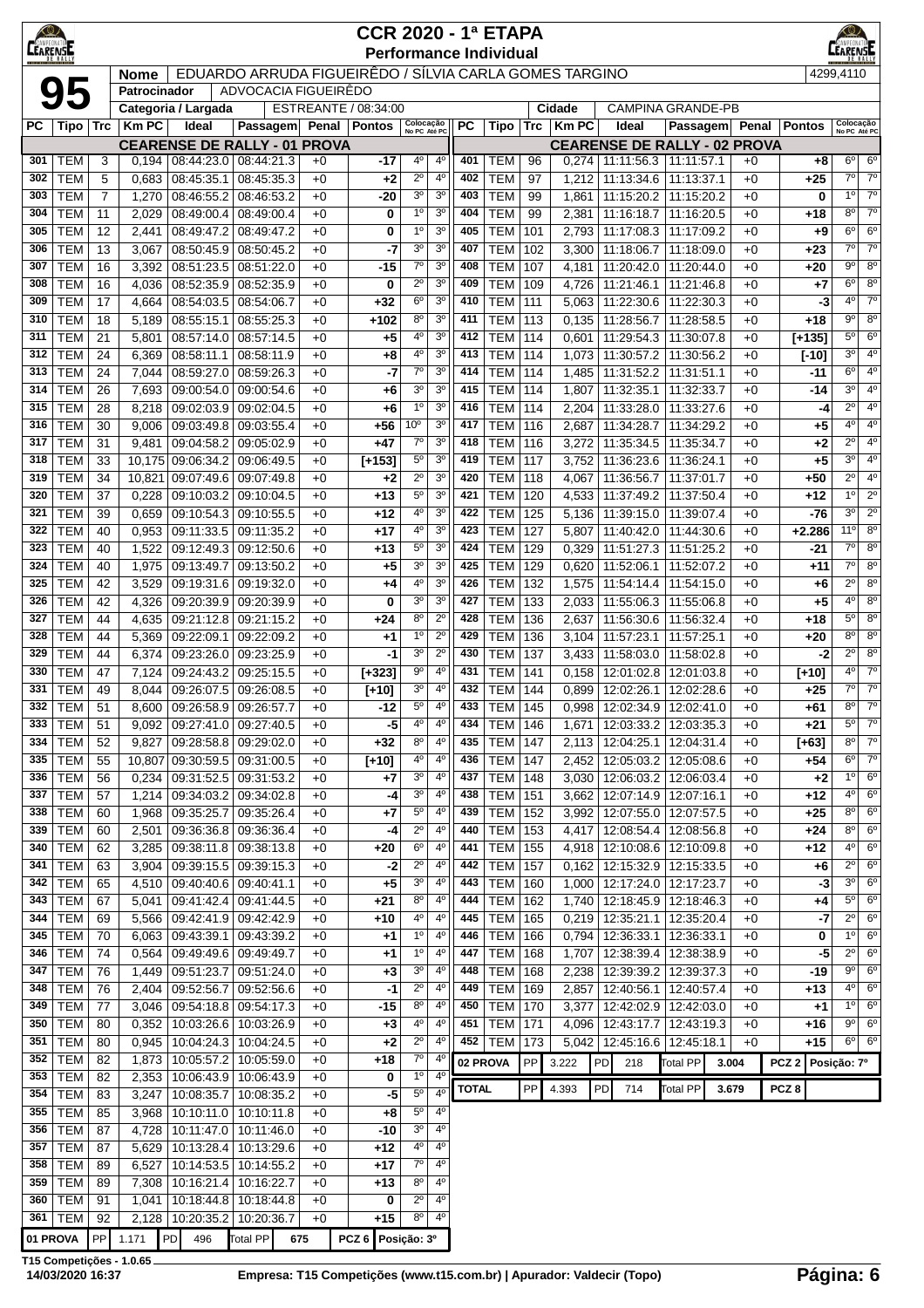| <b>KO</b><br>LEARENSE |                          |                                                                                                                                                                                                                                                                                                                                                                                                                                                                                                                                                                                                                                                                                                                                                                 |                                                                                                                                                                                                           |                                  |                                                                    |              | <b>CCR 2020 - 1ª ETAPA</b> |                                 |                                  |              | <b>Performance Individual</b> |            |                |                          |                                                                    |              |                  | EARENSE                                                     |
|-----------------------|--------------------------|-----------------------------------------------------------------------------------------------------------------------------------------------------------------------------------------------------------------------------------------------------------------------------------------------------------------------------------------------------------------------------------------------------------------------------------------------------------------------------------------------------------------------------------------------------------------------------------------------------------------------------------------------------------------------------------------------------------------------------------------------------------------|-----------------------------------------------------------------------------------------------------------------------------------------------------------------------------------------------------------|----------------------------------|--------------------------------------------------------------------|--------------|----------------------------|---------------------------------|----------------------------------|--------------|-------------------------------|------------|----------------|--------------------------|--------------------------------------------------------------------|--------------|------------------|-------------------------------------------------------------|
|                       |                          |                                                                                                                                                                                                                                                                                                                                                                                                                                                                                                                                                                                                                                                                                                                                                                 | <b>Nome</b>                                                                                                                                                                                               |                                  | SILVAN COSTA GALVÃO / IURY CAMARAO SILVEIRA                        |              |                            |                                 |                                  |              |                               |            |                |                          |                                                                    |              |                  | 4381,4347                                                   |
|                       | 96                       |                                                                                                                                                                                                                                                                                                                                                                                                                                                                                                                                                                                                                                                                                                                                                                 | Patrocinador                                                                                                                                                                                              |                                  | <b>OFICINA STREET CAR</b>                                          |              |                            |                                 |                                  |              |                               |            |                |                          |                                                                    |              |                  |                                                             |
|                       |                          |                                                                                                                                                                                                                                                                                                                                                                                                                                                                                                                                                                                                                                                                                                                                                                 |                                                                                                                                                                                                           | Categoria / Largada              |                                                                    |              | ESTREANTE / 08:38:00       |                                 |                                  |              |                               |            | Cidade         | CAUCAIA-CE               |                                                                    |              |                  | Colocação                                                   |
| РC                    | Tipo                     | <b>Trc</b>                                                                                                                                                                                                                                                                                                                                                                                                                                                                                                                                                                                                                                                                                                                                                      | <b>Km PC</b>                                                                                                                                                                                              | Ideal                            | Passagem<br><b>CEARENSE DE RALLY - 01 PROVA</b>                    |              | Penal   Pontos             | Colocação<br>No PC Até PC       |                                  | РC           | Tipo                          |            | Trc   Km PC    | Ideal                    | Passagem Penal<br><b>CEARENSE DE RALLY - 02 PROVA</b>              |              | <b>Pontos</b>    | No PC Até PC                                                |
| 301                   | TEM                      | 3                                                                                                                                                                                                                                                                                                                                                                                                                                                                                                                                                                                                                                                                                                                                                               | 0.194                                                                                                                                                                                                     |                                  | 08:48:23.0 08:48:43.1                                              | $+0$         | $+201$                     | 10 <sup>o</sup>                 | 10 <sup>o</sup>                  | 401          | TEM                           | 96         | 0,274          |                          | 11:15:56.3   11:15:56.2                                            | $+0$         | -1               | $1^{\circ}$<br>$1^{\circ}$                                  |
| 302                   | <b>TEM</b>               | 5                                                                                                                                                                                                                                                                                                                                                                                                                                                                                                                                                                                                                                                                                                                                                               | 0,683                                                                                                                                                                                                     | 08:49:35.1                       | 08:51:01.3                                                         | $+0$         | +862                       | $11^{\circ}$                    | 11 <sup>0</sup>                  | 402          | <b>TEM</b>                    | 97         | 1,212          | 11:17:34.6               | 11:17:34.2                                                         | $+0$         | -4               | 3 <sup>o</sup><br>1 <sup>0</sup>                            |
| 303                   | <b>TEM</b>               | 7                                                                                                                                                                                                                                                                                                                                                                                                                                                                                                                                                                                                                                                                                                                                                               | 1,270                                                                                                                                                                                                     | 08:50:55.2                       | 08:52:19.9                                                         | $+0$         | $+847$                     |                                 | 11° 11°                          | 403          | <b>TEM</b>                    | 99         | 1,861          | 11:19:20.2               | 11:19:20.8                                                         | $+0$         | +6               | $2^{\circ}$<br>10 <sup>o</sup>                              |
| 304<br>305            | <b>TEM</b><br><b>TEM</b> | 11<br>12                                                                                                                                                                                                                                                                                                                                                                                                                                                                                                                                                                                                                                                                                                                                                        | 2,029<br>2,441                                                                                                                                                                                            | 08:53:47.2                       | 08:53:00.4 08:53:50.1<br>08:54:16.7                                | $+0$<br>$+0$ | +497<br>$+295$             |                                 | $11°$ 11 <sup>°</sup><br>11° 11° | 404<br>405   | <b>TEM</b><br><b>TEM</b>      | 99<br>101  | 2,381<br>2,793 | 11:20:18.7               | 11:20:17.1<br>11:21:08.3 11:21:08.9                                | $+0$<br>$+0$ | -16<br>+6        | $4^{\circ}$<br>6 <sup>o</sup><br>$4^{\circ}$<br>$4^{\circ}$ |
| 306                   | <b>TEM</b>               | 13                                                                                                                                                                                                                                                                                                                                                                                                                                                                                                                                                                                                                                                                                                                                                              | 3,067                                                                                                                                                                                                     | 08:54:45.9                       | 08:54:50.2                                                         | $+0$         | $+43$                      | $8^{\circ}$                     | $11^{\circ}$                     | 407          | <b>TEM</b>                    | 102        | 3,300          | 11:22:06.7               | 11:22:09.8                                                         | $+0$         | $+31$            | $8^{\circ}$<br>$4^{\circ}$                                  |
| 307                   | <b>TEM</b>               | 16                                                                                                                                                                                                                                                                                                                                                                                                                                                                                                                                                                                                                                                                                                                                                              | 3,392                                                                                                                                                                                                     | 08:55:23.5                       | 08:55:25.7                                                         | $+0$         | $+22$                      |                                 | 8º 10°                           | 408          | TEM                           | 107        | 4,181          | 11:24:42.0               | 11:24:42.0                                                         | $+0$         | 0                | 1 <sup>0</sup><br>$4^{\circ}$                               |
| 308                   | <b>TEM</b>               | 16                                                                                                                                                                                                                                                                                                                                                                                                                                                                                                                                                                                                                                                                                                                                                              | 4,036                                                                                                                                                                                                     | 08:56:35.9                       | 08:56:38.3                                                         | $+0$         | $+24$                      |                                 | $6^{\circ} 10^{\circ}$           | 409          | TEM                           | 109        | 4,726          | 11:25:46.1               | 11:25:46.8                                                         | $+0$         | +7               | 7°<br>$4^{\circ}$                                           |
| 309                   | <b>TEM</b>               | 17                                                                                                                                                                                                                                                                                                                                                                                                                                                                                                                                                                                                                                                                                                                                                              | 4,664                                                                                                                                                                                                     | 08:58:03.5                       | 08:58:05.5                                                         | $+0$         | $+20$                      |                                 | 4º 10°                           | 410          | <b>TEM</b>                    | 111        | 5,063          | 11:26:30.6               | 11:26:29.5                                                         | $+0$         | $-11$            | $4^{\circ}$<br>$6^{\circ}$                                  |
| 310<br>311            | <b>TEM</b><br><b>TEM</b> | 18<br>21                                                                                                                                                                                                                                                                                                                                                                                                                                                                                                                                                                                                                                                                                                                                                        | 5,189<br>5,801                                                                                                                                                                                            | 08:59:15.1<br>09:01:14.0         | 09:00:17.5<br>09:01:16.2                                           | $+0$<br>$+0$ | $+624$<br>+22              | 10 <sup>o</sup> 10 <sup>o</sup> | $6^{\circ} 10^{\circ}$           | 411<br>412   | <b>TEM</b><br><b>TEM</b>      | 113<br>114 | 0,135<br>0,601 | 11:32:56.7<br>11:33:54.3 | 11:32:58.2<br>11:33:58.2                                           | $+0$<br>$+0$ | +15<br>+39       | $4^{\circ}$<br>7° l<br>$2^{\circ}$<br>$2^{\circ}$           |
| 312                   | <b>TEM</b>               | 24                                                                                                                                                                                                                                                                                                                                                                                                                                                                                                                                                                                                                                                                                                                                                              | 6,369                                                                                                                                                                                                     | 09:02:11.1                       | 09:02:13.3                                                         | $+0$         | $+22$                      |                                 | 7º 10°                           | 413          | <b>TEM</b>                    | 114        | 1,073          | 11:34:57.2               | 11:34:57.8                                                         | $+0$         | +6               | $2^{\circ}$<br>$2^{\circ}$                                  |
| 313                   | <b>TEM</b>               | 24                                                                                                                                                                                                                                                                                                                                                                                                                                                                                                                                                                                                                                                                                                                                                              | 7,044                                                                                                                                                                                                     | 09:03:27.0                       | 09:03:27.2                                                         | $+0$         | $+2$                       |                                 | 4 <sup>o</sup> 10 <sup>o</sup>   | 414          | TEM                           | 114        | 1,485          | 11:35:52.2               | 11:35:51.0                                                         | $+0$         | -12              | $2^{\circ}$<br>$7^\circ$                                    |
| 314                   | <b>TEM</b>               | 5º 10°<br>6 <sup>o</sup><br>$2^{\circ}$<br>26<br>09:04:54.0<br>415<br><b>TEM</b><br>114<br>7,693<br>09:04:53.0<br>$+0$<br>$[-10]$<br>1,807<br>11:36:35.1<br>11:36:31.9<br>$+0$<br>$-32$<br>$2^{\circ}$<br>$-26$<br>8º 10°<br><b>TEM</b><br>114<br>10 <sup>o</sup><br>28<br>8,218<br>09:06:03.9<br>09:06:01.3<br>$+0$<br>416<br>2,204<br>11:37:28.0<br>11:37:23.6<br>$+0$<br>-44<br>7º 10°<br>$7^{\circ}$<br>$2^{\circ}$<br>$-25$<br>417<br>TEM<br>30<br>9,006<br>09:07:49.8<br>09:07:47.3<br>116<br>2,687<br>11:38:28.7<br>11:38:27.7<br>$+0$<br>$[-10]$<br>$+0$<br>$2^{\circ}$<br>$5^{\circ}$<br>$-40$<br>$6^{\circ} 10^{\circ}$<br>418<br>TEM<br>116<br>31<br>9,481<br>09:08:58.2<br>09:08:54.2<br>$+0$<br>3,272<br>11:39:34.5<br>11:39:33.1<br>$+0$<br>$-14$ |                                                                                                                                                                                                           |                                  |                                                                    |              |                            |                                 |                                  |              |                               |            |                |                          |                                                                    |              |                  |                                                             |
| 315                   | <b>TEM</b>               | $7^\circ$<br>$2^{\circ}$<br>3 <sup>o</sup><br>$9^{\circ}$<br>419<br>TEM<br>09:10:34.2<br>$+129$<br>117<br>11:40:23.6<br>11:40:21.8<br>33<br>10,175<br>09:10:47.1<br>$+0$<br>3,752<br>$+0$<br>-18                                                                                                                                                                                                                                                                                                                                                                                                                                                                                                                                                                |                                                                                                                                                                                                           |                                  |                                                                    |              |                            |                                 |                                  |              |                               |            |                |                          |                                                                    |              |                  |                                                             |
| 316<br>317            | <b>TEM</b><br><b>TEM</b> | 1 <sup>0</sup><br>$7^\circ$<br>90<br>420<br><b>TEM</b><br>$1^{\circ}$<br>34<br>10,821<br>09:11:49.6<br>09:11:45.2<br>$+0$<br>-44<br>118<br>4,067<br>11:40:56.7<br>11:40:58.5<br>$+0$<br>+18                                                                                                                                                                                                                                                                                                                                                                                                                                                                                                                                                                     |                                                                                                                                                                                                           |                                  |                                                                    |              |                            |                                 |                                  |              |                               |            |                |                          |                                                                    |              |                  |                                                             |
| 318                   | TEM                      | 1 <sup>0</sup><br>$9^{\circ}$<br>$7^{\circ}$<br>$5^{\circ}$<br>421<br><b>TEM</b><br>120<br>09:14:03.2<br>09:14:03.2<br>0<br>11:41:49.2<br>11:42:20.4<br>$+0$<br>+312<br>37<br>0,228<br>$+0$<br>4,533                                                                                                                                                                                                                                                                                                                                                                                                                                                                                                                                                            |                                                                                                                                                                                                           |                                  |                                                                    |              |                            |                                 |                                  |              |                               |            |                |                          |                                                                    |              |                  |                                                             |
| 319                   | <b>TEM</b>               | $7^\circ$<br>11 <sup>o</sup><br>10 <sup>o</sup><br>90<br>422                                                                                                                                                                                                                                                                                                                                                                                                                                                                                                                                                                                                                                                                                                    |                                                                                                                                                                                                           |                                  |                                                                    |              |                            |                                 |                                  |              |                               |            |                |                          |                                                                    |              |                  |                                                             |
| 320                   | <b>TEM</b>               | 39<br>$[+1.308]$<br>TEM<br>125<br>0,659<br>09:14:54.3<br>09:17:05.1<br>$+0$<br>5,136<br>11:43:15.0<br>11:44:51.3<br>$+0$<br>$[+963]$                                                                                                                                                                                                                                                                                                                                                                                                                                                                                                                                                                                                                            |                                                                                                                                                                                                           |                                  |                                                                    |              |                            |                                 |                                  |              |                               |            |                |                          |                                                                    |              |                  |                                                             |
| 321                   | <b>TEM</b>               |                                                                                                                                                                                                                                                                                                                                                                                                                                                                                                                                                                                                                                                                                                                                                                 | 11 <sup>o</sup><br>$9^{\circ}$<br>$6^{\circ}$<br>90<br><b>TEM</b><br>423<br>127<br>40<br>0,953<br>09:15:33.5<br>09:17:38.9<br>$[+1.254]$<br>5,807<br>11:44:42.0<br>11:45:38.8<br>$[+568]$<br>$+0$<br>$+0$ |                                  |                                                                    |              |                            |                                 |                                  |              |                               |            |                |                          |                                                                    |              |                  |                                                             |
| 322<br>323            | <b>TEM</b><br><b>TEM</b> |                                                                                                                                                                                                                                                                                                                                                                                                                                                                                                                                                                                                                                                                                                                                                                 | $2^{\circ}$<br>$6^{\circ}$<br>11°<br>90<br>424<br><b>TEM</b><br>129<br>11:55:27.3<br>40<br>1,522<br>09:16:49.3<br>09:18:38.9<br>$+0$<br>$+1.096$<br>0,329<br>11:55:27.7<br>$+0$<br>+4                     |                                  |                                                                    |              |                            |                                 |                                  |              |                               |            |                |                          |                                                                    |              |                  |                                                             |
| 324                   | <b>TEM</b>               | 40                                                                                                                                                                                                                                                                                                                                                                                                                                                                                                                                                                                                                                                                                                                                                              | 1,975                                                                                                                                                                                                     | 09:17:49.7                       | 09:19:12.0                                                         | $+0$         | $+823$                     | 11°                             | 90                               | 425          | <b>TEM</b>                    | 129        | 0,620          | 11:56:06.1               | 11:56:07.9                                                         | $+0$         | $+18$            | 9º<br>$6^{\circ}$                                           |
| 325                   | <b>TEM</b>               | 42                                                                                                                                                                                                                                                                                                                                                                                                                                                                                                                                                                                                                                                                                                                                                              | 3,529                                                                                                                                                                                                     | 09:23:31.6                       | 09:23:37.0                                                         | $+0$         | $+54$                      | 11 <sup>0</sup>                 | 90                               | 426          | TEM                           | 132        | 1,575          | 11:58:14.4               | 11:58:14.9                                                         | $+0$         | +5               | 1 <sup>0</sup><br>6 <sup>o</sup>                            |
| 326                   | <b>TEM</b>               | 42                                                                                                                                                                                                                                                                                                                                                                                                                                                                                                                                                                                                                                                                                                                                                              | 4,326                                                                                                                                                                                                     | 09:24:39.9                       | 09:24:38.3                                                         | $+0$         | -16                        | $7^{\circ}$                     | $9^{\circ}$                      | 427          | TEM                           | 133        | 2,033          | 11:59:06.3               | 11:59:05.9                                                         | $+0$         | -4               | 3 <sup>0</sup><br>$6^{\circ}$                               |
| 327                   | <b>TEM</b>               | 44                                                                                                                                                                                                                                                                                                                                                                                                                                                                                                                                                                                                                                                                                                                                                              | 4,635                                                                                                                                                                                                     | 09:25:12.8                       | 09:25:16.7                                                         | $+0$         | +39                        | $9^{\rm o}$                     | $9^{\circ}$                      | 428          | <b>TEM</b>                    | 136        | 2,637          | 12:00:30.6               | 12:00:31.9                                                         | $+0$         | $+13$            | $6^{\circ}$<br>$4^{\circ}$                                  |
| 328<br>329            | <b>TEM</b><br><b>TEM</b> | 44<br>44                                                                                                                                                                                                                                                                                                                                                                                                                                                                                                                                                                                                                                                                                                                                                        | 5,369<br>6,374                                                                                                                                                                                            | 09:26:09.1<br>09:27:26.0         | 09:26:09.6<br>09:27:26.0                                           | $+0$<br>$+0$ | +5<br>0                    | $2^{\circ}$<br>1 <sup>0</sup>   | $9^{\circ}$<br>9 <sup>o</sup>    | 429<br>430   | <b>TEM</b><br><b>TEM</b>      | 136<br>137 | 3,104<br>3,433 | 12:01:23.1               | 12:01:21.7<br>12:02:03.0 12:02:00.6                                | $+0$<br>$+0$ | $-14$<br>-24     | $6^{\circ}$<br>$6^{\circ}$<br>$9^{\circ}$<br>6 <sup>o</sup> |
| 330                   | <b>TEM</b>               | 47                                                                                                                                                                                                                                                                                                                                                                                                                                                                                                                                                                                                                                                                                                                                                              | 7,124                                                                                                                                                                                                     | 09:28:43.2                       | 09:28:46.1                                                         | $+0$         | $+29$                      | $7^\circ$                       | $8^{\circ}$                      | 431          | TEM                           | 141        | 0,158          | 12:05:02.8               | 12:05:03.0                                                         | $+0$         | +2               | 1 <sup>0</sup><br>$6^{\circ}$                               |
| 331                   | <b>TEM</b>               | 49                                                                                                                                                                                                                                                                                                                                                                                                                                                                                                                                                                                                                                                                                                                                                              | 8,044                                                                                                                                                                                                     | 09:30:07.5                       | 09:30:09.2                                                         | $+0$         | $+17$                      | $5^{\circ}$                     | $8^{\circ}$                      | 432          | <b>TEM</b>                    | 144        | 0,899          | 12:06:26.1               | 12:06:47.5                                                         | $+0$         | $+214$           | $9^{\circ}$<br>$6^{\circ}$                                  |
| 332                   | <b>TEM</b>               | 51                                                                                                                                                                                                                                                                                                                                                                                                                                                                                                                                                                                                                                                                                                                                                              | 8,600                                                                                                                                                                                                     |                                  | 09:30:58.9 09:30:58.9                                              | $+0$         | 0                          | 1 <sup>0</sup>                  | $8^{\circ}$                      | 433          | TEM                           | 145        | 0,998          |                          | 12:06:34.9   12:07:04.9                                            | $+0$         | $+300$           | $9^{\circ}$<br>6 <sup>o</sup>                               |
| 333                   | <b>TEM</b>               | 51                                                                                                                                                                                                                                                                                                                                                                                                                                                                                                                                                                                                                                                                                                                                                              |                                                                                                                                                                                                           |                                  | $9,092$   09:31:41.0   09:31:40.6                                  | $+0$         | -4                         | $3^{\rm o}$                     | $8^{\circ}$                      | 434          | <b>TEM 146</b>                |            |                |                          | 1,671   12:07:33.2   12:07:45.9                                    | $+0$         | +127             | $6^{\circ}$<br>$9^{\circ}$                                  |
| 334<br>335            | <b>TEM</b><br><b>TEM</b> | 52<br>55                                                                                                                                                                                                                                                                                                                                                                                                                                                                                                                                                                                                                                                                                                                                                        | 9,827                                                                                                                                                                                                     |                                  | 09:32:58.8 09:32:58.8<br>10,807 09:34:59.5 09:34:59.0              | $+0$<br>$+0$ | 0<br>$-5$                  | 1 <sup>0</sup><br>$2^{\circ}$   | $8^{\circ}$<br>$8^{\circ}$       | 435<br>436   | <b>TEM</b><br><b>TEM</b>      | 147<br>147 | 2,113<br>2,452 |                          | 12:08:25.1   12:08:29.2<br>  12:09:03.2   12:09:03.9               | $+0$<br>$+0$ | $+41$<br>$+7$    | $6^{\circ}$<br>$7^{\circ}$<br>$6^{\circ}$<br>$2^{\circ}$    |
| 336                   | <b>TEM</b>               | 56                                                                                                                                                                                                                                                                                                                                                                                                                                                                                                                                                                                                                                                                                                                                                              | 0,234                                                                                                                                                                                                     |                                  | 09:35:52.5 09:35:55.4                                              | $+0$         | $+29$                      | 10 <sup>o</sup>                 | $8^{\circ}$                      | 437          | TEM                           | 148        | 3,030          |                          | 12:10:03.2 12:10:25.3                                              | $+0$         | +221             | $7^\circ$<br>$9^{\circ}$                                    |
| 337                   | <b>TEM</b>               | 57                                                                                                                                                                                                                                                                                                                                                                                                                                                                                                                                                                                                                                                                                                                                                              | 1,214                                                                                                                                                                                                     |                                  | 09:38:03.2 09:38:01.8                                              | $+0$         | -14                        | $6^{\circ}$                     | 8 <sup>o</sup>                   | 438          | <b>TEM</b>                    | 151        |                |                          | 3,662   12:11:14.9   12:11:17.7                                    | $+0$         | +28              | $7^\circ$<br>$8^{\circ}$                                    |
| 338                   | <b>TEM</b>               | 60                                                                                                                                                                                                                                                                                                                                                                                                                                                                                                                                                                                                                                                                                                                                                              | 1,968                                                                                                                                                                                                     | 09:39:25.7                       | 09:39:24.4                                                         | $+0$         | $-13$                      | $6^{\circ}$                     | $8^{\circ}$                      | 439          | <b>TEM</b>                    | 152        | 3,992          |                          | 12:11:55.0   12:11:53.6                                            | $+0$         | $-14$            | $7^\circ$<br>$6^{\circ}$                                    |
| 339                   | <b>TEM</b>               | 60                                                                                                                                                                                                                                                                                                                                                                                                                                                                                                                                                                                                                                                                                                                                                              | 2,501                                                                                                                                                                                                     |                                  | 09:40:36.8 09:40:30.9                                              | $+0$         | $-59$                      | $8^{\circ}$                     | $8^{\circ}$                      | 440          | <b>TEM</b>                    | 153        | 4,417          |                          | 12:12:54.4   12:12:52.7                                            | $+0$         | $-17$            | $6^{\circ}$<br>$7^\circ$                                    |
| 340<br>341            | <b>TEM</b><br><b>TEM</b> | 62<br>63                                                                                                                                                                                                                                                                                                                                                                                                                                                                                                                                                                                                                                                                                                                                                        | 3,285<br>3,904                                                                                                                                                                                            |                                  | 09:42:11.8 09:42:10.2<br>09:43:15.5 09:43:23.7                     | $+0$<br>$+0$ | $-16$<br>$+82$             | $5^{\circ}$<br>11 <sup>o</sup>  | $8^{\circ}$<br>$8^{\circ}$       | 441<br>442   | <b>TEM</b><br><b>TEM</b>      | 155<br>157 |                |                          | 4,918   12:14:08.6   12:14:08.1<br>0,162   12:19:32.9   12:19:33.5 | $+0$<br>$+0$ | -5<br>+6         | $3^{\circ}$<br>$7^\circ$<br>$3^0$ 7 <sup>o</sup>            |
| 342                   | <b>TEM</b>               | 65                                                                                                                                                                                                                                                                                                                                                                                                                                                                                                                                                                                                                                                                                                                                                              |                                                                                                                                                                                                           |                                  | 4,510   09:44:40.6   09:44:36.9                                    | $+0$         | $-37$                      | $8^{\circ}$                     | $8^{\circ}$                      | 443          | <b>TEM</b>                    | 160        | 1,000          |                          | 12:21:24.0   12:21:21.4                                            | $+0$         | -26              | $8^{\circ}$ 7°                                              |
| 343                   | <b>TEM</b>               | 67                                                                                                                                                                                                                                                                                                                                                                                                                                                                                                                                                                                                                                                                                                                                                              | 5,041                                                                                                                                                                                                     |                                  | 09:45:42.4 09:45:41.2                                              | $+0$         | $-12$                      | $6^{\circ}$                     | $8^{\circ}$                      | 444          | <b>TEM</b>                    | 162        | 1,740          |                          | 12:22:45.9 12:22:45.5                                              | $+0$         | $-4$             | $7^\circ$<br>$4^{\circ}$                                    |
| 344                   | <b>TEM</b>               | 69                                                                                                                                                                                                                                                                                                                                                                                                                                                                                                                                                                                                                                                                                                                                                              |                                                                                                                                                                                                           |                                  | 5,566 09:46:41.9 09:46:40.7                                        | $+0$         | $-12$                      | 7 <sup>o</sup>                  | $8^{\circ}$                      | 445          | <b>TEM</b>                    | 165        | 0,219          |                          | 12:39:21.1   12:39:22.1                                            | $+0$         | $[+10]$          | $7^\circ$<br>$4^{\circ}$                                    |
| 345                   | <b>TEM</b>               | 70                                                                                                                                                                                                                                                                                                                                                                                                                                                                                                                                                                                                                                                                                                                                                              | 6,063                                                                                                                                                                                                     |                                  | 09:47:39.1 09:47:33.9                                              | $+0$         | $-52$                      | $7^\circ$                       | $8^{\circ}$                      | 446          | <b>TEM</b>                    | 166        |                |                          | $0,794$   12:40:33.1   12:40:33.2                                  | $+0$         | +1               | $2^{\circ}$<br>$7^\circ$                                    |
| 346<br>347            | <b>TEM</b><br><b>TEM</b> | 74<br>76                                                                                                                                                                                                                                                                                                                                                                                                                                                                                                                                                                                                                                                                                                                                                        | 0,564<br>1,449                                                                                                                                                                                            |                                  | 09:53:49.6 09:53:49.2<br>09:55:23.7 09:55:23.5                     | $+0$<br>$+0$ | -4<br>$-2$                 | 3 <sup>o</sup><br>$2^{\circ}$   | 8 <sup>o</sup><br>$8^{\circ}$    | 447<br>448   | <b>TEM</b><br><b>TEM</b>      | 168<br>168 | 1,707<br>2,238 |                          | 12:42:39.4   12:42:39.0<br>12:43:39.2 12:43:37.9                   | $+0$<br>$+0$ | $-4$<br>-13      | $1^\circ$ 7°<br>$6^{\circ}$ 7°                              |
| 348                   | <b>TEM</b>               | 76                                                                                                                                                                                                                                                                                                                                                                                                                                                                                                                                                                                                                                                                                                                                                              | 2,404                                                                                                                                                                                                     | 09:56:56.7                       | 09:56:54.3                                                         | $+0$         | -24                        | 10 <sup>o</sup>                 | $8^{\circ}$                      | 449          | <b>TEM</b>                    | 169        | 2,857          |                          | 12:44:56.1   12:44:53.5                                            | $+0$         | -26              | $5^{\circ}$<br>$7^\circ$                                    |
| 349                   | <b>TEM</b>               | 77                                                                                                                                                                                                                                                                                                                                                                                                                                                                                                                                                                                                                                                                                                                                                              | 3,046                                                                                                                                                                                                     |                                  | 09:58:18.8 09:58:15.0                                              | $+0$         | $-38$                      | 10 <sup>o</sup>                 | $8^{\circ}$                      | 450          | <b>TEM</b>                    | 170        | 3,377          |                          | 12:46:02.9   12:46:03.1                                            | $+0$         | $+2$             | $2^{\circ}$ 7 <sup>°</sup>                                  |
| 350                   | <b>TEM</b>               | 80                                                                                                                                                                                                                                                                                                                                                                                                                                                                                                                                                                                                                                                                                                                                                              |                                                                                                                                                                                                           |                                  | $0,352$   10:07:26.6   10:07:26.3                                  | $+0$         | $-3$                       | $5^{\circ}$                     | $8^{\circ}$                      | 451          | <b>TEM</b>                    | 171        |                |                          | 4,096   12:47:17.7   12:47:16.5                                    | $+0$         | -12              | $4^{\circ}$ 7°                                              |
| 351                   | <b>TEM</b>               | 80                                                                                                                                                                                                                                                                                                                                                                                                                                                                                                                                                                                                                                                                                                                                                              |                                                                                                                                                                                                           |                                  | $0,945$   10:08:24.3   10:08:41.9                                  | $+0$         | $+176$                     | 11°                             | $8^{\circ}$                      | 452          | <b>TEM</b>                    | 173        |                |                          | 5,042   12:49:16.6   12:49:16.1                                    | $+0$         | -5               | $3^0$ $7^0$                                                 |
| 352<br>353            | <b>TEM</b><br><b>TEM</b> | 82<br>82                                                                                                                                                                                                                                                                                                                                                                                                                                                                                                                                                                                                                                                                                                                                                        |                                                                                                                                                                                                           |                                  | 1,873   10:09:57.2   10:10:10.9<br>2,353   10:10:43.9   10:11:00.4 | $+0$<br>$+0$ | $+137$<br>$+165$           | 11 <sup>0</sup><br>$11^{\circ}$ | $8^{\circ}$<br>8 <sup>o</sup>    |              | 02 PROVA                      | PP         | 3.300          | PD<br>1.551              | Total PP<br>1.749                                                  |              | PCZ <sub>1</sub> | Posição: 5º                                                 |
| 354                   | <b>TEM</b>               | 83                                                                                                                                                                                                                                                                                                                                                                                                                                                                                                                                                                                                                                                                                                                                                              | 3,247                                                                                                                                                                                                     |                                  | 10:12:35.7   10:12:33.7                                            | $+0$         | $-20$                      | 7 <sup>0</sup>                  | 8 <sup>o</sup>                   | <b>TOTAL</b> |                               | ${\sf PP}$ | 12.752         | PD<br>4.130              | <b>Total PP</b><br>8.622                                           |              | PCZ <sub>5</sub> |                                                             |
| 355                   | <b>TEM</b>               | 85                                                                                                                                                                                                                                                                                                                                                                                                                                                                                                                                                                                                                                                                                                                                                              | 3,968                                                                                                                                                                                                     |                                  | 10:14:11.0   10:14:02.7                                            | $+0$         | $-83$                      | 10 <sup>o</sup>                 | $8^{\circ}$                      |              |                               |            |                |                          |                                                                    |              |                  |                                                             |
| 356                   | <b>TEM</b>               | 87                                                                                                                                                                                                                                                                                                                                                                                                                                                                                                                                                                                                                                                                                                                                                              | 4,728                                                                                                                                                                                                     |                                  | 10:15:47.0 10:15:51.1                                              | $+0$         | +41                        | 8 <sup>o</sup>                  | $8^{\circ}$                      |              |                               |            |                |                          |                                                                    |              |                  |                                                             |
| 357                   | <b>TEM</b><br><b>TEM</b> | 87                                                                                                                                                                                                                                                                                                                                                                                                                                                                                                                                                                                                                                                                                                                                                              | 5,629                                                                                                                                                                                                     | 10:17:28.4                       | 10:17:28.6                                                         | $+0$         | $+2$<br>$+15$              | $2^{\circ}$<br>$6^{\circ}$      | $8^{\circ}$<br>8 <sup>o</sup>    |              |                               |            |                |                          |                                                                    |              |                  |                                                             |
| 358<br>359            | <b>TEM</b>               | 89<br>89                                                                                                                                                                                                                                                                                                                                                                                                                                                                                                                                                                                                                                                                                                                                                        | 6,527                                                                                                                                                                                                     | 10:18:53.5<br>7,308   10:20:21.4 | 10:18:55.0<br>10:20:21.7                                           | $+0$<br>$+0$ | $+3$                       | $4^{\rm o}$                     | $8^{\circ}$                      |              |                               |            |                |                          |                                                                    |              |                  |                                                             |
| 360                   | <b>TEM</b>               | 91                                                                                                                                                                                                                                                                                                                                                                                                                                                                                                                                                                                                                                                                                                                                                              |                                                                                                                                                                                                           |                                  | 1,041   10:22:44.8   10:22:44.7                                    | $+0$         | $-1$                       | 3 <sup>o</sup>                  | $8^{\circ}$                      |              |                               |            |                |                          |                                                                    |              |                  |                                                             |
|                       | 361 TEM                  | 92                                                                                                                                                                                                                                                                                                                                                                                                                                                                                                                                                                                                                                                                                                                                                              |                                                                                                                                                                                                           | 2,128 10:24:35.2                 | 10:24:34.5                                                         | $+0$         | $[-7]$                     | 5 <sup>°</sup>                  | $8^{\circ}$                      |              |                               |            |                |                          |                                                                    |              |                  |                                                             |
| 01 PROVA              |                          | <b>PP</b>                                                                                                                                                                                                                                                                                                                                                                                                                                                                                                                                                                                                                                                                                                                                                       | 9.452                                                                                                                                                                                                     | PD 2.579                         | <b>Total PP</b>                                                    | 6.873        | PCZ <sub>4</sub>           | Posição: 8º                     |                                  |              |                               |            |                |                          |                                                                    |              |                  |                                                             |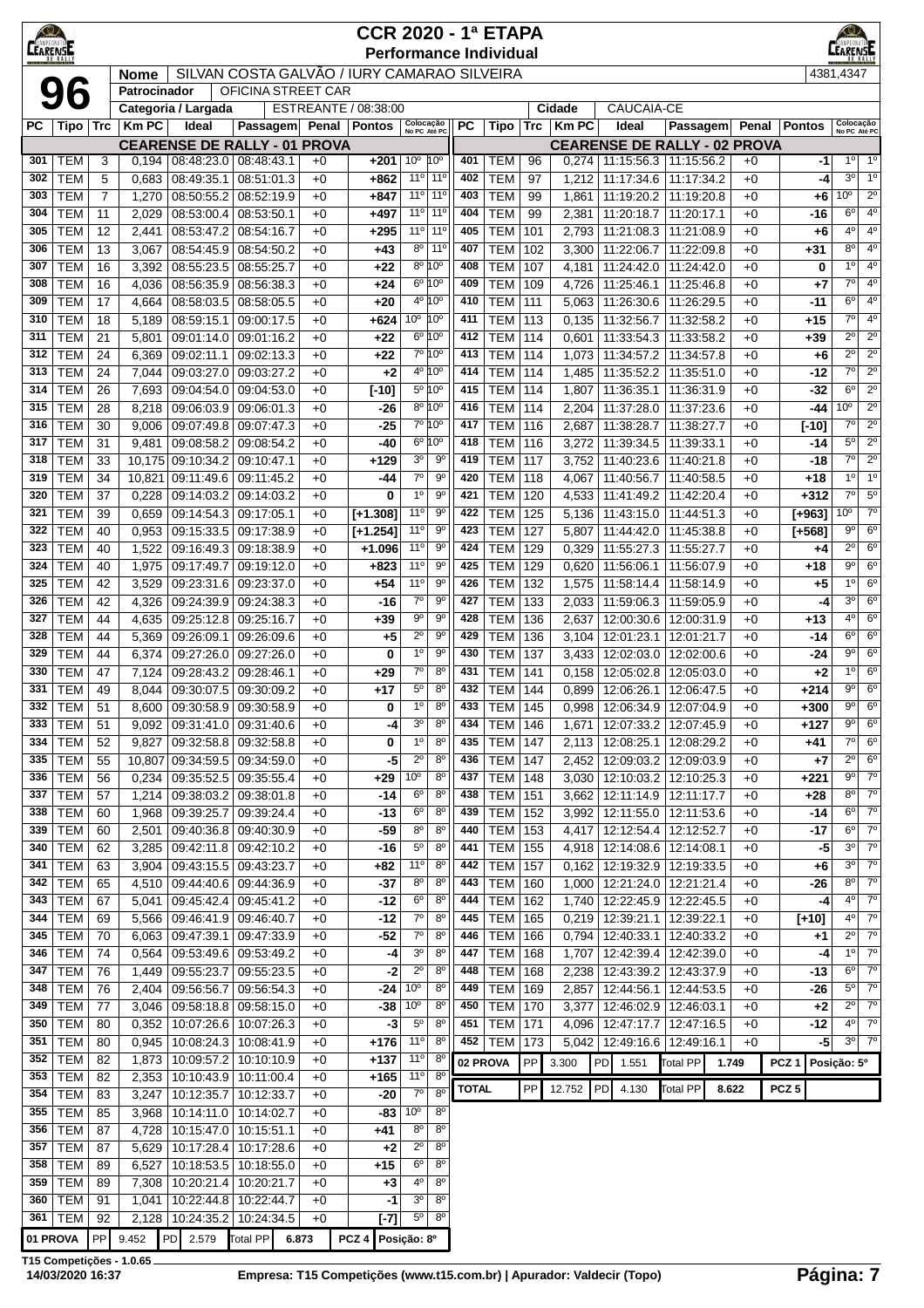| $\bigcirc$<br><b>CEARENSE</b> |                          |                |                                                                                                                                                                                                                                                                                                                                                                                                                                                                                                                                                                                                                                                                                             |                              |                                             |              | <b>CCR 2020 - 1ª ETAPA</b><br><b>Performance Individual</b> |                                    |                             |              |                          |            |                        |    |                                                                    |                          |       |                |                  | EARENSE                       |                               |
|-------------------------------|--------------------------|----------------|---------------------------------------------------------------------------------------------------------------------------------------------------------------------------------------------------------------------------------------------------------------------------------------------------------------------------------------------------------------------------------------------------------------------------------------------------------------------------------------------------------------------------------------------------------------------------------------------------------------------------------------------------------------------------------------------|------------------------------|---------------------------------------------|--------------|-------------------------------------------------------------|------------------------------------|-----------------------------|--------------|--------------------------|------------|------------------------|----|--------------------------------------------------------------------|--------------------------|-------|----------------|------------------|-------------------------------|-------------------------------|
|                               |                          |                | <b>Nome</b>                                                                                                                                                                                                                                                                                                                                                                                                                                                                                                                                                                                                                                                                                 |                              | <b>CESAR GONCALVES / LEONARDO FORTALEZA</b> |              |                                                             |                                    |                             |              |                          |            |                        |    |                                                                    |                          |       |                |                  | 4023.4290                     |                               |
|                               |                          |                | Patrocinador                                                                                                                                                                                                                                                                                                                                                                                                                                                                                                                                                                                                                                                                                |                              | <b>BDM PERFORMANCE</b>                      |              |                                                             |                                    |                             |              |                          |            |                        |    |                                                                    |                          |       |                |                  |                               |                               |
| РC                            | Tipo                     | <b>Trc</b>     | <b>Km PC</b>                                                                                                                                                                                                                                                                                                                                                                                                                                                                                                                                                                                                                                                                                | Categoria / Largada<br>Ideal | Passagem                                    | Penal        | ESTREANTE / 08:39:00<br>Pontos                              | Colocação<br>No PC Até PC          |                             | <b>PC</b>    | Tipo                     | <b>Trc</b> | Cidade<br><b>Km PC</b> |    | FORTALEZA-CE<br>Ideal                                              | Passagem                 |       | Penal          | <b>Pontos</b>    | Colocação                     |                               |
|                               |                          |                |                                                                                                                                                                                                                                                                                                                                                                                                                                                                                                                                                                                                                                                                                             |                              | <b>CEARENSE DE RALLY - 01 PROVA</b>         |              |                                                             |                                    |                             |              |                          |            |                        |    | <b>CEARENSE DE RALLY - 02 PROVA</b>                                |                          |       |                |                  | No PC Até PC                  |                               |
| 301                           | <b>TEM</b>               | 3              | 0,194                                                                                                                                                                                                                                                                                                                                                                                                                                                                                                                                                                                                                                                                                       | 08:49:23.0                   | 08:49:25.1                                  | $+0$         | $+21$                                                       | $5^{\circ}$                        | $5^{\circ}$                 | 401          | TEM                      | 96         | 0,274                  |    | 11:16:56.3   11:17:00.2                                            |                          |       | +0             | $+39$            | $10^{\circ}$                  | $10^{\circ}$                  |
| 302                           | <b>TEM</b>               | 5              | 0,683                                                                                                                                                                                                                                                                                                                                                                                                                                                                                                                                                                                                                                                                                       | 08:50:35.1                   | 08:50:33.3                                  | $+0$         | -18                                                         | $6^{\circ}$                        | $5^{\circ}$                 | 402          | <b>TEM</b>               | 97         | 1,212                  |    | 11:18:34.6                                                         | 11:18:38.9               |       | $+0$           | +43              | 10 <sup>o</sup>               | 10 <sup>o</sup>               |
| 303                           | <b>TEM</b>               | $\overline{7}$ | 1,270                                                                                                                                                                                                                                                                                                                                                                                                                                                                                                                                                                                                                                                                                       | 08:51:55.2                   | 08:52:22.8                                  | $+0$         | $+276$                                                      | $9^{\circ}$                        | $8^{\circ}$                 | 403          | <b>TEM</b>               | 99         | 1,861                  |    | 11:20:20.2                                                         | 11:20:20.0               |       | $+0$           | $-2$             | $3^{\circ}$ 10°               |                               |
| 304                           | <b>TEM</b>               | 11             | 2,029                                                                                                                                                                                                                                                                                                                                                                                                                                                                                                                                                                                                                                                                                       | 08:54:00.4                   | 08:53:53.1                                  | $+0$         | $-73$                                                       | $8^{\circ}$                        | $8^{\circ}$                 | 404          | <b>TEM</b>               | 99         | 2,381                  |    | 11:21:18.7                                                         | 11:21:18.1               |       | $+0$           | -6               | 4 <sup>0</sup>                | $9^{\circ}$                   |
| 305<br>306                    | <b>TEM</b><br><b>TEM</b> | 12<br>13       | 2,441<br>3,067                                                                                                                                                                                                                                                                                                                                                                                                                                                                                                                                                                                                                                                                              | 08:54:47.2<br>08:55:45.9     | 08:54:46.6<br>08:55:45.5                    | $+0$<br>$+0$ | -6                                                          | $5^{\circ}$<br>$2^{\circ}$         | $8^{\circ}$<br>$8^{\circ}$  | 405<br>407   | <b>TEM</b><br><b>TEM</b> | 101<br>102 |                        |    | 2,793 11:22:08.3<br>3,300 11:23:06.7                               | 11:22:07.5<br>11:23:06.9 |       | $+0$<br>$+0$   | -8               | $5^{\circ}$<br>$2^{\circ}$    | $9^{\circ}$<br>$9^{\circ}$    |
| 307                           | <b>TEM</b>               | 16             | 3,392                                                                                                                                                                                                                                                                                                                                                                                                                                                                                                                                                                                                                                                                                       | 08:56:23.5                   | 08:56:22.8                                  | $+0$         | -4<br>-7                                                    | $5^{\circ}$                        | $7^\circ$                   | 408          | TEM                      | 107        | 4,181                  |    | 11:25:42.0                                                         | 11:25:42.6               |       | $+0$           | +2<br>+6         | $5^{\circ}$                   | $9^{\circ}$                   |
| 308                           | <b>TEM</b>               | 16             | 4,036                                                                                                                                                                                                                                                                                                                                                                                                                                                                                                                                                                                                                                                                                       | 08:57:35.9                   | 08:57:35.4                                  | $+0$         | -5                                                          | $4^{\circ}$                        | $7^{\circ}$                 | 409          | <b>TEM</b>               | 109        | 4,726                  |    | 11:26:46.1                                                         | 11:26:45.6               |       | $+0$           | -5               | 4 <sup>0</sup>                | 9 <sup>o</sup>                |
| 309                           | <b>TEM</b>               | 17             | 4,664                                                                                                                                                                                                                                                                                                                                                                                                                                                                                                                                                                                                                                                                                       | 08:59:03.5                   | 08:59:04.6                                  | $+0$         | $+11$                                                       | 3 <sup>o</sup>                     | $7^\circ$                   | 410          | <b>TEM</b>               | 111        | 5,063                  |    | 11:27:30.6                                                         | 11:27:29.4               |       | $+0$           | -12              | 70                            | 8 <sup>o</sup>                |
| 310                           | <b>TEM</b>               | 18             | 5,189                                                                                                                                                                                                                                                                                                                                                                                                                                                                                                                                                                                                                                                                                       | 09:00:15.1                   | 09:00:16.2                                  | $+0$         | $+11$                                                       | $2^{\circ}$                        | $7^\circ$                   | 411          | <b>TEM</b>               | 113        | 0,135                  |    | 11:33:56.7                                                         | 11:33:56.3               |       | $+0$           | -4               | 1 <sup>0</sup>                | $7^\circ$                     |
| 311                           | <b>TEM</b>               | 21             | 5,801                                                                                                                                                                                                                                                                                                                                                                                                                                                                                                                                                                                                                                                                                       | 09:02:14.0                   | 09:02:16.8                                  | $+0$         | +28                                                         | $8^{\circ}$                        | $7^{\circ}$                 | 412          | <b>TEM</b>               | 114        | 0,601                  |    | 11:34:54.3                                                         | 11:35:08.8               |       | $+0$           | +145             | $6^{\circ}$                   | $7^\circ$                     |
| 312                           | <b>TEM</b>               | 24             | 6,369                                                                                                                                                                                                                                                                                                                                                                                                                                                                                                                                                                                                                                                                                       | 09:03:11.1                   | 09:03:14.9                                  | $+0$         | +38                                                         | $9^{\circ}$                        | $7^{\circ}$                 | 413          | <b>TEM</b>               | 114        | 1,073                  |    | 11:35:57.2                                                         | 11:35:58.9               |       | $+0$           | +17              | $4^{\circ}$                   | $5^{\circ}$<br>5 <sup>0</sup> |
| 313<br>314                    | <b>TEM</b><br><b>TEM</b> | 24<br>26       | 7,044<br>7,693                                                                                                                                                                                                                                                                                                                                                                                                                                                                                                                                                                                                                                                                              | 09:04:27.0<br>09:05:54.0     | 09:04:30.6<br>09:05:54.8                    | $+0$<br>$+0$ | +36<br>$+8$                                                 | 10 <sup>o</sup><br>$4^{\circ}$     | $7^\circ$<br>$7^\circ$      | 414<br>415   | <b>TEM</b><br><b>TEM</b> | 114<br>114 | 1,485<br>1,807         |    | 11:36:52.2<br>11:37:35.1                                           | 11:36:52.8<br>11:37:31.2 |       | $+0$<br>$+0$   | +6<br>-39        | 3 <sup>0</sup><br>$7^{\circ}$ | $7^\circ$                     |
| 315                           | <b>TEM</b>               | 28             | 8,218                                                                                                                                                                                                                                                                                                                                                                                                                                                                                                                                                                                                                                                                                       | 09:07:03.9                   | 09:07:05.8                                  | $+0$         | $+19$                                                       | $7^\circ$                          | 7 <sup>0</sup>              | 416          | <b>TEM</b>               | 114        | 2,204                  |    | 11:38:28.0                                                         | 11:38:29.3               |       | $+0$           | +13              | 6 <sup>o</sup>                | $7^\circ$                     |
| 316                           | <b>TEM</b>               | 30             | $7^\circ$<br>$8^{\circ}$<br>TEM<br>3 <sup>0</sup><br>09:08:49.8<br>09:08:52.3<br>$+0$<br>$+25$<br>417<br>116<br>2,687<br>11:39:28.7<br>11:39:29.2<br>$+0$<br>9,006<br>+5<br>$7^{\circ}$<br>4 <sup>o</sup><br>$+50$<br>$9^{\circ}$<br>TEM<br>9,481<br>09:09:58.2<br>09:10:03.2<br>$+0$<br>418<br>116<br>3,272<br>11:40:34.5<br>11:40:33.4<br>$+0$<br>$-11$<br>$7^\circ$<br>$7^\circ$<br>1 <sup>0</sup><br>419<br><b>TEM</b><br>09:11:51.2<br>$+0$<br>+170<br>117<br>11:41:23.6<br>11:41:23.6<br>0<br>10,175<br>09:11:34.2<br>3,752<br>$+0$<br>$+0$<br>4°<br>$7^{\circ}$<br><b>TEM</b><br>$5^{\circ}$<br>09:12:50.0<br>420<br>118<br>4,067<br>11:41:56.7<br>11:42:06.0<br>$+0$<br>+93<br>$+4$ |                              |                                             |              |                                                             |                                    |                             |              |                          |            |                        |    |                                                                    |                          |       | $6^{\circ}$    |                  |                               |                               |
| 317                           | <b>TEM</b>               | 31             | 10,821<br>09:12:49.6<br>11:42:49.2<br>11:42:52.9<br>$+0$                                                                                                                                                                                                                                                                                                                                                                                                                                                                                                                                                                                                                                    |                              |                                             |              |                                                             |                                    |                             |              |                          |            |                        |    |                                                                    |                          |       | 6 <sup>o</sup> |                  |                               |                               |
| 318                           | <b>TEM</b>               | 33             |                                                                                                                                                                                                                                                                                                                                                                                                                                                                                                                                                                                                                                                                                             |                              |                                             |              |                                                             |                                    |                             |              |                          |            |                        |    |                                                                    |                          |       |                |                  |                               | $6^{\circ}$                   |
| 319                           | <b>TEM</b>               | 34             |                                                                                                                                                                                                                                                                                                                                                                                                                                                                                                                                                                                                                                                                                             |                              |                                             |              |                                                             |                                    |                             |              |                          |            |                        |    |                                                                    |                          |       |                |                  |                               | $5^{\circ}$                   |
| 320                           | <b>TEM</b>               | 37             | 0,228                                                                                                                                                                                                                                                                                                                                                                                                                                                                                                                                                                                                                                                                                       | 09:15:03.2                   | 09:15:05.4                                  | $+0$         | $+22$                                                       | $8^{\circ}$                        | $7^{\circ}$                 | 421          | <b>TEM</b>               | 120        | 4,533                  |    |                                                                    |                          |       |                | +37              | $5^{\rm o}$                   | 3 <sup>o</sup>                |
| 321<br>322                    | <b>TEM</b>               | 39             | 0,659                                                                                                                                                                                                                                                                                                                                                                                                                                                                                                                                                                                                                                                                                       | 09:15:54.3                   | 09:17:54.0                                  | $+0$         | $[+1.197]$                                                  | 10 <sup>o</sup><br>10 <sup>o</sup> | $8^{\circ}$<br>$8^{\circ}$  | 422<br>423   | <b>TEM</b>               | 125        | 5,136                  |    | 11:44:15.0                                                         | 11:45:09.3               |       | $+0$           | $[+543]$         | 8 <sup>o</sup><br>$7^\circ$   | $5^{\circ}$<br>$5^{\circ}$    |
| 323                           | <b>TEM</b><br><b>TEM</b> | 40<br>40       | 0,953<br>1,522                                                                                                                                                                                                                                                                                                                                                                                                                                                                                                                                                                                                                                                                              | 09:16:33.5<br>09:17:49.3     | 09:18:18.2<br>09:19:16.8                    | $+0$<br>$+0$ | $[+1.047]$<br>+875                                          | $9^{\circ}$                        | $8^{\circ}$                 | 424          | TEM<br><b>TEM</b>        | 127<br>129 | 5,807<br>0,329         |    | 11:45:42.0<br>11:56:27.3                                           | 11:46:08.0<br>11:56:29.6 |       | $+0$<br>$+0$   | $[+260]$<br>+23  | $8^{\circ}$                   | $5^{\circ}$                   |
| 324                           | <b>TEM</b>               | 40             | 1,975                                                                                                                                                                                                                                                                                                                                                                                                                                                                                                                                                                                                                                                                                       | 09:18:49.7                   | 09:19:48.7                                  | $+0$         | +590                                                        | 9°                                 | $8^{\circ}$                 | 425          | <b>TEM</b>               | 129        | 0,620                  |    | 11:57:06.1                                                         | 11:57:11.9               |       | $+0$           | $+58$            | 11°                           | $5^{\circ}$                   |
| 325                           | <b>TEM</b>               | 42             | 3,529                                                                                                                                                                                                                                                                                                                                                                                                                                                                                                                                                                                                                                                                                       | 09:24:31.6                   | 09:24:32.8                                  | $+0$         | $+12$                                                       | $7^\circ$                          | $8^{\circ}$                 | 426          | <b>TEM</b>               | 132        | 1,575                  |    | 11:59:14.4                                                         | 11:59:16.1               |       | $+0$           | $+17$            | $7^\circ$                     | 4 <sup>0</sup>                |
| 326                           | <b>TEM</b>               | 42             | 4,326                                                                                                                                                                                                                                                                                                                                                                                                                                                                                                                                                                                                                                                                                       | 09:25:39.9                   | 09:25:39.6                                  | $+0$         | -3                                                          | $5^{\circ}$                        | 8 <sup>o</sup>              | 427          | TEM                      | 133        | 2,033                  |    | 12:00:06.3                                                         | 12:00:08.8               |       | $+0$           | $+25$            | $8^{\circ}$                   | 4 <sup>0</sup>                |
| 327                           | <b>TEM</b>               | 44             | 4,635                                                                                                                                                                                                                                                                                                                                                                                                                                                                                                                                                                                                                                                                                       | 09:26:12.8                   | 09:26:14.0                                  | $+0$         | $+12$                                                       | $5^{\circ}$                        | 8 <sup>o</sup>              | 428          | <b>TEM</b>               | 136        | 2,637                  |    | 12:01:30.6                                                         | 12:01:31.4               |       | $+0$           | +8               | 3 <sup>0</sup>                | $4^{\circ}$                   |
| 328                           | <b>TEM</b>               | 44             | 5,369                                                                                                                                                                                                                                                                                                                                                                                                                                                                                                                                                                                                                                                                                       | 09:27:09.1                   | 09:27:09.6                                  | $+0$         | $+5$                                                        | 3 <sup>o</sup>                     | $7^\circ$                   | 429          | <b>TEM</b>               | 136        | 3,104                  |    | 12:02:23.1                                                         | 12:02:24.1               |       | $+0$           | $[+10]$          | $4^{\circ}$                   | $4^{\circ}$                   |
| 329                           | <b>TEM</b>               | 44             | 6,374                                                                                                                                                                                                                                                                                                                                                                                                                                                                                                                                                                                                                                                                                       | 09:28:26.0                   | 09:28:25.6                                  | $+0$         | -4                                                          | 4°<br>$5^{\circ}$                  | $7^\circ$<br>$7^\circ$      | 430          | <b>TEM</b>               | 137        | 3,433                  |    | 12:03:03.0                                                         | 12:03:01.6               |       | $+0$           | -14              | $6^{\circ}$<br>$6^{\circ}$    | $4^{\circ}$<br>$4^{\rm o}$    |
| 330<br>331                    | <b>TEM</b><br><b>TEM</b> | 47<br>49       | 7,124<br>8,044                                                                                                                                                                                                                                                                                                                                                                                                                                                                                                                                                                                                                                                                              | 09:29:43.2<br>09:31:07.5     | 09:29:41.8<br>09:31:06.0                    | $+0$<br>$+0$ | -14<br>$-15$                                                | 4 <sup>0</sup>                     | $7^{\circ}$                 | 431<br>432   | <b>TEM</b><br>TEM        | 141<br>144 | 0,158<br>0,899         |    | 12:06:02.8<br>12:07:26.1                                           | 12:06:04.3<br>12:07:25.9 |       | $+0$<br>$+0$   | $+15$<br>-2      | $2^{\circ}$                   | $4^{\circ}$                   |
| 332                           | <b>TEM</b>               | 51             | 8,600                                                                                                                                                                                                                                                                                                                                                                                                                                                                                                                                                                                                                                                                                       | 09:31:58.9                   | 09:31:57.2                                  | $+0$         | $-17$                                                       | 6 <sup>o</sup>                     | $7^\circ$                   | 433          | TEM                      | 145        |                        |    | $0.998$   12:07:34.9   12:07:38.3                                  |                          |       | $+0$           | $+34$            | 4°                            | 4 <sup>0</sup>                |
|                               | 333 TEM                  | 51             | 9,092                                                                                                                                                                                                                                                                                                                                                                                                                                                                                                                                                                                                                                                                                       |                              | 09:32:41.0 09:32:39.6                       | $+0$         | -14                                                         | $6^{\circ}$                        | $7^\circ$                   | 434          | <b>TEM 146</b>           |            |                        |    | 1,671   12:08:33.2   12:08:34.0                                    |                          |       | +0             | +8               | 3 <sup>o</sup>                | $4^{\circ}$                   |
| 334                           | <b>TEM</b>               | 52             | 9,827                                                                                                                                                                                                                                                                                                                                                                                                                                                                                                                                                                                                                                                                                       | 09:33:58.8                   | 09:33:59.1                                  | $+0$         | $+3$                                                        | 3 <sup>o</sup>                     | 7 <sup>o</sup>              | 435          | <b>TEM 147</b>           |            | 2,113                  |    | 12:09:25.1                                                         | 12:09:27.2               |       | $+0$           | +21              | $4^{\circ}$                   | 4 <sup>0</sup>                |
| 335                           | <b>TEM</b>               | 55             | 10,807                                                                                                                                                                                                                                                                                                                                                                                                                                                                                                                                                                                                                                                                                      | 09:35:59.5                   | 09:35:58.4                                  | $+0$         | $-11$                                                       | $5^{\rm o}$                        | $7^\circ$                   | 436          | TEM                      | 147        |                        |    | 2,452   12:10:03.2   12:10:06.8                                    |                          |       | $+0$           | +36              | $4^{\circ}$                   | 4 <sup>o</sup>                |
| 336                           | <b>TEM</b>               | 56             | 0,234                                                                                                                                                                                                                                                                                                                                                                                                                                                                                                                                                                                                                                                                                       |                              | 09:36:52.5 09:36:53.7                       | $+0$         | $+12$                                                       | $5^{\circ}$                        | $7^\circ$                   | 437          | TEM                      | 148        |                        |    | 3,030   12:11:03.2   12:11:01.9                                    |                          |       | $+0$           | -13              | $3^{\circ}$                   | $4^{\circ}$                   |
| 337<br>338                    | <b>TEM</b><br><b>TEM</b> | 57             | 1,214                                                                                                                                                                                                                                                                                                                                                                                                                                                                                                                                                                                                                                                                                       | 09:40:25.7                   | 09:39:03.2 09:39:02.3<br>09:40:27.6         | $+0$<br>$+0$ | $[-9]$<br>$+19$                                             | $5^{\circ}$<br>$8^{\circ}$         | $7^\circ$<br>$7^\circ$      | 438<br>439   | <b>TEM</b><br><b>TEM</b> | 151<br>152 |                        |    | 3,662   12:12:14.9   12:12:14.9<br>3,992   12:12:55.0   12:12:56.1 |                          |       | $+0$           | 0                | $1^{\circ}$<br>$5^{\circ}$    | $4^{\circ}$<br>4 <sup>0</sup> |
| 339                           | <b>TEM</b>               | 60<br>60       | 1,968<br>2,501                                                                                                                                                                                                                                                                                                                                                                                                                                                                                                                                                                                                                                                                              | 09:41:36.8                   | 09:41:40.9                                  | $+0$         | $+41$                                                       | $6^{\circ}$                        | $7^\circ$                   | 440          | <b>TEM</b>               | 153        |                        |    | 4,417   12:13:54.4   12:13:49.2                                    |                          |       | $+0$<br>$+0$   | +11<br>$-52$     | $9^{\circ}$                   | $4^{\circ}$                   |
| 340                           | <b>TEM</b>               | 62             | 3,285                                                                                                                                                                                                                                                                                                                                                                                                                                                                                                                                                                                                                                                                                       | 09:43:11.8                   | 09:43:16.1                                  | $+0$         | $+43$                                                       | $8^{\circ}$                        | $7^\circ$                   | 441          | TEM                      | 155        |                        |    | 4,918   12:15:08.6   12:15:07.2                                    |                          |       | +0             | -14              | $5^{\circ}$                   | 4 <sup>o</sup>                |
| 341                           | <b>TEM</b>               | 63             | 3,904                                                                                                                                                                                                                                                                                                                                                                                                                                                                                                                                                                                                                                                                                       |                              | 09:44:15.5 09:44:17.9                       | $+0$         | $+24$                                                       | $8^{\circ}$                        | $7^\circ$                   | 442          | <b>TEM 157</b>           |            |                        |    | $0,162$   12:20:32.9   12:20:33.8                                  |                          |       | $+0$           | $[+9]$           | $5^{\circ}$                   | $4^{\circ}$                   |
| 342                           | <b>TEM</b>               | 65             | 4,510                                                                                                                                                                                                                                                                                                                                                                                                                                                                                                                                                                                                                                                                                       |                              | 09:45:40.6 09:45:44.5                       | $+0$         | $+39$                                                       | 90                                 | $7^\circ$                   | 443          | <b>TEM 160</b>           |            |                        |    | 1,000   12:22:24.0   12:22:22.6                                    |                          |       | $+0$           | -14              | $6^{\circ}$                   | 4 <sup>o</sup>                |
| 343                           | <b>TEM</b>               | 67             | 5,041                                                                                                                                                                                                                                                                                                                                                                                                                                                                                                                                                                                                                                                                                       | 09:46:42.4                   | 09:46:43.3                                  | $+0$         | $[+9]$                                                      | 4°                                 | $7^\circ$                   | 444          | TEM                      | 162        |                        |    | 1,740   12:23:45.9   12:23:46.0                                    |                          |       | $+0$           | +1               | $2^{\circ}$                   | 4 <sup>0</sup>                |
| 344                           | <b>TEM</b>               | 69             | 5,566                                                                                                                                                                                                                                                                                                                                                                                                                                                                                                                                                                                                                                                                                       | 09:47:41.9                   | 09:47:43.6                                  | $+0$         | $+17$                                                       | $8^{\circ}$<br>$5^{\circ}$         | 7 <sup>o</sup><br>$7^\circ$ | 445          | TEM                      | 165        |                        |    | $0,219$   12:40:21.1                                               | 12:40:22.7               |       | $+0$           | $+16$            | $8^{\circ}$<br>$6^{\circ}$    | $4^{\circ}$<br>$4^{\circ}$    |
| 345<br>346                    | <b>TEM</b><br><b>TEM</b> | 70<br>74       | 6,063<br>0,564                                                                                                                                                                                                                                                                                                                                                                                                                                                                                                                                                                                                                                                                              | 09:48:39.1                   | 09:48:37.2<br>09:54:49.6 09:54:50.4         | $+0$<br>$+0$ | $-19$<br>$+8$                                               | $5^{\circ}$                        | $7^\circ$                   | 446<br>447   | <b>TEM</b><br><b>TEM</b> | 166<br>168 |                        |    | $0,794$   12:41:33.1<br>1,707   12:43:39.4                         | 12:41:34.5<br>12:43:40.3 |       | $+0$<br>$+0$   | +14<br>+9        | $5^{\circ}$                   | 4 <sup>o</sup>                |
| 347                           | <b>TEM</b>               | 76             | 1,449                                                                                                                                                                                                                                                                                                                                                                                                                                                                                                                                                                                                                                                                                       | 09:56:23.7                   | 09:56:25.0                                  | $+0$         | $+13$                                                       | $9^{\circ}$                        | $7^\circ$                   | 448          | <b>TEM</b>               | 168        | 2,238                  |    | 12:44:39.2   12:44:39.3                                            |                          |       | +0             | +1               | $1^{\circ}$                   | $4^{\circ}$                   |
| 348                           | <b>TEM</b>               | 76             | 2,404                                                                                                                                                                                                                                                                                                                                                                                                                                                                                                                                                                                                                                                                                       | 09:57:56.7                   | 09:57:57.2                                  | $+0$         | $+5$                                                        | $5^{\circ}$                        | $7^\circ$                   | 449          | TEM                      | 169        |                        |    | 2,857 12:45:56.1                                                   | 12:45:56.1               |       | +0             | 0                | $1^{\circ}$                   | 4 <sup>o</sup>                |
| 349                           | <b>TEM</b>               | 77             | 3,046                                                                                                                                                                                                                                                                                                                                                                                                                                                                                                                                                                                                                                                                                       |                              | 09:59:18.8 09:59:20.0                       | $+0$         | $+12$                                                       | $7^\circ$                          | $7^\circ$                   | 450          | <b>TEM 170</b>           |            |                        |    | 3,377   12:47:02.9   12:47:03.3                                    |                          |       | +0             | +4               | $5^{\circ}$                   | $4^{\circ}$                   |
| 350                           | <b>TEM</b>               | 80             | 0,352                                                                                                                                                                                                                                                                                                                                                                                                                                                                                                                                                                                                                                                                                       |                              | 10:08:26.6   10:08:26.4                     | $+0$         | $-2$                                                        | 1 <sup>o</sup>                     | $7^\circ$                   | 451          | <b>TEM 171</b>           |            |                        |    | 4,096   12:48:17.7   12:48:17.3                                    |                          |       | +0             | -4               | $3^{\circ}$                   | 4 <sup>0</sup>                |
| 351                           | <b>TEM</b>               | 80             | 0,945                                                                                                                                                                                                                                                                                                                                                                                                                                                                                                                                                                                                                                                                                       |                              | 10:09:24.3   10:09:23.7                     | $+0$         | -6                                                          | $6^{\circ}$                        | $7^\circ$                   | 452          | <b>TEM 173</b>           |            |                        |    | 5,042   12:50:16.6   12:50:14.9                                    |                          |       | $+0$           | -17              | $7^{\circ}$                   | $4^{\circ}$                   |
| 352<br>353                    | <b>TEM</b><br><b>TEM</b> | 82<br>82       | 1,873<br>2,353                                                                                                                                                                                                                                                                                                                                                                                                                                                                                                                                                                                                                                                                              |                              | 10:10:57.2 10:10:55.3                       | $+0$<br>$+0$ | $-19$<br>$-27$                                              | $8^{\circ}$<br>$9^{\circ}$         | $7^\circ$<br>$7^{\circ}$    | 02 PROVA     |                          | PP         | 1.746                  | PD | 822                                                                | Total PP                 | 924   |                | $PCZ$ 3          | Posição: 3º                   |                               |
| 354                           | <b>TEM</b>               | 83             | 3,247                                                                                                                                                                                                                                                                                                                                                                                                                                                                                                                                                                                                                                                                                       | 10:13:35.7                   | 10:11:43.9   10:11:41.2<br>10:13:33.2       | $+0$         | $-25$                                                       | 8 <sup>o</sup>                     | 7 <sup>o</sup>              | <b>TOTAL</b> |                          | PP         | 6.815                  | PD | 3.084                                                              | <b>Total PP</b>          | 3.731 |                | PCZ <sub>3</sub> |                               |                               |
| 355                           | <b>TEM</b>               | 85             | 3,968                                                                                                                                                                                                                                                                                                                                                                                                                                                                                                                                                                                                                                                                                       | 10:15:11.0                   | 10:15:08.9                                  | $+0$         | $-21$                                                       | $6^{\circ}$                        | $7^{\circ}$                 |              |                          |            |                        |    |                                                                    |                          |       |                |                  |                               |                               |
| 356                           | <b>TEM</b>               | 87             | 4,728                                                                                                                                                                                                                                                                                                                                                                                                                                                                                                                                                                                                                                                                                       | 10:16:47.0                   | 10:16:48.4                                  | $+0$         | $+14$                                                       | $5^{\circ}$                        | $7^{\circ}$                 |              |                          |            |                        |    |                                                                    |                          |       |                |                  |                               |                               |
| 357                           | <b>TEM</b>               | 87             | 5,629                                                                                                                                                                                                                                                                                                                                                                                                                                                                                                                                                                                                                                                                                       | 10:18:28.4                   | 10:18:27.2                                  | $+0$         | $-12$                                                       | $5^{\circ}$                        | $7^\circ$                   |              |                          |            |                        |    |                                                                    |                          |       |                |                  |                               |                               |
| 358                           | <b>TEM</b>               | 89             | 6,527                                                                                                                                                                                                                                                                                                                                                                                                                                                                                                                                                                                                                                                                                       |                              | 10:19:53.5 10:19:53.0                       | $+0$         | $-5$                                                        | 3 <sup>o</sup>                     | 7 <sup>0</sup>              |              |                          |            |                        |    |                                                                    |                          |       |                |                  |                               |                               |
| 359                           | <b>TEM</b>               | 89             | 7,308                                                                                                                                                                                                                                                                                                                                                                                                                                                                                                                                                                                                                                                                                       |                              | 10:21:21.4   10:21:22.0                     | $+0$         | $+6$                                                        | $7^\circ$                          | $7^\circ$                   |              |                          |            |                        |    |                                                                    |                          |       |                |                  |                               |                               |
|                               | 360   TEM<br>361   TEM   | 91<br>92       | 1,041<br>2,128                                                                                                                                                                                                                                                                                                                                                                                                                                                                                                                                                                                                                                                                              | 10:25:35.2                   | 10:23:44.8   10:23:45.1<br>10:25:36.0       | $+0$<br>$+0$ | $+3$<br>+8                                                  | $4^{\circ}$<br>$7^\circ$           | $7^\circ$<br>$7^\circ$      |              |                          |            |                        |    |                                                                    |                          |       |                |                  |                               |                               |
| 01 PROVA                      |                          | PP             | 5.069                                                                                                                                                                                                                                                                                                                                                                                                                                                                                                                                                                                                                                                                                       | PD<br>2.262                  | <b>Total PP</b>                             | 2.807        | PCZ <sub>0</sub>                                            | Posição: 6º                        |                             |              |                          |            |                        |    |                                                                    |                          |       |                |                  |                               |                               |
|                               |                          |                |                                                                                                                                                                                                                                                                                                                                                                                                                                                                                                                                                                                                                                                                                             |                              |                                             |              |                                                             |                                    |                             |              |                          |            |                        |    |                                                                    |                          |       |                |                  |                               |                               |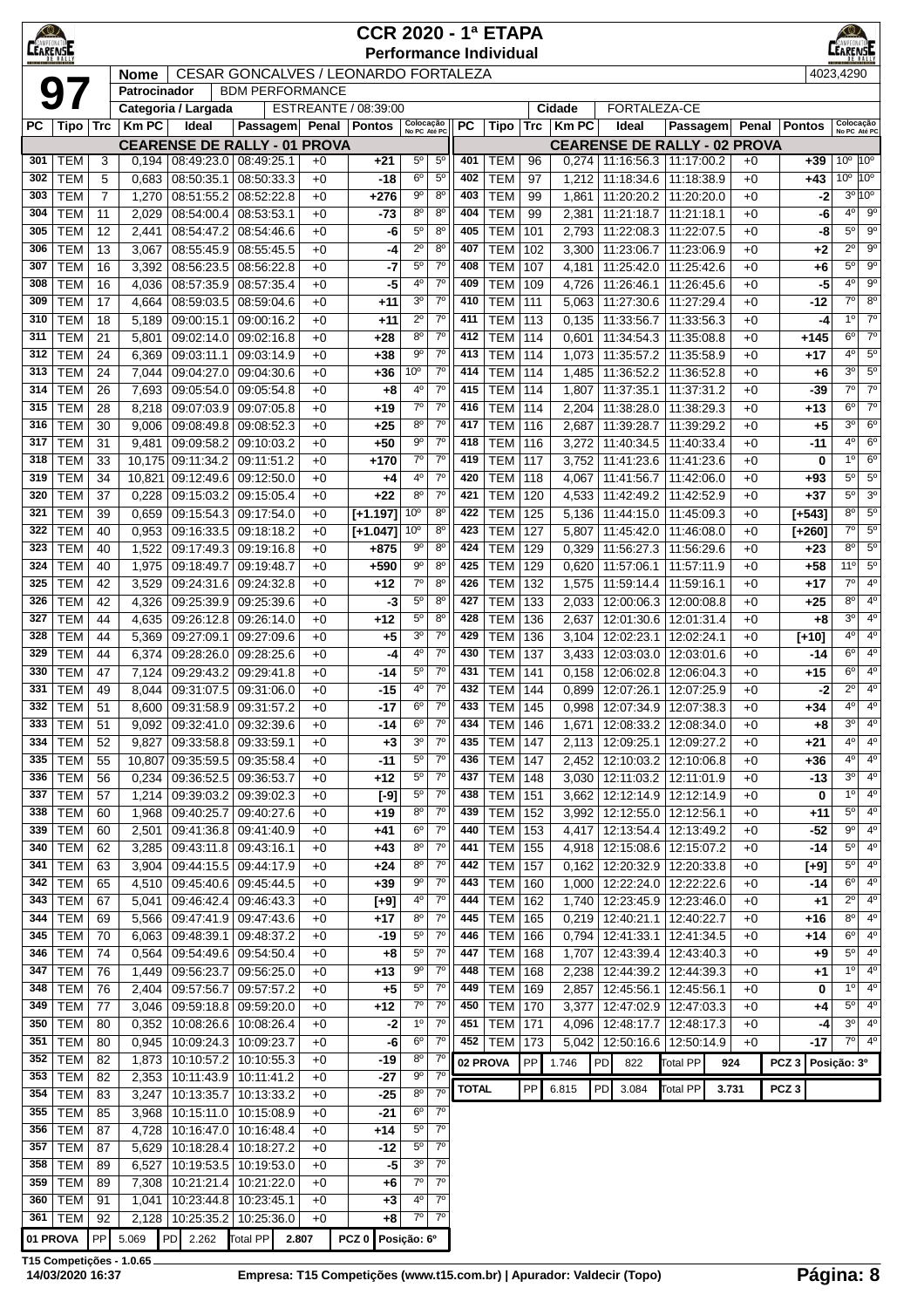| $\bigcirc$<br>AMPEON |                          |                |                             |                                                      |                                                                  |              | <b>CCR 2020 - 1ª ETAPA</b>    |                                          |                                                                    |              |                              |            |                |                                   |                                                                          |              |                  |                                                           |                                    |
|----------------------|--------------------------|----------------|-----------------------------|------------------------------------------------------|------------------------------------------------------------------|--------------|-------------------------------|------------------------------------------|--------------------------------------------------------------------|--------------|------------------------------|------------|----------------|-----------------------------------|--------------------------------------------------------------------------|--------------|------------------|-----------------------------------------------------------|------------------------------------|
| <b>LEARENSE</b>      |                          |                |                             |                                                      | HELIO FABIO DE ARAUJO LIMA JUNIOR / DIEGO GARBINO RUGGERI SOLANO |              | <b>Performance Individual</b> |                                          |                                                                    |              |                              |            |                |                                   |                                                                          |              |                  | 4176,4212                                                 |                                    |
|                      | 98                       |                | <b>Nome</b><br>Patrocinador |                                                      |                                                                  |              |                               |                                          |                                                                    |              |                              |            |                |                                   |                                                                          |              |                  |                                                           |                                    |
|                      |                          |                |                             | Categoria / Largada                                  |                                                                  |              | ESTREANTE / 08:40:00          |                                          |                                                                    |              |                              |            | Cidade         | FORTALEZA-CE                      |                                                                          |              |                  |                                                           |                                    |
| РC                   | Tipo   Trc               |                | <b>KmPC</b>                 | Ideal                                                | Passagem                                                         | Penal        | Pontos                        | Colocação<br>No PC Até PC                |                                                                    | РC           | Tipo                         | Trc        | $ $ Km PC      | Ideal                             | Passagem                                                                 | Penal        | <b>Pontos</b>    | Colocação<br>No PC Até PC                                 |                                    |
| 301                  | <b>TEM</b>               | 3              | 0,194                       | 08:50:23.0 08:51:03.9                                | <b>CEARENSE DE RALLY - 01 PROVA</b>                              | $+0$         | $+409$                        | $11^{\circ}$                             | $11^{\circ}$                                                       | 401          | <b>TEM</b>                   | 96         |                |                                   | <b>CEARENSE DE RALLY - 02 PROVA</b><br>$0,274$   11:17:56.3   11:17:56.7 | $+0$         | +4               | $2^{\circ}$                                               | $2^{\circ}$                        |
| 302                  | <b>TEM</b>               | 5              | 0,683                       | 08:51:35.1                                           | 08:52:32.6                                                       | $+0$         | +575                          | 10 <sup>o</sup>                          | 10°                                                                | 402          | <b>TEM</b>                   | 97         |                | 1,212   11:19:34.6   11:19:38.3   |                                                                          | $+0$         | $+37$            | $8^{\circ}$                                               | $8^{\circ}$                        |
| 303                  | <b>TEM</b>               | $\overline{7}$ | 1,270                       | 08:52:55.2                                           | 08:53:50.0                                                       | $+0$         | $+548$                        | 10 <sup>o</sup>                          | 10 <sup>o</sup>                                                    | 403          | <b>TEM</b>                   | 99         | 1,861          | 11:21:20.2   11:21:20.8           |                                                                          | $+0$         | +6               | $8^{\circ}$                                               | 8 <sup>o</sup>                     |
| 304                  | <b>TEM</b>               | 11             | 2,029                       | 08:55:00.4                                           | 08:55:18.4                                                       | $+0$         | $+180$                        | 10 <sup>°</sup> 10 <sup>°</sup>          |                                                                    | 404          | <b>TEM</b>                   | 99         | 2,381          | 11:22:18.7                        | 11:22:20.3                                                               | $+0$         | $+16$            | $7^\circ$                                                 | 8 <sup>0</sup>                     |
| 305                  | <b>TEM</b>               | 12             | 2,441                       | 08:55:47.2                                           | 08:55:47.8                                                       | $+0$         | $+6$                          |                                          | 4º 10°                                                             | 405          | <b>TEM</b>                   | 101        | 2,793          |                                   | 11:23:08.3 11:23:09.2                                                    | $+0$         | [+9]             | 7°  <br>$1^{\circ}$                                       | 8 <sup>o</sup><br>$5^{\circ}$      |
| 306<br>307           | <b>TEM</b><br><b>TEM</b> | 13<br>16       | 3,067<br>3,392              | 08:56:45.9<br>08:57:23.5                             | 08:57:45.0<br>08:58:19.3                                         | $+0$<br>$+0$ | $[+591]$<br>+558              | 11º 10°                                  | 11° 11°                                                            | 407<br>408   | <b>TEM</b><br><b>TEM</b>     | 102<br>107 | 3,300<br>4,181 | 11:24:06.7<br>11:26:42.0          | 11:24:06.7<br>11:26:39.4                                                 | $+0$<br>$+0$ | 0<br>-26         | 10 <sup>o</sup>                                           | $7^{\circ}$                        |
| 308                  | <b>TEM</b>               | 16             | 4,036                       | 08:58:35.9                                           | 08:59:39.1                                                       | $+0$         | $[+632]$                      | 11°                                      | $11^{\circ}$                                                       | 409          | <b>TEM</b>                   | 109        | 4,726          | 11:27:46.1                        | 11:27:46.7                                                               | $+0$         | $+6$             | $5^{\circ}$                                               | $7^\circ$                          |
| 309                  | <b>TEM</b>               | 17             | 4,664                       | 09:00:03.5                                           | 00:00:00.0                                                       | $+0$         | *6.000                        | $0^{\circ}$                              | $0^{\circ}$                                                        | 410          | <b>TEM</b>                   | 111        | 5,063          |                                   | 11:28:30.6   11:28:32.8                                                  | $+0$         | $+22$            | 10 <sup>o</sup>                                           | 9 <sup>o</sup>                     |
| 310                  | <b>TEM</b>               | 18             | 5,189                       | 09:01:15.1                                           | 00:00:00.0                                                       | $+0$         | *6.000                        | 0°                                       | $0^{\circ}$                                                        | 411          | <b>TEM</b>                   | 113        |                | $0,135$   11:34:56.7              | 11:34:59.5                                                               | $+0$         | $+28$            | 10 <sup>o</sup>                                           | 9 <sup>o</sup>                     |
| 311                  | <b>TEM</b>               | 21             | 5,801                       | 09:03:14.0                                           | 00:00:00.0                                                       | $+0$         | *6.000                        | 0°<br>0°                                 | 0°                                                                 | 412<br>413   | <b>TEM</b>                   | 114        | 0,601          | 11:35:54.3                        | 11:36:07.4                                                               | $+0$         | $[+131]$         | $4^{\circ}$<br>7°                                         | $8^{\circ}$<br>8 <sup>o</sup>      |
| 312<br>313           | <b>TEM</b><br><b>TEM</b> | 24<br>24       | 6,369<br>7,044              | 09:04:11.1<br>09:05:27.0                             | 00:00:00.0<br>00:00:00.0                                         | $+0$<br>$+0$ | $*6.000$<br>$*6.000$          | $0^{\circ}$                              | $0^{\circ}$<br>$0^{\circ}$                                         | 414          | <b>TEM</b><br><b>TEM</b>     | 114<br>114 | 1,073<br>1,485 | 11:36:57.2<br>11:37:52.2          | 11:36:53.0<br>11:37:49.0                                                 | $+0$<br>+0   | -42<br>-32       | 9º                                                        | 8 <sup>o</sup>                     |
| 314                  | <b>TEM</b>               | 26             | 7,693                       | 09:06:54.0                                           | 09:01:17.0                                                       | $+0$         | $-3.370$                      | 11 <sup>o</sup>                          | $11^{\circ}$                                                       | 415          | <b>TEM</b>                   | 114        | 1.807          | 11:38:35.1                        | 11:38:31.2                                                               | $+0$         | -39              | $8^{\circ}$                                               | $8^{\circ}$                        |
| 315                  | <b>TEM</b>               | 28             | 8,218                       | 09:08:03.9                                           | 09:07:13.5                                                       | $+0$         | -504                          | 11°                                      | $11^{\circ}$                                                       | 416          | <b>TEM</b>                   | 114        | 2,204          | 11:39:28.0                        | 11:39:27.2                                                               | $+0$         | -8               | $3^{\circ}$                                               | $8^{\circ}$                        |
| 316                  | <b>TEM</b>               | 30             | 9,006                       | 09:09:49.8                                           | 09:08:58.2                                                       | $+0$         | -516                          | 11°                                      | $11^{\circ}$                                                       | 417          | <b>TEM</b>                   | 116        | 2,687          | 11:40:28.7                        | 11:40:24.2                                                               | $+0$         | -45              | 9º                                                        | $7^{\circ}$                        |
| 317                  | <b>TEM</b>               | 31             | 9,481                       | 09:10:58.2                                           | 09:10:11.6                                                       | $+0$         | -466                          | $10^{\circ}$                             | $11^{\circ}$                                                       | 418          | <b>TEM</b>                   | 116        | 3,272          | 11:41:34.5                        | 11:41:22.7                                                               | $+0$         | -118             | $11^{\circ}$                                              | $8^{\circ}$                        |
| 318<br>319           | <b>TEM</b><br><b>TEM</b> | 33             | 10,175                      | 09:12:34.2                                           | 09:12:46.6                                                       | $+0$         | +124<br>$+50$                 | $2^{\circ}$<br>$8^{\circ}$               | $11^{\circ}$<br>$11^{\circ}$                                       | 419<br>420   | <b>TEM</b><br><b>TEM</b>     | 117<br>118 | 3,752          | 11:42:23.6                        | 11:42:18.4                                                               | $+0$         | -52<br>$*6.000$  | $8^{\circ}$<br>0°                                         | $8^{\circ}$<br>$0^{\circ}$         |
| 320                  | <b>TEM</b>               | 34<br>37       | 10,821<br>0,228             | 09:13:49.6 09:13:54.6<br>09:16:03.2                  | 09:15:16.4                                                       | $+0$<br>$+0$ | -468                          | $10^{\circ}$                             | $11^{\circ}$                                                       | 421          | <b>TEM</b>                   | 120        | 4,067<br>4,533 | 11:42:56.7<br>11:43:49.2          | 00:00:00.0<br>00:00:00.0                                                 | $+0$<br>$+0$ | *6.000           | 0°                                                        | $0^{\circ}$                        |
| 321                  | <b>TEM</b>               | 39             | 0,659                       | 09:16:54.3                                           | 09:17:14.5                                                       | $+0$         | $+202$                        | $8^{\circ}$                              | $11^{\circ}$                                                       | 422          | <b>TEM</b>                   | 125        | 5,136          | 11:45:15.0                        | 11:43:39.1                                                               | $+0$         | -959             |                                                           | $9°$ 11°                           |
| 322                  | <b>TEM</b>               | 40             | 0,953                       | 09:17:33.5                                           | 09:17:53.7                                                       | $+0$         | $+202$                        | $8^{\circ}$                              | $11^{\circ}$                                                       | 423          | <b>TEM</b>                   | 127        | 5,807          | 11:46:42.0                        | 11:46:28.3                                                               | +0           | $-137$           |                                                           | $5°$ 11 <sup>o</sup>               |
| 323                  | <b>TEM</b>               | 40             | 1,522                       | 09:18:49.3                                           | 09:19:04.4                                                       | $+0$         | $+151$                        | $8^{\circ}$                              | $11^{\circ}$                                                       | 424          | TEM                          | 129        | 0,329          |                                   | 11:57:27.3   11:57:23.0                                                  | $+0$         | -43              | 11 <sup>o</sup> 11 <sup>o</sup>                           |                                    |
| 324                  | <b>TEM</b>               | 40             | 1,975                       | 09:19:49.7                                           | 09:19:45.5                                                       | $+0$         | -42                           | $7^\circ$                                | $11^{\circ}$                                                       | 425          | <b>TEM</b>                   | 129        | 0,620          | 11:58:06.1                        | 11:58:05.7                                                               | $+0$         | -4               |                                                           | $2^{\circ}$ 11°                    |
| 325<br>326           | <b>TEM</b><br><b>TEM</b> | 42<br>42       | 3,529<br>4,326              | 09:25:31.6<br>09:26:39.9                             | 09:25:31.3<br>09:26:35.8                                         | $+0$<br>$+0$ | -3<br>-41                     | $2^{\circ}$<br>10 <sup>o</sup>           | $11^{\circ}$<br>$11^{\circ}$                                       | 426<br>427   | <b>TEM</b><br><b>TEM</b>     | 132<br>133 | 1,575<br>2,033 |                                   | 12:00:14.4   12:00:10.9<br>12:01:06.3   12:01:04.6                       | $+0$<br>$+0$ | -35<br>-17       | 10 <sup>o</sup>                                           | 11 <sup>o</sup><br>7º 11º          |
| 327                  | <b>TEM</b>               | 44             | 4,635                       | 09:27:12.8 09:27:12.1                                |                                                                  | $+0$         | -7                            | $2^{\circ}$                              | $11^{\circ}$                                                       | 428          | <b>TEM</b>                   | 136        | 2,637          |                                   | 12:02:30.6   12:02:28.4                                                  | $+0$         | -22              |                                                           | $6°$ 11 <sup>o</sup>               |
| 328                  | <b>TEM</b>               | 44             | 5,369                       | 09:28:09.1                                           | 09:28:33.0                                                       | $+0$         | +239                          | 10 <sup>o</sup>                          | 11 <sup>0</sup>                                                    | 429          | <b>TEM</b>                   | 136        | 3,104          | 12:03:23.1                        | 12:03:20.4                                                               | $+0$         | -27              | 10 <sup>o</sup>                                           | 11 <sup>o</sup>                    |
| 329                  | <b>TEM</b>               | 44             | 6,374                       | 09:29:26.0                                           | 09:30:02.0                                                       | $+0$         | +360                          | 10 <sup>o</sup>                          | $11^{\circ}$                                                       | 430          | <b>TEM</b>                   | 137        | 3,433          |                                   | 12:04:03.0   12:04:02.3                                                  | $+0$         | -7               |                                                           | $3^{\circ}$ 11 <sup>°</sup>        |
| 330                  | <b>TEM</b>               | 47             | 7,124                       | 09:30:43.2                                           | 09:30:56.0                                                       | $+0$         | +128                          | $8^{\circ}$                              | $11^{\circ}$                                                       | 431          | <b>TEM</b>                   | 141        | 0,158          | 12:07:02.8                        | 12:07:05.1                                                               | $+0$         | $+23$            |                                                           | 7º 11º                             |
| 331                  | <b>TEM</b>               | 49             | 8,044                       | 09:32:07.5                                           | 09:32:05.7                                                       | $+0$         | -18                           | $6^{\circ}$<br>$9^{\circ}$               | $11^{\circ}$<br>11 <sup>0</sup>                                    | 432<br>433   | <b>TEM</b>                   | 144        | 0,899          | 12:08:26.1                        | 12:08:25.3                                                               | +0           | -8               |                                                           | 5º 11º<br>$5^{\circ}$ 11°          |
| 332<br>333           | TEM<br>TEM               | 51<br>51       | 8,600                       | 09:32:58.9 09:32:48.9<br>9,092 09:33:41.0 09:33:29.1 |                                                                  | $+0$<br>$+0$ | $-100$                        | $-119$ 10 <sup>o</sup>   11 <sup>o</sup> |                                                                    | 434          | <b>TEM</b><br><b>TEM 146</b> | 145        | 0.998          |                                   | 12:08:34.9   12:08:38.7<br>1,671   12:09:33.2   12:09:31.0               | $+0$<br>$+0$ | $+38$<br>$-22$   |                                                           | $6^{\circ}$   11°                  |
| 334                  | <b>TEM</b>               | 52             | 9,827                       | 09:34:58.8 09:34:54.6                                |                                                                  | $+0$         | -42                           | $9^{\circ}$                              | $11^{\circ}$                                                       | 435          | <b>TEM</b>                   | 147        | 2,113          |                                   | 12:10:25.1   12:10:32.4                                                  | $+0$         | [+73]            |                                                           | 9° 11°                             |
| 335                  | <b>TEM</b>               | 55             | 10,807                      | 09:36:59.5 09:36:56.2                                |                                                                  | $+0$         | $-33$                         | $9^{\circ}$                              | 11 <sup>o</sup>                                                    | 436          | <b>TEM</b>                   | 147        |                |                                   | 2,452   12:11:03.2   12:11:09.3                                          | $+0$         | +61              |                                                           | 7° 11°                             |
| 336                  | <b>TEM</b>               | 56             | 0,234                       |                                                      | 09:37:52.5 09:37:52.0                                            | $+0$         | $-5$                          | $2^{\circ}$                              | 11 <sup>o</sup>                                                    | 437          | <b>TEM</b>                   | 148        |                |                                   | 3,030   12:12:03.2   12:12:07.4                                          | $+0$         | +42              |                                                           | $6°$ 11 <sup>°</sup>               |
| 337                  | <b>TEM</b>               | 57             | 1,214                       |                                                      | 09:40:03.2 09:39:57.4                                            | $+0$         | $-58$                         |                                          | 11 <sup>o</sup> 11 <sup>o</sup>                                    | 438          | <b>TEM</b>                   | 151        |                |                                   | 3,662 12:13:14.9 12:13:17.8                                              | $+0$         | $+29$            |                                                           | 9°10°                              |
| 338<br>339           | <b>TEM</b><br><b>TEM</b> | 60<br>60       | 1,968                       |                                                      | 09:41:25.7 09:41:25.4<br>09:42:36.8 09:42:29.9                   | $+0$<br>$+0$ | $-3$<br>-69                   | $2^{\circ}$<br>11°                       | $11^{\circ}$<br>$11^{\circ}$                                       | 439<br>440   | <b>TEM</b><br><b>TEM</b>     | 152<br>153 |                |                                   | 3,992   12:13:55.0   12:13:56.0                                          | $+0$<br>$+0$ | $[+10]$<br>-18   |                                                           | $3^{\circ} 10^{\circ}$<br>$7°$ 10° |
| 340                  | <b>TEM</b>               | 62             | 2,501<br>3,285              | 09:44:11.8 09:44:11.3                                |                                                                  | $+0$         | -5                            | $2^{\circ}$                              | 11 <sup>o</sup>                                                    | 441          | <b>TEM</b>                   | 155        |                |                                   | 4,417   12:14:54.4   12:14:52.6<br>4,918   12:16:08.6   12:16:13.1       | $+0$         | $+45$            |                                                           | 9°10°                              |
| 341                  | <b>TEM</b>               | 63             | 3,904                       | $\vert$ 09:45:15.5 $\vert$ 09:45:15.3                |                                                                  | $+0$         | $-2$                          | 3 <sup>o</sup>                           | $11^{\circ}$                                                       | 442          | <b>TEM</b>                   | 157        |                |                                   | $0,162$   12:21:32.9   12:21:34.0                                        | $+0$         | +11              |                                                           | 7°10°                              |
| 342                  | <b>TEM</b>               | 65             | 4,510                       | 09:46:40.6 09:46:43.0                                |                                                                  | $+0$         | $+24$                         | $6^{\circ}$                              | $11^{\circ}$                                                       | 443          | <b>TEM</b>                   | 160        |                |                                   | 1,000   12:23:24.0   12:23:21.3                                          | $+0$         | -27              |                                                           | 9º 10º                             |
| 343                  | <b>TEM</b>               | 67             | 5,041                       |                                                      | 09:47:42.4 09:47:44.9                                            | $+0$         | $+25$                         | 90                                       | $11^{\circ}$                                                       | 444          | <b>TEM</b>                   | 162        |                |                                   | 1,740   12:24:45.9   12:24:46.1                                          | $+0$         | $+2$             |                                                           | $3^{\circ}$ 10°                    |
| 344                  | <b>TEM</b>               | 69             | 5,566                       |                                                      | 09:48:41.9 09:48:44.3                                            | $+0$         | $+24$                         | $9^{\circ}$                              | 11 <sup>o</sup>                                                    | 445          | <b>TEM</b>                   | 165        |                | $0,219$   12:41:21.1   12:41:18.1 |                                                                          | $+0$         | -30              | $10^{\circ}$ $10^{\circ}$<br>$10^{\circ}$ 10 <sup>°</sup> |                                    |
| 345<br>346           | <b>TEM</b><br><b>TEM</b> | 70<br>74       | 6,063<br>0,564              |                                                      | 09:49:39.1 09:49:44.3<br>09:55:49.6 09:55:50.5                   | $+0$<br>$+0$ | $+52$<br>[+9]                 | $7^\circ$                                | $8^{\circ}$ 11 <sup>°</sup><br>$11^{\circ}$                        | 446<br>447   | <b>TEM</b><br><b>TEM</b>     | 166<br>168 |                |                                   | $0,794$   12:42:33.1   12:42:29.3<br>1,707   12:44:39.4   12:44:38.5     | $+0$<br>$+0$ | -38<br>$-9$      |                                                           | $6^{\circ}10^{\circ}$              |
| 347                  | <b>TEM</b>               | 76             | 1,449                       | 09:57:23.7 09:57:24.2                                |                                                                  | $+0$         | $+5$                          | $6^{\circ}$                              | 11 <sup>o</sup>                                                    | 448          | <b>TEM</b>                   | 168        |                |                                   | 2,238   12:45:39.2   12:45:35.7                                          | $+0$         |                  | $-35$ 10 $^{\circ}$ 10 $^{\circ}$                         |                                    |
| 348                  | <b>TEM</b>               | 76             | 2,404                       |                                                      | 09:58:56.7 09:58:58.2                                            | $+0$         | $+15$                         | $8^{\circ}$                              | $11^{\circ}$                                                       | 449          | <b>TEM</b>                   | 169        |                |                                   | 2,857   12:46:56.1   12:46:48.7                                          | $+0$         | -74              |                                                           | $9^{\circ}$ 10 $^{\circ}$          |
| 349                  | <b>TEM</b>               | 77             | 3,046                       | 10:00:18.8   10:00:19.1                              |                                                                  | $+0$         | $+3$                          |                                          | $3^0$ 11 <sup>0</sup>                                              | 450          | <b>TEM</b>                   | 170        |                |                                   | 3,377   12:48:02.9   12:47:59.2                                          | $+0$         | -37              |                                                           | 9°10°                              |
| 350                  | <b>TEM</b>               | 80             | 0,352                       |                                                      | 10:09:26.6   10:09:27.4                                          | $+0$         | $[+8]$                        |                                          | $7°$ 11 <sup>o</sup>                                               | 451          | <b>TEM</b>                   | 171        |                |                                   | 4,096   12:49:17.7   12:49:16.2                                          | $+0$         | -15              |                                                           | $8^{\circ}10^{\circ}$              |
| 351                  | <b>TEM</b>               | 80             | 0,945                       |                                                      | 10:10:24.3 10:10:24.2                                            | $+0$         | -1                            | $1^{\circ}$<br>$9^{\circ}$               | $11^{\circ}$<br>$11^{\circ}$                                       | 452          | <b>TEM</b>                   | 173        |                |                                   | 5,042   12:51:16.6   12:51:13.2                                          | $+0$         | -34              |                                                           | $8^{\circ}$ 10 $^{\circ}$          |
| 352<br>353           | <b>TEM</b><br><b>TEM</b> | 82<br>82       | 1,873<br>2,353              | 10:11:57.2   10:11:55.0                              | 10:12:43.9 10:12:40.9                                            | $+0$<br>$+0$ | $-22$<br>-30                  | 10°                                      | $11^{\circ}$                                                       | 02 PROVA     |                              | PP         | 14.553         | PD <br>223                        | <b>Total PP</b>                                                          | 14.330       | PCZ <sub>1</sub> | Posição: 10°                                              |                                    |
| 354                  | <b>TEM</b>               | 83             | 3,247                       | 10:14:35.7                                           | 10:14:34.4                                                       | $+0$         | $-13$                         | $6^{\circ}$                              | 11 <sup>o</sup>                                                    | <b>TOTAL</b> |                              | PP         | 57.061         | <b>PD</b><br>1.463                | <b>Total PP</b>                                                          | 55.598       | PCZ <sub>1</sub> |                                                           |                                    |
| 355                  | <b>TEM</b>               | 85             | 3,968                       | 10:16:11.0                                           | 10:16:07.0                                                       | $+0$         | -40                           | $9^{\circ}$                              | 11 <sup>0</sup>                                                    |              |                              |            |                |                                   |                                                                          |              |                  |                                                           |                                    |
| 356                  | <b>TEM</b>               | 87             | 4,728                       | 10:17:47.0   10:18:28.1                              |                                                                  | $+0$         | +411                          | 11°                                      | $11^{\circ}$                                                       |              |                              |            |                |                                   |                                                                          |              |                  |                                                           |                                    |
| 357                  | <b>TEM</b>               | 87             | 5,629                       | 10:19:28.4                                           | 10:20:20.8                                                       | $+0$         | +524                          | 11°                                      | $11^{\circ}$                                                       |              |                              |            |                |                                   |                                                                          |              |                  |                                                           |                                    |
| 358<br>359           | <b>TEM</b><br>TEM        | 89<br>89       | 6,527<br>7,308              | 10:20:53.5<br>10:22:21.4                             | 10:21:29.5<br>10:22:24.7                                         | $+0$<br>$+0$ | $+360$<br>$+33$               |                                          | 11 <sup>o</sup> 11 <sup>o</sup><br>11 <sup>o</sup> 11 <sup>o</sup> |              |                              |            |                |                                   |                                                                          |              |                  |                                                           |                                    |
| 360                  | <b>TEM</b>               | 91             | 1,041                       | 10:24:44.8                                           | 10:24:40.1                                                       | $+0$         | -47                           |                                          | 11 <sup>o</sup> 11 <sup>o</sup>                                    |              |                              |            |                |                                   |                                                                          |              |                  |                                                           |                                    |
| 361                  | <b>TEM</b>               | 92             |                             | 2,128   10:26:35.2   10:26:31.6                      |                                                                  | $+0$         | $-36$                         | 11° 11°                                  |                                                                    |              |                              |            |                |                                   |                                                                          |              |                  |                                                           |                                    |
|                      | 01 PROVA                 | PP             |                             |                                                      | 42.508 PD 1.240 Total PP 41.268                                  |              | PCZ 0 Posição: 11º            |                                          |                                                                    |              |                              |            |                |                                   |                                                                          |              |                  |                                                           |                                    |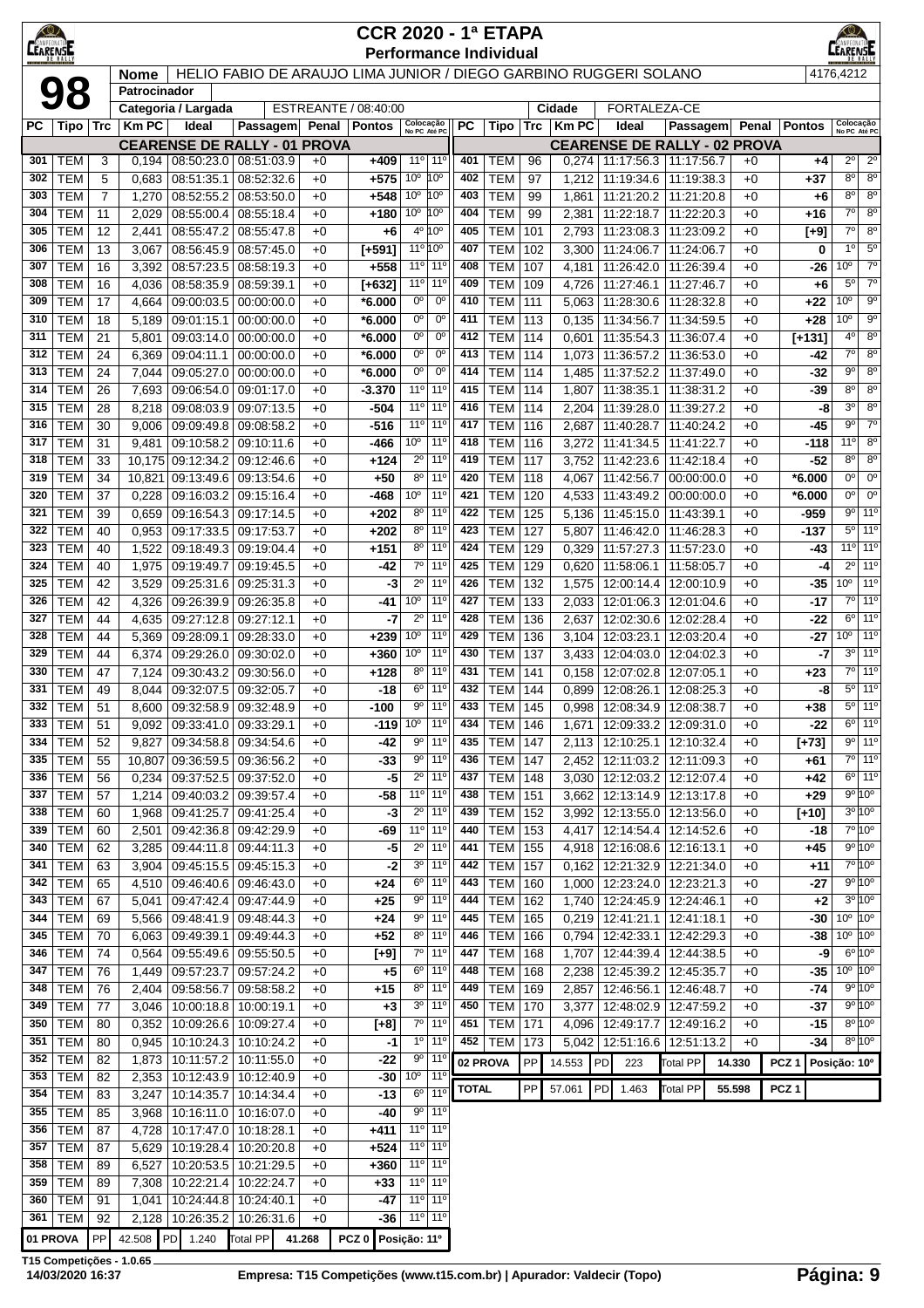| $\bigcirc$<br>LEARENSE |                          |                                                                                                                                                                                                                                                                                                                                                                                                                                                                                                                                                                                                                                                                |                                                                                                                                                                                       |                                      |                                                 |              | <b>CCR 2020 - 1ª ETAPA</b><br><b>Performance Individual</b> |                               |                                  |              |                                  |            |                |                          |                                                        |              |                  | <b>EARENS</b>                                                    |
|------------------------|--------------------------|----------------------------------------------------------------------------------------------------------------------------------------------------------------------------------------------------------------------------------------------------------------------------------------------------------------------------------------------------------------------------------------------------------------------------------------------------------------------------------------------------------------------------------------------------------------------------------------------------------------------------------------------------------------|---------------------------------------------------------------------------------------------------------------------------------------------------------------------------------------|--------------------------------------|-------------------------------------------------|--------------|-------------------------------------------------------------|-------------------------------|----------------------------------|--------------|----------------------------------|------------|----------------|--------------------------|--------------------------------------------------------|--------------|------------------|------------------------------------------------------------------|
|                        |                          |                                                                                                                                                                                                                                                                                                                                                                                                                                                                                                                                                                                                                                                                | <b>Nome</b>                                                                                                                                                                           |                                      | WANCLEY CASTRO JUNIOR / EMANUEL GALVAO          |              |                                                             |                               |                                  |              |                                  |            |                |                          |                                                        |              |                  | 4166,4198                                                        |
|                        | 99                       |                                                                                                                                                                                                                                                                                                                                                                                                                                                                                                                                                                                                                                                                | Patrocinador                                                                                                                                                                          |                                      | <b>LOBISOMENS RALLY TEAM</b>                    |              |                                                             |                               |                                  |              |                                  |            |                |                          |                                                        |              |                  |                                                                  |
|                        |                          |                                                                                                                                                                                                                                                                                                                                                                                                                                                                                                                                                                                                                                                                |                                                                                                                                                                                       | Categoria / Largada                  |                                                 |              | ESTREANTE / 08:32:00                                        |                               |                                  |              |                                  |            | Cidade         | FORTALEZA-CE             |                                                        |              |                  |                                                                  |
| РC                     | Tipo                     | Trc                                                                                                                                                                                                                                                                                                                                                                                                                                                                                                                                                                                                                                                            | <b>KmPC</b>                                                                                                                                                                           | Ideal                                | Passagem<br><b>CEARENSE DE RALLY - 01 PROVA</b> | Penal        | Pontos                                                      | Colocação<br>No PC Até PC     |                                  | <b>PC</b>    | Tipo                             | Trc        | <b>Km PC</b>   | Ideal                    | <b>Passagem</b><br><b>CEARENSE DE RALLY - 02 PROVA</b> | Penal        | <b>Pontos</b>    | Colocação<br>No PC Até PC                                        |
| 301                    | TEM                      | 3                                                                                                                                                                                                                                                                                                                                                                                                                                                                                                                                                                                                                                                              | 0.194                                                                                                                                                                                 | 08:42:23.0                           | 08:42:23.7                                      | $+0$         | +7                                                          | 3 <sup>o</sup>                | 3 <sup>0</sup>                   | 401          | тем                              | 96         | 0,274          |                          | 11:09:56.3   11:09:57.5                                | +0           | $+12$            | $7^\circ$<br>$7^\circ$                                           |
| 302                    | <b>TEM</b>               | 5                                                                                                                                                                                                                                                                                                                                                                                                                                                                                                                                                                                                                                                              | 0,683                                                                                                                                                                                 | 08:43:35.1                           | 08:43:35.7                                      | $+0$         | +6                                                          | 4°                            | 3 <sup>o</sup>                   | 402          | <b>TEM</b>                       | 97         | 1,212          | 11:11:34.6               | 11:11:35.0                                             | $+0$         | $+4$             | $2^{\circ}$<br>$5^{\circ}$                                       |
| 303                    | <b>TEM</b>               | 7                                                                                                                                                                                                                                                                                                                                                                                                                                                                                                                                                                                                                                                              | 1,270                                                                                                                                                                                 | 08:44:55.2                           | 08:45:05.1                                      | $+0$         | +99                                                         | $7^{\circ}$                   | $4^{\circ}$                      | 403          | <b>TEM</b>                       | 99         | 1,861          | 11:13:20.2               | 11:13:20.6                                             | $+0$         | +4               | $7^\circ$<br>$4^{\circ}$                                         |
| 304                    | <b>TEM</b>               | 11                                                                                                                                                                                                                                                                                                                                                                                                                                                                                                                                                                                                                                                             | 2,029                                                                                                                                                                                 | 08:47:00.4                           | 08:47:01.1                                      | $+0$         | +7                                                          | 3 <sup>o</sup>                | $4^{\circ}$                      | 404          | <b>TEM</b>                       | 99         | 2,381          | 11:14:18.7               | 11:14:18.0                                             | $+0$         | -7               | 3 <sup>o</sup><br>$5^{\circ}$                                    |
| 305<br>306             | <b>TEM</b><br><b>TEM</b> | 12<br>13                                                                                                                                                                                                                                                                                                                                                                                                                                                                                                                                                                                                                                                       | 2,441                                                                                                                                                                                 | 08:47:47.2                           | 08:47:46.6                                      | $+0$         | -6                                                          | $6^{\circ}$<br>$1^{\circ}$    | 4 <sup>0</sup><br>4 <sup>0</sup> | 405<br>407   | TEM<br><b>TEM</b>                | 101<br>102 | 2,793          | 11:15:08.3               | 11:15:09.6                                             | $+0$         | +13              | 5 <sup>0</sup><br>8 <sup>o</sup><br>90<br>$8^{\circ}$            |
| 307                    | <b>TEM</b>               | 16                                                                                                                                                                                                                                                                                                                                                                                                                                                                                                                                                                                                                                                             | 3,067<br>3,392                                                                                                                                                                        | 08:48:45.9<br>08:49:23.5             | 08:48:46.2<br>08:49:23.5                        | $+0$<br>$+0$ | +3<br>0                                                     | 1 <sup>°</sup>                | $4^{\circ}$                      | 408          | <b>TEM</b>                       | 107        | 3,300<br>4,181 | 11:16:06.7<br>11:18:42.0 | 11:16:11.6<br>11:18:42.1                               | $+0$<br>$+0$ | $+49$<br>$+1$    | 20<br>$6^{\circ}$                                                |
| 308                    | <b>TEM</b>               | 16                                                                                                                                                                                                                                                                                                                                                                                                                                                                                                                                                                                                                                                             | 4,036                                                                                                                                                                                 | 08:50:35.9                           | 08:50:36.7                                      | $+0$         | +8                                                          | $5^{\circ}$                   | $4^{\circ}$                      | 409          | TEM                              | 109        | 4,726          | 11:19:46.1               | 11:19:45.8                                             | $+0$         | -3               | 1 <sup>0</sup><br>$6^{\circ}$                                    |
| 309                    | <b>TEM</b>               | 17                                                                                                                                                                                                                                                                                                                                                                                                                                                                                                                                                                                                                                                             | 4,664                                                                                                                                                                                 | 08:52:03.5                           | 08:52:23.9                                      | $+0$         | $[+204]$                                                    | 10 <sup>o</sup>               | $5^{\circ}$                      | 410          | <b>TEM</b>                       | 111        | 5,063          | 11:20:30.6               | 11:20:30.4                                             | $+0$         | -2               | 5 <sup>o</sup><br>$2^{\circ}$                                    |
| 310                    | <b>TEM</b>               | 18                                                                                                                                                                                                                                                                                                                                                                                                                                                                                                                                                                                                                                                             | 5,189                                                                                                                                                                                 | 08:53:15.1                           | 08:53:17.0                                      | $+0$         | +19                                                         | 3 <sup>o</sup>                | $5^{\circ}$                      | 411          | TEM                              | 113        | 0,135          | 11:26:56.7               | 11:26:57.4                                             | $+0$         | $+7$             | $5^{\circ}$<br>$2^{\circ}$                                       |
| 311                    | <b>TEM</b>               | 21                                                                                                                                                                                                                                                                                                                                                                                                                                                                                                                                                                                                                                                             | 5,801                                                                                                                                                                                 | 08:55:14.0                           | 08:55:13.9                                      | $+0$         | -1                                                          | $1^{\circ}$                   | $5^{\circ}$                      | 412          | <b>TEM</b>                       | 114        | 0,601          | 11:27:54.3               | 11:28:10.1                                             | $+0$         | $[+158]$         | $5^{\circ}$<br>$7^\circ$                                         |
| 312<br>313             | <b>TEM</b><br><b>TEM</b> | 24<br>24                                                                                                                                                                                                                                                                                                                                                                                                                                                                                                                                                                                                                                                       | 6,369<br>7,044                                                                                                                                                                        | 08:56:11.1<br>08:57:27.0             | 08:56:10.0<br>08:57:26.2                        | $+0$<br>$+0$ | -11<br>-8                                                   | $5^{\circ}$<br>$8^{\circ}$    | 5 <sup>o</sup><br>$5^{\circ}$    | 413<br>414   | <b>TEM</b><br>TEM                | 114<br>114 | 1,073<br>1,485 | 11:28:57.2<br>11:29:52.2 | 11:29:00.2<br>11:29:52.8                               | $+0$<br>$+0$ | $+30$<br>$+6$    | $6^{\circ}$<br>$6^{\circ}$<br>$2^{\circ}$<br>6 <sup>o</sup>      |
| 314                    | <b>TEM</b>               | 26                                                                                                                                                                                                                                                                                                                                                                                                                                                                                                                                                                                                                                                             | 7,693                                                                                                                                                                                 | 08:58:54.0                           | 08:58:52.6                                      | $+0$         | -14                                                         | $6^{\circ}$                   | $5^{\circ}$                      | 415          | <b>TEM</b>                       | 114        | 1,807          | 11:30:35.1               | 11:30:37.3                                             | $+0$         | $+22$            | $6^{\circ}$<br>40                                                |
| 315                    | <b>TEM</b>               | 28                                                                                                                                                                                                                                                                                                                                                                                                                                                                                                                                                                                                                                                             | 8,218                                                                                                                                                                                 | 09:00:03.9                           | 09:00:03.0                                      | $+0$         | $[-9]$                                                      | 3 <sup>o</sup>                | 4 <sup>0</sup>                   | 416          | <b>TEM</b>                       | 114        | 2,204          | 11:31:28.0               | 11:31:27.0                                             | $+0$         | $[-10]$          | 40<br>$5^{\circ}$                                                |
| 316                    | <b>TEM</b>               | 30                                                                                                                                                                                                                                                                                                                                                                                                                                                                                                                                                                                                                                                             | 9,006                                                                                                                                                                                 | 09:01:49.8                           | 09:01:49.1                                      | $+0$         | -7                                                          | 3 <sup>o</sup>                | 4 <sup>0</sup>                   | 417          | <b>TEM</b>                       | 116        | 2,687          | 11:32:28.7               | 11:32:28.6                                             | $+0$         | -1               | $5^{\rm o}$<br>$2^{\circ}$                                       |
| 317                    | <b>TEM</b>               | $5^{\circ}$<br>$5^{\circ}$<br>418<br>TEM<br>31<br>9,481<br>09:02:58.2<br>09:02:56.6<br>-16<br>116<br>3,272<br>11:33:34.5<br>11:33:32.3<br>$+0$<br>$+0$<br>6 <sup>o</sup><br>4 <sup>0</sup><br>419<br>09:04:34.2<br>$[+169]$<br>TEM<br>117<br>11:34:23.6<br>11:34:23.0<br>33<br>10,175<br>09:04:51.1<br>$+0$<br>3,752<br>$+0$<br>10 <sup>o</sup><br>5 <sup>0</sup><br>420<br><b>TEM</b><br>34<br>10,821<br>09:05:49.6<br>09:05:43.5<br>$+0$<br>-61<br>118<br>4,067<br>11:34:56.7<br>11:35:09.6<br>$+0$<br>$2^{\circ}$<br>$5^{\circ}$<br>421<br>TEM<br>37<br>0,228<br>09:08:03.2<br>09:08:03.1<br>$+0$<br>-1<br>120<br>4,533<br>11:35:49.2<br>11:35:50.4<br>$+0$ |                                                                                                                                                                                       |                                      |                                                 |              |                                                             |                               |                                  |              |                                  |            |                |                          |                                                        |              | -22<br>-6        | $7^\circ$<br>$5^{\circ}$                                         |
| 318                    | <b>TEM</b>               |                                                                                                                                                                                                                                                                                                                                                                                                                                                                                                                                                                                                                                                                | $[+129]$<br>$+12$<br>5 <sup>0</sup><br>$5^{\circ}$<br>422<br><b>TEM</b><br>125<br>39<br>0,659<br>09:08:54.3<br>09:08:53.1<br>-12<br>11:37:15.0<br>11:37:21.9<br>$+0$<br>$+0$<br>5,136 |                                      |                                                 |              |                                                             |                               |                                  |              |                                  |            |                |                          |                                                        |              |                  | 5 <sup>o</sup><br>4 <sup>0</sup>                                 |
| 319<br>320             | <b>TEM</b><br><b>TEM</b> |                                                                                                                                                                                                                                                                                                                                                                                                                                                                                                                                                                                                                                                                | $5^{\circ}$<br>$5^{\circ}$<br>423<br>09:09:33.5<br><b>TEM</b><br>127<br>11:38:42.0<br>40<br>0,953<br>09:09:31.4<br>$+0$<br>-21<br>5,807<br>11:38:41.7<br>$+0$                         |                                      |                                                 |              |                                                             |                               |                                  |              |                                  |            |                |                          |                                                        |              |                  | $7^\circ$<br>$6^{\circ}$<br>4 <sup>0</sup><br>20                 |
| 321                    | <b>TEM</b>               |                                                                                                                                                                                                                                                                                                                                                                                                                                                                                                                                                                                                                                                                |                                                                                                                                                                                       |                                      |                                                 |              |                                                             |                               |                                  |              |                                  |            |                |                          |                                                        |              | +69              | $2^{\circ}$<br>3 <sup>o</sup>                                    |
| 322                    | <b>TEM</b>               |                                                                                                                                                                                                                                                                                                                                                                                                                                                                                                                                                                                                                                                                |                                                                                                                                                                                       |                                      |                                                 |              |                                                             |                               |                                  |              |                                  |            |                |                          |                                                        |              | -3               | $2^{\circ}$<br>$1^{\circ}$                                       |
| 323                    | TEM                      | 40                                                                                                                                                                                                                                                                                                                                                                                                                                                                                                                                                                                                                                                             | 1,522                                                                                                                                                                                 | 09:10:49.3                           | 09:10:47.9                                      | $+0$         | $-14$                                                       | $6^{\circ}$                   | $5^{\circ}$                      | 424          | <b>TEM</b>                       | 129        | 0,329          | 11:49:27.3               | 11:49:28.5                                             | $+0$         | +12              | $2^{\circ}$<br>$6^{\circ}$                                       |
| 324                    | <b>TEM</b>               | 40                                                                                                                                                                                                                                                                                                                                                                                                                                                                                                                                                                                                                                                             | 1,975                                                                                                                                                                                 | 09:11:49.7                           | 09:11:49.3                                      | $+0$         | -4                                                          | $2^{\circ}$                   | $5^{\circ}$                      | 425          | TEM                              | 129        | 0,620          | 11:50:06.1               | 11:50:07.3                                             | $+0$         | $+12$            | $8^{\circ}$<br>$2^{\circ}$                                       |
| 325                    | <b>TEM</b>               | 42                                                                                                                                                                                                                                                                                                                                                                                                                                                                                                                                                                                                                                                             | 3,529                                                                                                                                                                                 | 09:17:31.6                           | 09:17:32.6                                      | $+0$         | $[+10]$                                                     | $6^{\circ}$                   | $5^{\circ}$                      | 426          | <b>TEM</b>                       | 132        | 1,575          | 11:52:14.4               | 11:52:15.3                                             | $+0$         | $+9$             | $2^{\circ}$<br>5 <sup>0</sup>                                    |
| 326<br>327             | <b>TEM</b><br><b>TEM</b> | 42<br>44                                                                                                                                                                                                                                                                                                                                                                                                                                                                                                                                                                                                                                                       | 4,326<br>4,635                                                                                                                                                                        | 09:18:39.9<br>09:19:12.8             | 09:18:39.9<br>09:19:13.9                        | $+0$<br>$+0$ | 0<br>$+11$                                                  | $2^{\circ}$<br>4°             | $5^{\circ}$<br>4 <sup>0</sup>    | 427<br>428   | <b>TEM</b><br>TEM                | 133<br>136 | 2,033<br>2,637 | 11:53:06.3<br>11:54:30.6 | 11:53:09.1<br>11:54:33.7                               | $+0$<br>$+0$ | $+28$<br>$+31$   | $2^{\circ}$<br>10 <sup>o</sup><br>$2^{\circ}$<br>10 <sup>o</sup> |
| 328                    | <b>TEM</b>               | 44                                                                                                                                                                                                                                                                                                                                                                                                                                                                                                                                                                                                                                                             | 5,369                                                                                                                                                                                 | 09:20:09.1                           | 09:20:08.5                                      | $+0$         | -6                                                          | $4^{\circ}$                   | 4 <sup>0</sup>                   | 429          | <b>TEM</b>                       | 136        | 3,104          | 11:55:23.1               | 11:55:24.4                                             | $+0$         | $+13$            | $2^{\circ}$<br>5 <sup>o</sup>                                    |
| 329                    | <b>TEM</b>               | 44                                                                                                                                                                                                                                                                                                                                                                                                                                                                                                                                                                                                                                                             | 6,374                                                                                                                                                                                 | 09:21:26.0                           | 09:21:24.9                                      | $+0$         | -11                                                         | $5^{\circ}$                   | $4^{\circ}$                      | 430          | <b>TEM</b>                       | 137        | 3,433          | 11:56:03.0               | 11:56:02.1                                             | $+0$         | -9               | $2^{\circ}$<br>4°                                                |
| 330                    | <b>TEM</b>               | 47                                                                                                                                                                                                                                                                                                                                                                                                                                                                                                                                                                                                                                                             | 7,124                                                                                                                                                                                 | 09:22:43.2                           | 09:22:43.1                                      | $+0$         | -1                                                          | $2^{\circ}$                   | 3 <sup>o</sup>                   | 431          | <b>TEM</b>                       | 141        | 0,158          | 11:59:02.8               | 11:59:06.1                                             | $+0$         | $+33$            | $\overline{2^0}$<br>80                                           |
| 331                    | <b>TEM</b>               | 49                                                                                                                                                                                                                                                                                                                                                                                                                                                                                                                                                                                                                                                             | 8,044                                                                                                                                                                                 | 09:24:07.5                           | 09:24:09.6                                      | $+0$         | +21                                                         | $8^{\circ}$                   | 3 <sup>o</sup>                   | 432          | TEM                              | 144        | 0,899          | 12:00:26.1               | 12:00:26.8                                             | $+0$         | $+7$             | $2^{\circ}$<br>40                                                |
| 332                    | <b>TEM</b>               | 51                                                                                                                                                                                                                                                                                                                                                                                                                                                                                                                                                                                                                                                             |                                                                                                                                                                                       | 8.600 09:24:58.9 09:24:58.7          |                                                 | $+0$         | $-2$                                                        | 3 <sup>0</sup>                | 3 <sup>0</sup>                   | 433          | <b>TEM</b>                       | 145        | 0.998          |                          | 12:00:34.9 12:00:39.5                                  | $+0$         | $+46$            | $2^{\circ}$<br>$6^{\circ}$                                       |
| 334                    | 333 TEM<br><b>TEM</b>    | 51                                                                                                                                                                                                                                                                                                                                                                                                                                                                                                                                                                                                                                                             |                                                                                                                                                                                       | 9,092 09:25:41.0                     | 09:25:43.4<br>09:27:00.5                        | $+0$         | $+24$                                                       | $7^\circ$<br>$6^{\circ}$      | 3 <sup>o</sup><br>3 <sup>o</sup> | 434<br>435   | <b>TEM 146</b><br><b>TEM 147</b> |            | 1,671          |                          | 12:01:33.2   12:01:33.2                                | $+0$         | 0                | 1 <sup>0</sup><br>$2^{\circ}$<br>$2^{\circ}$<br>$1^{\circ}$      |
| 335                    | <b>TEM</b>               | 52<br>55                                                                                                                                                                                                                                                                                                                                                                                                                                                                                                                                                                                                                                                       | 9,827                                                                                                                                                                                 | 09:26:58.8<br>10,807 09:28:59.5      | 09:28:58.0                                      | $+0$<br>$+0$ | $+17$<br>$-15$                                              | 7 <sup>o</sup>                | 3 <sup>o</sup>                   | 436          | $TEM$ 147                        |            | 2,113<br>2,452 | 12:03:03.2               | 12:02:25.1   12:02:26.1<br>12:03:09.8                  | $+0$<br>$+0$ | $[+10]$<br>+66   | $2^{\circ}$<br>80                                                |
| 336                    | <b>TEM</b>               | 56                                                                                                                                                                                                                                                                                                                                                                                                                                                                                                                                                                                                                                                             |                                                                                                                                                                                       | 0,234 09:29:52.5                     | 09:29:52.3                                      | $+0$         | $-2$                                                        | $1^{\circ}$                   | 3 <sup>o</sup>                   | 437          | <b>TEM</b>                       | 148        | 3,030          |                          | 12:04:03.2 12:04:06.2                                  | $+0$         | $+30$            | $2^{\circ}$<br>5°                                                |
| 337                    | <b>TEM</b>               | 57                                                                                                                                                                                                                                                                                                                                                                                                                                                                                                                                                                                                                                                             | 1,214                                                                                                                                                                                 | 09:32:03.2                           | 09:32:02.9                                      | $+0$         | -3                                                          | $2^{\circ}$                   | 3 <sup>o</sup>                   | 438          | <b>TEM 151</b>                   |            | 3,662          |                          | 12:05:14.9 12:05:16.4                                  | +0           | +15              | $2^{\circ}$<br>$5^{\circ}$                                       |
| 338                    | <b>TEM</b>               | 60                                                                                                                                                                                                                                                                                                                                                                                                                                                                                                                                                                                                                                                             | 1,968                                                                                                                                                                                 | 09:33:25.7                           | 09:33:25.8                                      | $+0$         | +1                                                          | $1^{\circ}$                   | 3 <sup>o</sup>                   | 439          | <b>TEM</b>                       | 152        | 3,992          | 12:05:55.0               | 12:05:55.0                                             | $+0$         | 0                | $2^{\circ}$<br>10                                                |
| 339                    | <b>TEM</b>               | 60                                                                                                                                                                                                                                                                                                                                                                                                                                                                                                                                                                                                                                                             | 2,501                                                                                                                                                                                 | 09:34:36.8                           | 09:34:37.2                                      | $+0$         | +4                                                          | 3 <sup>o</sup>                | 3 <sup>o</sup>                   | 440          | TEM                              | 153        | 4,417          | 12:06:54.4               | 12:06:54.5                                             | $+0$         | +1               | $2^{\circ}$<br>$1^{\circ}$                                       |
| 340                    | <b>TEM</b>               | 62                                                                                                                                                                                                                                                                                                                                                                                                                                                                                                                                                                                                                                                             | 3,285                                                                                                                                                                                 | 09:36:11.8                           | 09:36:11.2                                      | $+0$         | -6                                                          | 3 <sup>o</sup><br>$7^\circ$   | $2^{\circ}$<br>3 <sup>o</sup>    | 441<br>442   | TEM<br><b>TEM</b>                | 155        | 4,918          | 12:08:08.6               | 12:08:10.1                                             | $+0$         | $+15$            | $2^{\circ}$<br>6°<br>$2^{\circ}$<br>1 <sup>0</sup>               |
| 341<br>342             | <b>TEM</b><br><b>TEM</b> | 63<br>65                                                                                                                                                                                                                                                                                                                                                                                                                                                                                                                                                                                                                                                       | 3,904<br>4,510                                                                                                                                                                        | 09:37:15.5<br>09:38:40.6             | 09:37:13.5<br>09:38:39.1                        | $+0$<br>$+0$ | $-20$<br>$-15$                                              | $5^{\circ}$                   | 3 <sup>o</sup>                   | 443          | <b>TEM</b>                       | 157<br>160 | 0,162<br>1,000 | 12:13:32.9               | 12:13:33.1<br>12:15:24.0   12:15:24.0                  | $+0$<br>$+0$ | $+2$<br>0        | 10<br>$2^{\circ}$                                                |
| 343                    | <b>TEM</b>               | 67                                                                                                                                                                                                                                                                                                                                                                                                                                                                                                                                                                                                                                                             | 5,041                                                                                                                                                                                 | 09:39:42.4                           | 09:39:42.5                                      | $+0$         | +1                                                          | $1^{\circ}$                   | 3 <sup>o</sup>                   | 444          | <b>TEM</b>                       | 162        | 1,740          |                          | 12:16:45.9 12:16:47.6                                  | $+0$         | $+17$            | $2^{\circ}$<br>$8^{\circ}$                                       |
| 344                    | <b>TEM</b>               | 69                                                                                                                                                                                                                                                                                                                                                                                                                                                                                                                                                                                                                                                             |                                                                                                                                                                                       |                                      | 5,566   09:40:41.9   09:40:41.3                 | $+0$         | -6                                                          | 3 <sup>o</sup>                | 3 <sup>o</sup>                   | 445          | <b>TEM</b>                       | 165        | 0,219          | 12:33:21.1               | 12:33:24.2                                             | +0           | +31              | $2^{\circ}$<br>11°                                               |
| 345                    | <b>TEM</b>               | 70                                                                                                                                                                                                                                                                                                                                                                                                                                                                                                                                                                                                                                                             |                                                                                                                                                                                       | 6,063 09:41:39.1                     | 09:41:41.3                                      | $+0$         | +22                                                         | $6^{\circ}$                   | $2^{\circ}$                      | 446          | <b>TEM</b>                       | 166        | 0,794          | 12:34:33.1               | 12:34:35.1                                             | $+0$         | $+20$            | $2^{\circ}$<br>$7^\circ$                                         |
| 346                    | <b>TEM</b>               | 74                                                                                                                                                                                                                                                                                                                                                                                                                                                                                                                                                                                                                                                             | 0,564                                                                                                                                                                                 | 09:47:49.6                           | 09:47:48.2                                      | $+0$         | $-14$                                                       | 8 <sup>o</sup>                | $2^{\circ}$                      | 447          | <b>TEM</b>                       | 168        | 1,707          | 12:36:39.4               | 12:36:40.5                                             | +0           | +11              | $2^{\circ}$<br>8 <sup>o</sup>                                    |
| 347                    | <b>TEM</b>               | 76                                                                                                                                                                                                                                                                                                                                                                                                                                                                                                                                                                                                                                                             |                                                                                                                                                                                       | 1,449 09:49:23.7                     | 09:49:22.3                                      | $+0$         | $-14$                                                       | 10 <sup>o</sup>               | $2^{\circ}$                      | 448          | TEM                              | 168        | 2,238          | 12:37:39.2               | 12:37:39.1                                             | $+0$         | -1               | $2^{\circ}$<br>2º<br>$2^{\circ}$<br>7º                           |
| 348<br>349             | <b>TEM</b><br><b>TEM</b> | 76<br>77                                                                                                                                                                                                                                                                                                                                                                                                                                                                                                                                                                                                                                                       |                                                                                                                                                                                       | 2,404 09:50:56.7<br>3,046 09:52:18.8 | 09:50:57.0<br>09:52:18.8                        | $+0$<br>$+0$ | +3<br>0                                                     | 3 <sup>o</sup><br>$1^{\circ}$ | $2^{\circ}$<br>$2^{\circ}$       | 449<br>450   | <b>TEM</b><br><b>TEM</b>         | 169<br>170 | 2,857<br>3,377 | 12:38:56.1               | 12:38:52.5<br>12:40:02.9 12:40:01.9                    | $+0$<br>+0   | -36<br>-10       | $2^{\circ}$<br>$6^{\circ}$                                       |
| 350                    | <b>TEM</b>               | 80                                                                                                                                                                                                                                                                                                                                                                                                                                                                                                                                                                                                                                                             |                                                                                                                                                                                       | $0,352$ 10:01:26.6                   | 10:01:27.1                                      | $+0$         | $+5$                                                        | 6 <sup>o</sup>                | $2^{\circ}$                      | 451          | <b>TEM</b>                       | 171        | 4,096          | 12:41:17.7               | 12:41:17.8                                             | $+0$         | +1               | $2^{\circ}$<br>$2^{\circ}$                                       |
| 351                    | <b>TEM</b>               | 80                                                                                                                                                                                                                                                                                                                                                                                                                                                                                                                                                                                                                                                             |                                                                                                                                                                                       | 0,945   10:02:24.3                   | 10:02:26.2                                      | $+0$         | $+19$                                                       | 10 <sup>o</sup>               | 3 <sup>0</sup>                   | 452          | <b>TEM 173</b>                   |            |                |                          | 5,042   12:43:16.6   12:43:16.7                        | $+0$         | +1               | $2^{\circ}$<br>$1^{\circ}$                                       |
| 352                    | <b>TEM</b>               | 82                                                                                                                                                                                                                                                                                                                                                                                                                                                                                                                                                                                                                                                             |                                                                                                                                                                                       | 1,873 10:03:57.2                     | 10:03:57.2                                      | $+0$         | 0                                                           | $1^{\circ}$                   | $2^{\circ}$                      |              | 02 PROVA                         | PP         | 1.037          | PD<br>307                | Total PP<br>730                                        |              | PCZ <sub>3</sub> | Posição: 2º                                                      |
| 353                    | <b>TEM</b>               | 82                                                                                                                                                                                                                                                                                                                                                                                                                                                                                                                                                                                                                                                             |                                                                                                                                                                                       | 2,353   10:04:43.9                   | 10:04:43.4                                      | $+0$         | -5                                                          | 3 <sup>o</sup>                | $2^{\circ}$                      | <b>TOTAL</b> |                                  | PP         | 2.096          | PD<br>699                | Total PP                                               | 1.397        | PCZ <sub>8</sub> |                                                                  |
| 354                    | <b>TEM</b>               | 83                                                                                                                                                                                                                                                                                                                                                                                                                                                                                                                                                                                                                                                             | 3,247                                                                                                                                                                                 | 10:06:35.7                           | 10:06:35.6                                      | $+0$         | -1                                                          | $2^{\circ}$                   | $2^{\circ}$                      |              |                                  |            |                |                          |                                                        |              |                  |                                                                  |
| 355<br>356             | <b>TEM</b><br><b>TEM</b> | 85<br>87                                                                                                                                                                                                                                                                                                                                                                                                                                                                                                                                                                                                                                                       | 3,968<br>4,728                                                                                                                                                                        | 10:08:11.0<br>10:09:47.0             | 10:08:14.2<br>10:09:44.6                        | $+0$         | $+32$<br>$-24$                                              | $8^{\circ}$<br>7 <sup>o</sup> | 3 <sup>o</sup><br>3 <sup>o</sup> |              |                                  |            |                |                          |                                                        |              |                  |                                                                  |
| 357                    | <b>TEM</b>               | 87                                                                                                                                                                                                                                                                                                                                                                                                                                                                                                                                                                                                                                                             | 5,629                                                                                                                                                                                 | 10:11:28.4                           | 10:11:26.5                                      | $+0$<br>$+0$ | -19                                                         | 6 <sup>o</sup>                | 3 <sup>o</sup>                   |              |                                  |            |                |                          |                                                        |              |                  |                                                                  |
| 358                    | <b>TEM</b>               | 89                                                                                                                                                                                                                                                                                                                                                                                                                                                                                                                                                                                                                                                             | 6,527                                                                                                                                                                                 | 10:12:53.5                           | 10:12:52.2                                      | $+0$         | -13                                                         | $4^{\circ}$                   | 3 <sup>o</sup>                   |              |                                  |            |                |                          |                                                        |              |                  |                                                                  |
| 359                    | <b>TEM</b>               | 89                                                                                                                                                                                                                                                                                                                                                                                                                                                                                                                                                                                                                                                             | 7,308                                                                                                                                                                                 | 10:14:21.4                           | 10:14:21.5                                      | $+0$         | +1                                                          | $2^{\circ}$                   | 3 <sup>o</sup>                   |              |                                  |            |                |                          |                                                        |              |                  |                                                                  |
|                        | 360   TEM                | 91                                                                                                                                                                                                                                                                                                                                                                                                                                                                                                                                                                                                                                                             | 1,041                                                                                                                                                                                 | 10:16:44.8                           | 10:16:44.8                                      | $+0$         | 0                                                           | 1 <sup>0</sup>                | $2^{\circ}$                      |              |                                  |            |                |                          |                                                        |              |                  |                                                                  |
|                        | 361 TEM                  | 92                                                                                                                                                                                                                                                                                                                                                                                                                                                                                                                                                                                                                                                             |                                                                                                                                                                                       | 2,128 10:18:35.2                     | 10:18:35.6                                      | $+0$         | +4                                                          | $4^{\circ}$                   | $2^{\circ}$                      |              |                                  |            |                |                          |                                                        |              |                  |                                                                  |
| 01 PROVA               |                          | PP                                                                                                                                                                                                                                                                                                                                                                                                                                                                                                                                                                                                                                                             | 1.059                                                                                                                                                                                 | PD<br>392                            | Total PP                                        | 667          | PCZ 5 Posição: 2º                                           |                               |                                  |              |                                  |            |                |                          |                                                        |              |                  |                                                                  |